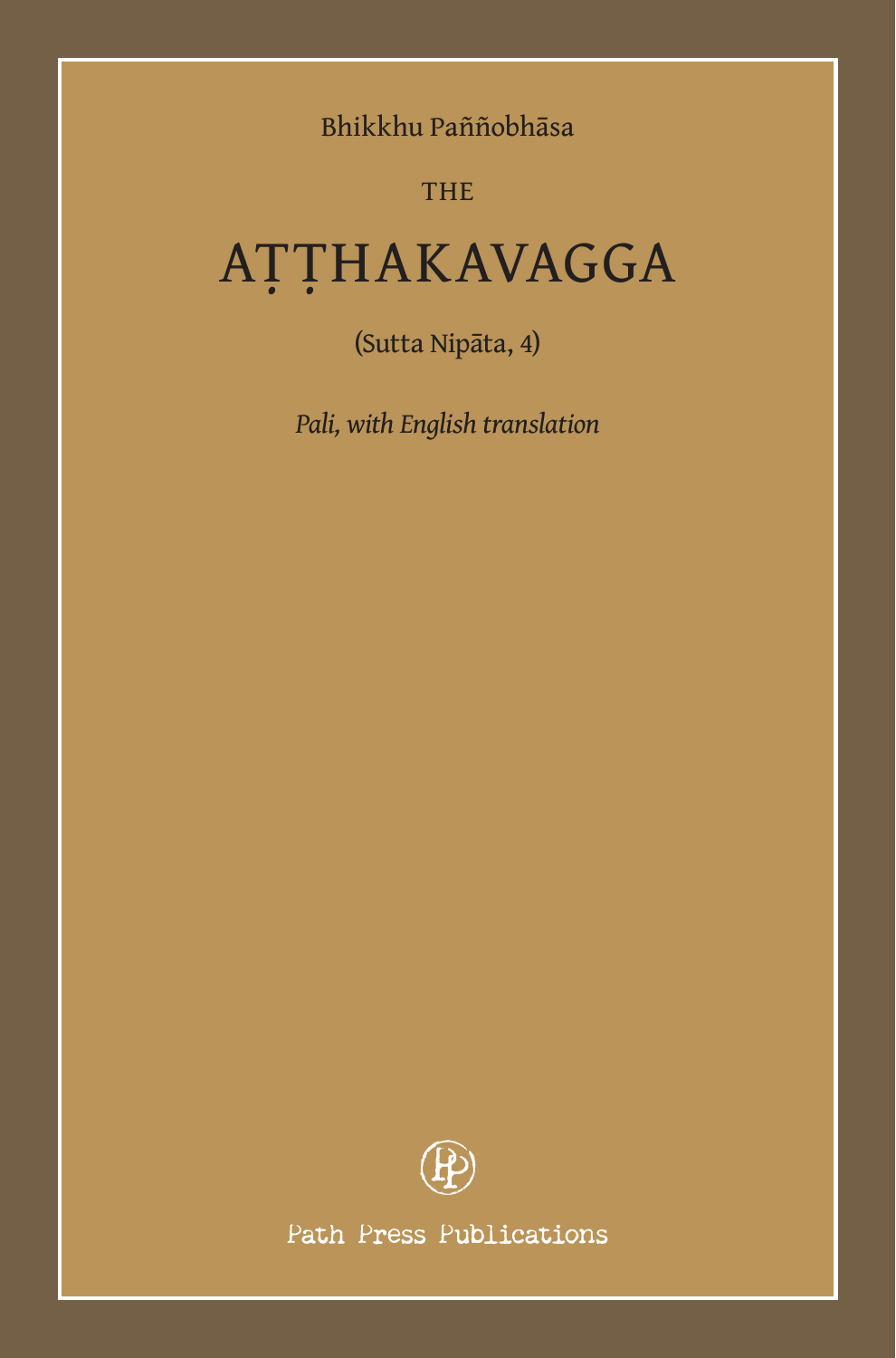#### AŢŢHAKAVAGGA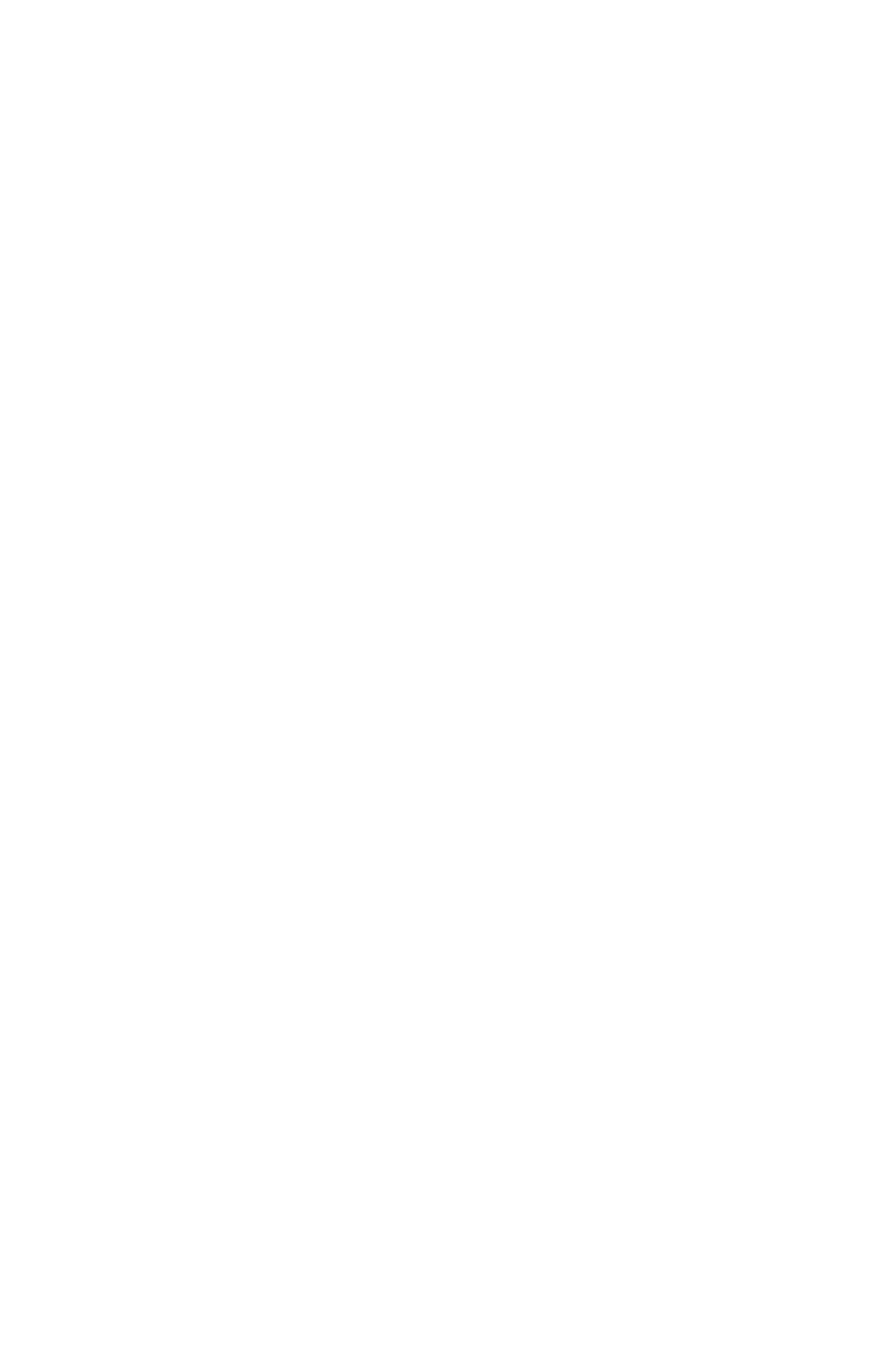[ Path Press Text Series –1 ]

# THE AṬṬHAKAVAGGA

*Pali, with English translation*



Path Press Publications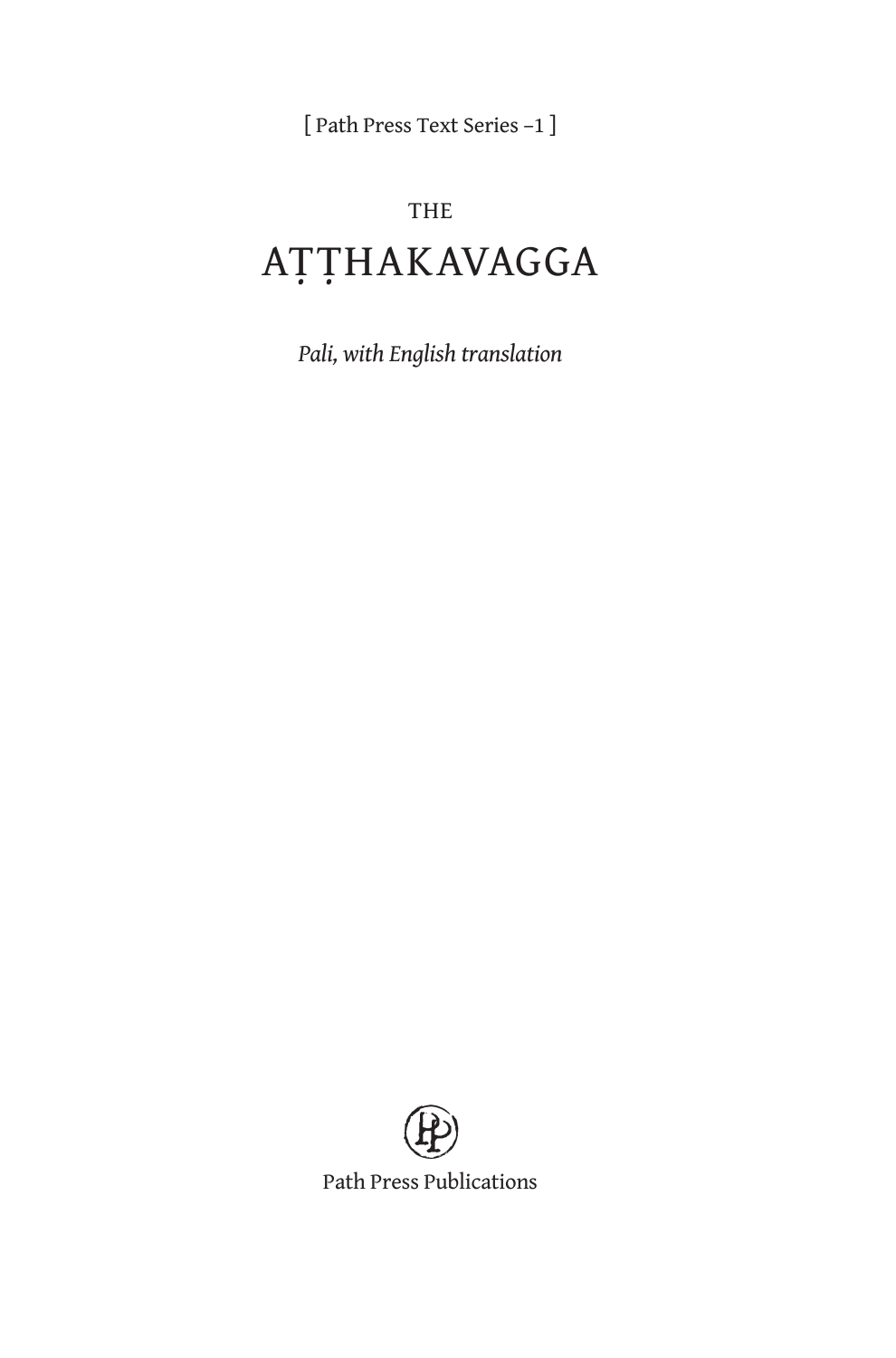First edition: 2012 ISBN 978 94 6090 012 9

Path Press Publications *www.pathpresspublications.com*

© Path Press *&* Bhikkhu Paññobhāsa 2012 *www.pathpress.org*



This book is licensed under a Creative Commons Attribution-NonCommercial-NoDerivs 3.0 Unported License. Permissions beyond the scope of this license may be available at *www.pathpresspublications.com*.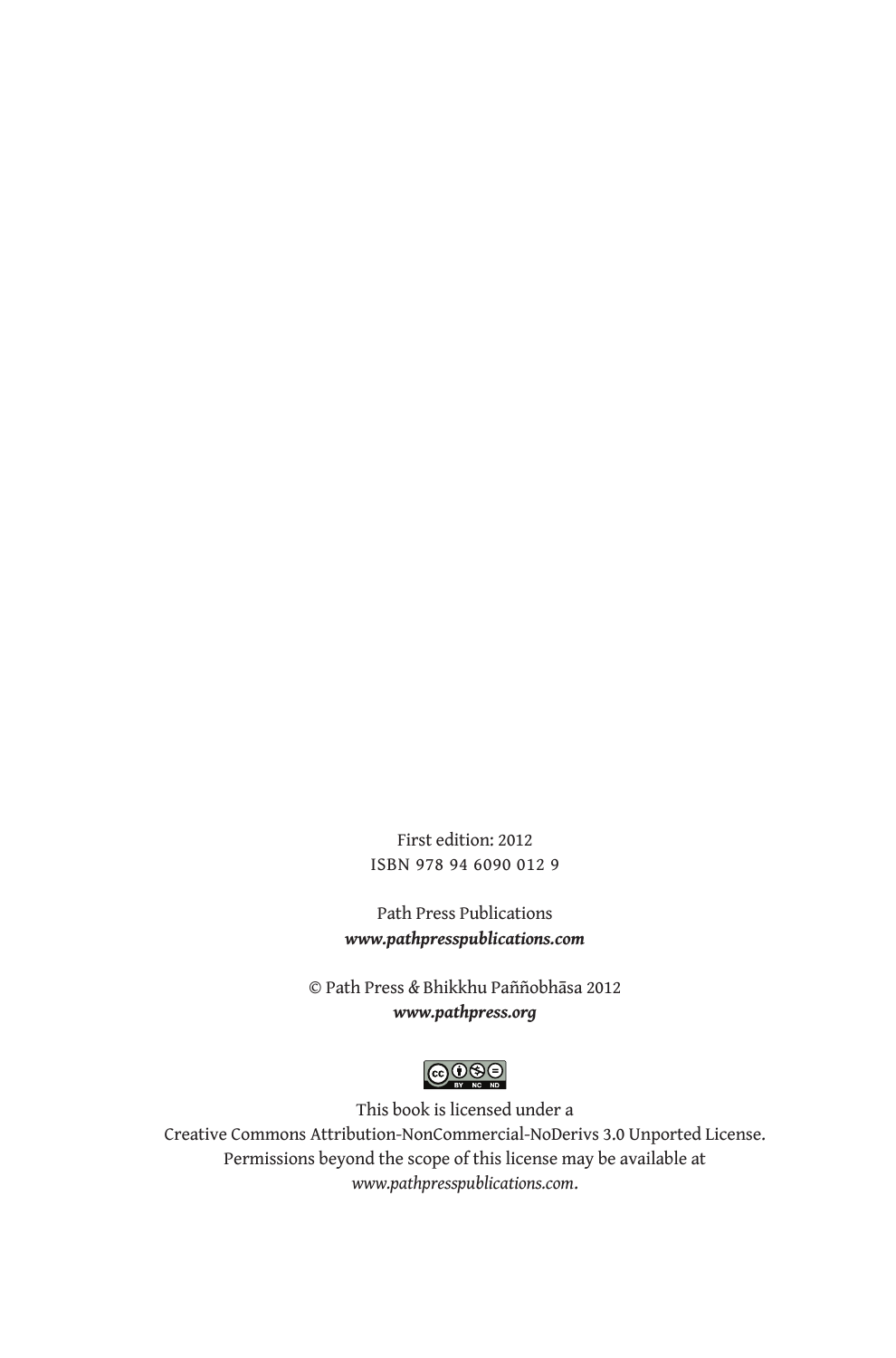# Contents

| Preface                                                         | 7  |
|-----------------------------------------------------------------|----|
| The Atthakavagga: Pali with English translation                 | 8  |
| I. Kāma Sutta: Discourse on objects of desire                   | 9  |
| II. Guhațțhaka Sutta: Eight-versed Discourse on the cave        | 9  |
| III. Dutthatthaka Sutta: Eight-versed Discourse on the corrupt  | 13 |
| IV. Suddhatthaka Sutta: Eight-versed Discourse on the pure      | 15 |
| V. Paramatthaka Sutta: Eight-versed Discourse on the ultimate   | 17 |
| VI. Jarā Sutta: Discourse on agedness                           | 19 |
| VII. Tissametteyya Sutta: Discourse to Tissa Metteyya           | 23 |
| VIII. Pasūra Sutta: Discourse to Pasūra                         | 25 |
| IX. Māgandiya Sutta: Discourse to Māgandiya                     | 29 |
| X. Purābedha Sutta: Discourse on before the breakup             | 33 |
| XI. Kalahavivāda Sutta: Discourse on quarrels and contentions   | 37 |
| XII. Cūļaviyūha Sutta: Small discourse on tactical deployment   | 41 |
| XIII. Mahāviyūha Sutta: Great discourse on tactical deployment  | 45 |
| XIV. Tuvațaka Sutta: Discourse on the quick                     | 51 |
| XV. Attadanda Sutta: Discourse on the uptaken stick             | 57 |
| XVI. Sāriputta Sutta: Discourse to Sāriputta                    | 63 |
| Primary references                                              | 69 |
| APPENDIX I: Some evidence suggesting the great antiquity of the |    |
| Atthakavagga                                                    | 71 |
| APPENDIX II: The Pārāyanavagga                                  | 73 |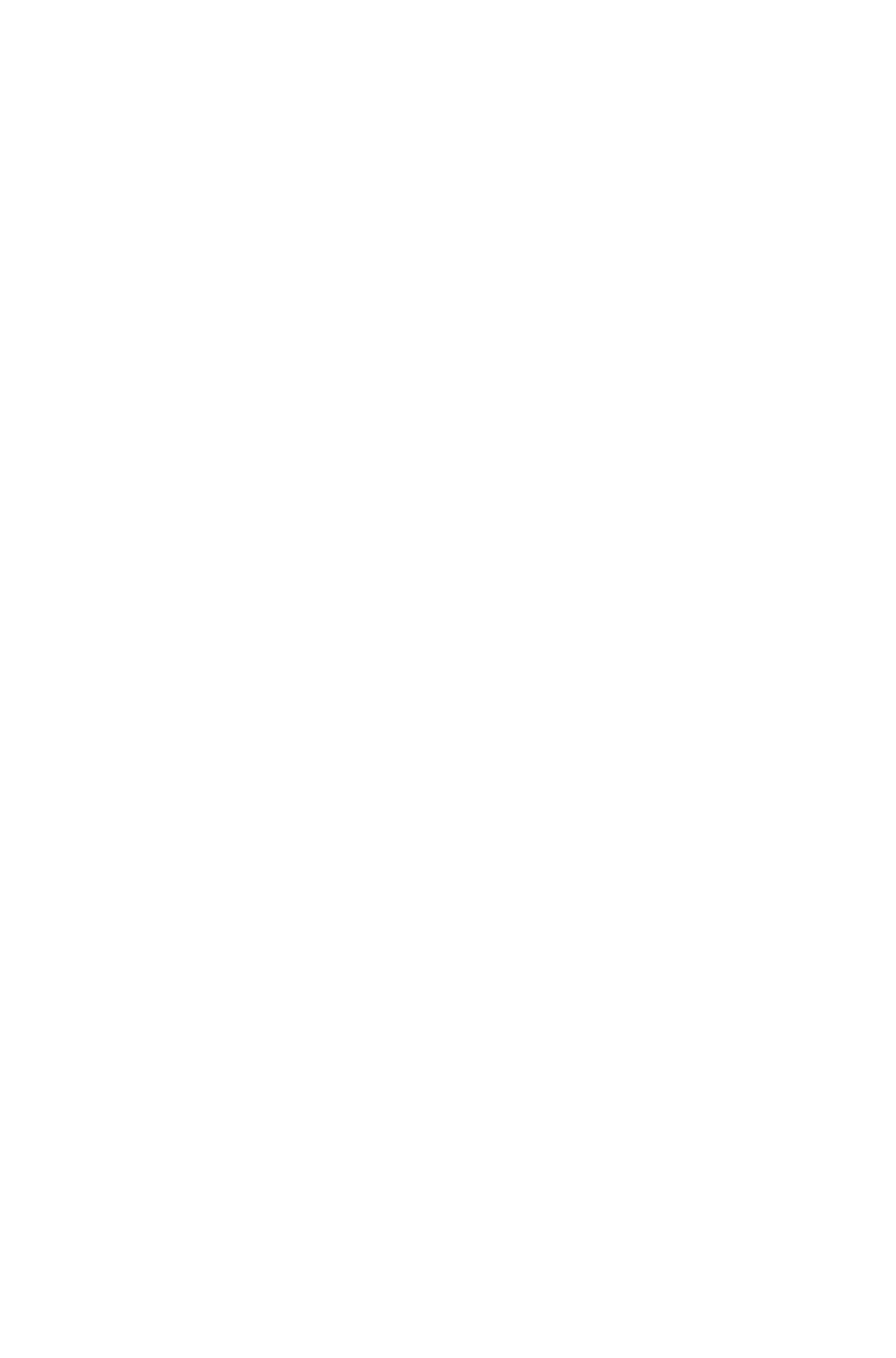## Preface

The Aṭṭhakavagga is the fourth chapter of an ancient collection of Buddhist scriptures known as the Sutta Nipāta. Although it is only a single chapter of a larger work, there is good evidence suggesting that the Aṭṭhakavagga existed in its own right prior to the compilation of the Sutta Nipāta, and that it was much better known and more influential in ancient times than it is today. This lapse into relative obscurity is unfortunate, as the Aṭṭhakavagga contains invaluable information for anyone wishing to better understand the earliest teachings of Buddhism, and also for anyone seeking the way of wisdom.

It had been my intention to include a sort of commentary to the text, explaining the importance of the Aṭṭhakavagga as a work of Buddhist literature, and also explaining why I chose to translate it as I did—why I chose to render *kāma* as "object of desire," *tādī* (in both places where it is found) as "one who is such," the first verse of the Mahāviyūha Sutta as a statement rather than a question, etc. But, I feel that too much of my own verbiage would detract from the immediacy of the scripture; and furthermore at present I lack the resources and the initiative to write such a book. Suffice it to say that my main objective throughout the work of translation was to reproduce the literal meaning as well as the style and tone of the discourses as faithfully as the language barrier, the culture barrier, and my limited abilities would allow. The Aṭṭhakavagga is truly a masterpiece of philosophical literature, with respect to both the profundity of its philosophy and the beauty and subtlety with which that philosophy is conveyed; and I sincerely hope that this translation of it will help the actuality—the Suchness—of very ancient Dhamma to speak for itself.

May all in want of wisdom find it, and may all beings be well and peaceful.

Paññobhāsa Bhikkhu, 8 July 1999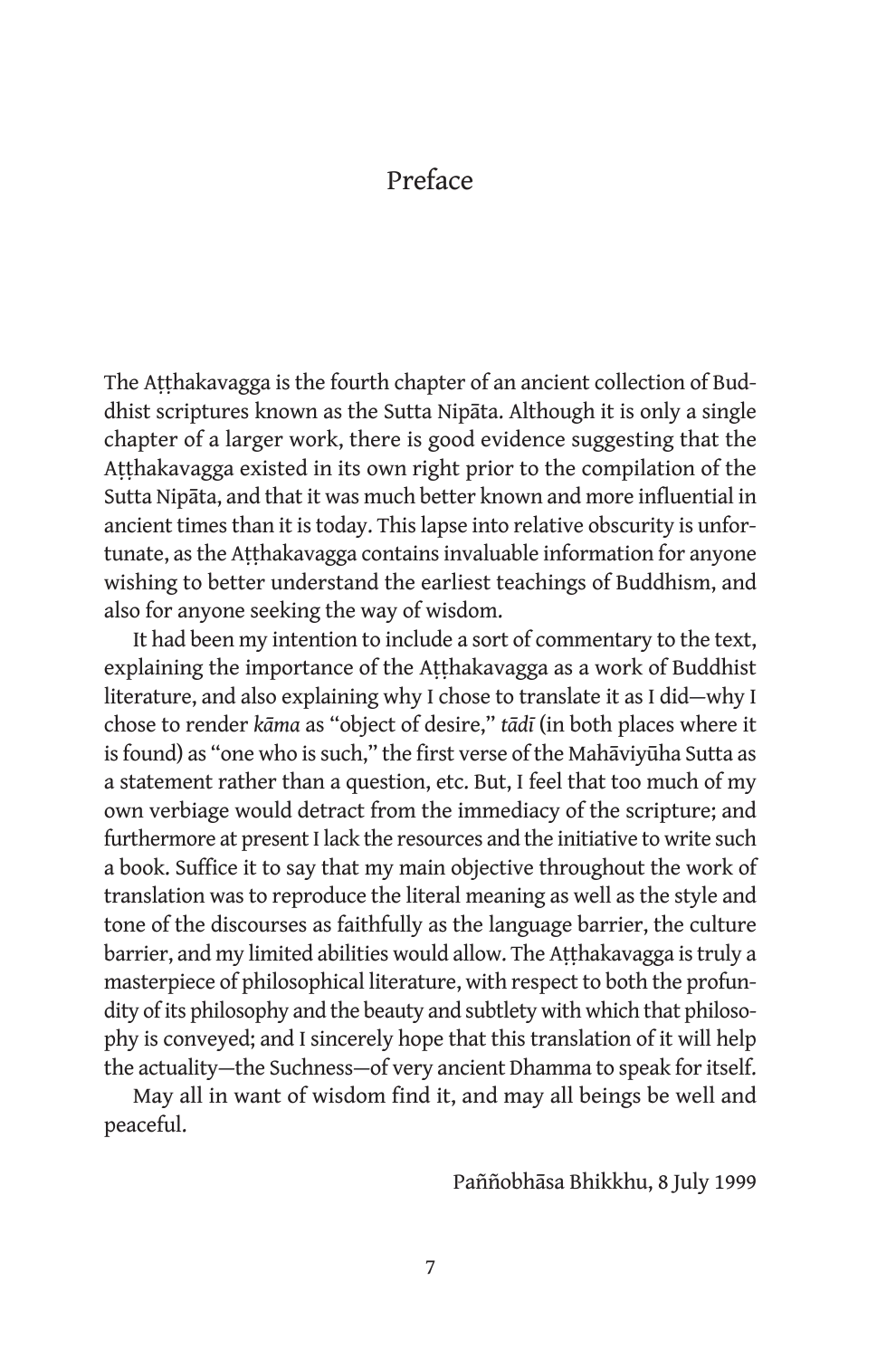# *namo dhammassa*

#### *I. KĀMA SUTTA*

- *1. kāmaṁ kāmayamānassa / tassa ce taṁ samijjhati addhā pītimano hoti / laddhā macco yadicchati*
- *2. tassa ce kāmayānassa / chandajātassa jantuno te kāmā parihāyanti / sallaviddhova ruppati*
- *3. yo kāme parivajjeti / sappasseva padā siro somaṁ visattikaṁ loke / sato samativattati*
- *4. khettaṁ vatthuṁ hiraññaṁ vā / gavassaṁ dāsaporisaṁ thiyo bandhū puthu kāme / yo naro anugijjhati*
- *5. abalā naṁ balīyanti / maddantenaṁ parissayā tato naṁ dukkhamanveti / nāvaṁ bhinnamivodakaṁ*
- *6. tasmā jantu sadā sato / kāmāni parivajjaye te pahāya tare oghaṁ / nāvaṁ sitvāva pāragūti*

#### *II. GUHAṬṬHAKA SUTTA*

*1. satto guhāyaṁ bahunābhichanno tiṭṭhaṁ naro mohanasmiṁ pagāḷho dūre vivekā hi tathāvidho so kāmā hi loke na hi suppahāyā*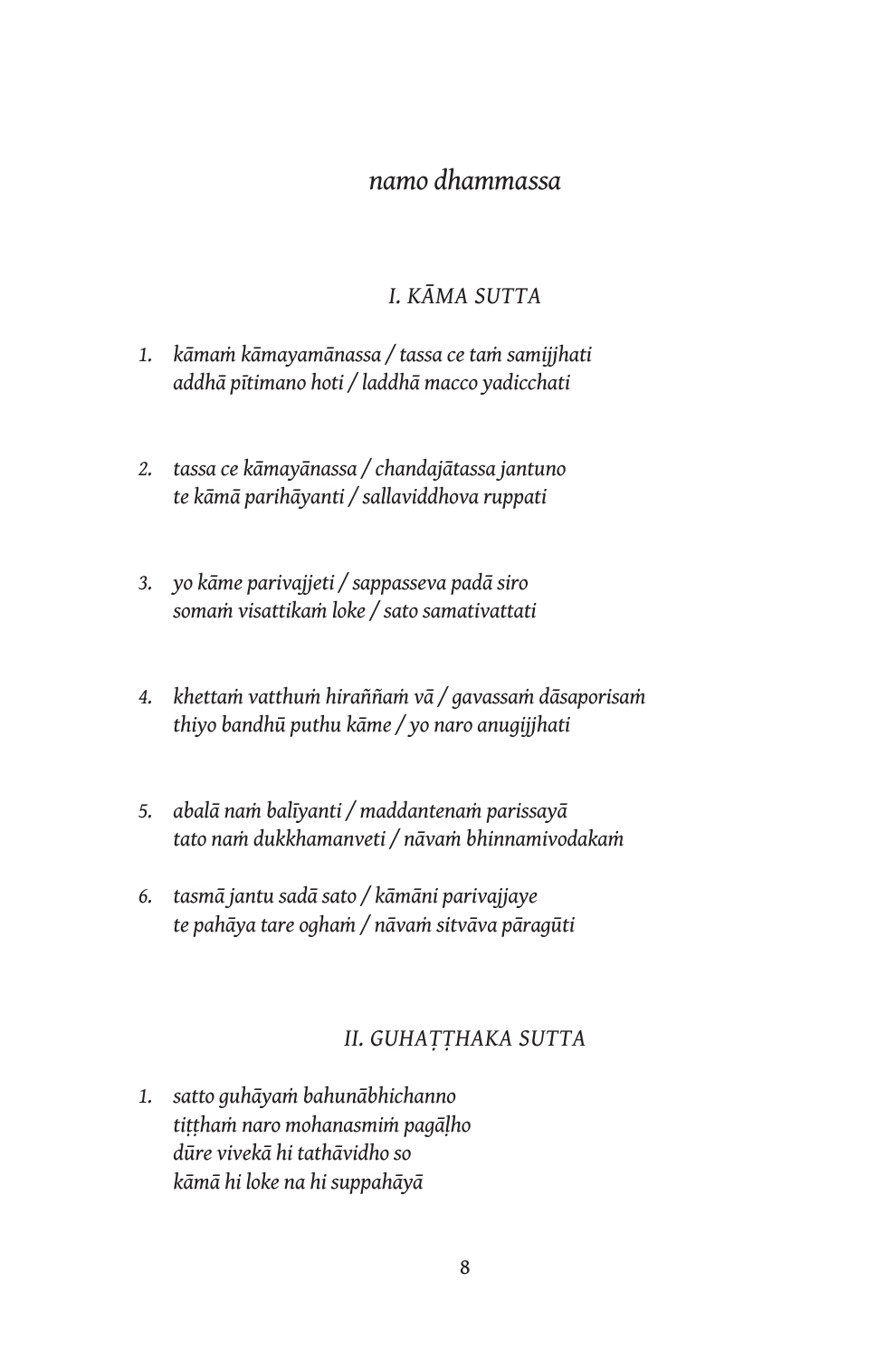# Homage to the Way

#### I. DISCOURSE ON OBJECTS OF DESIRE

- 1. If it prospers for one desiring objects of desire The fellow of course becomes exhilarated in mind, having got what he wants.
- 2. If for a person, desiring, with strong preference aroused, Those objects of desire dwindle away, he is distressed as though pierced with a spike.
- 3. Whoever avoids objects of desire, as with one's foot the head of a snake, He, being mindful, transcends this attachment in the world.
- 4. Whatever man is greedy for fields, property, or gold, Cows and horses, slaves and servants, women, relations, various objects of desire,
- 5. The powerless overpower him; troubles press him down; Thus unease comes to him like water into a broken boat.
- 6. So a person, always mindful, should avoid objects of desire; Having abandoned them he would cross the flood, like one who has gone to the other shore having bailed out his boat.

#### II. EIGHT-VERSED DISCOURSE ON THE CAVE

1. Holding fast in a cave, much obscured, A man stays plunged in confused stupidity. He, being of such a type, is far from detachment. Objects of desire in this world are indeed not easy to abandon.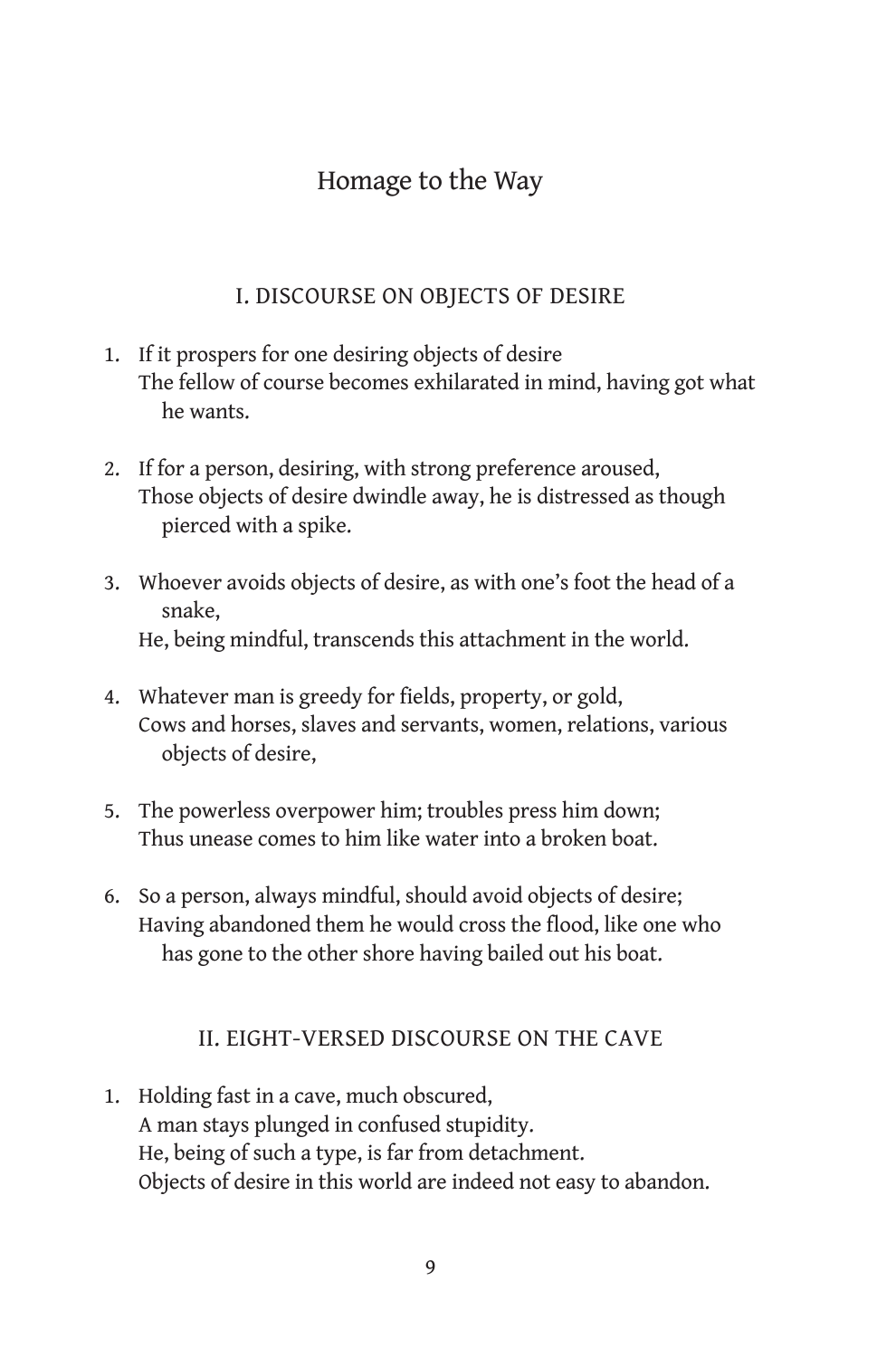- *2. icchānidānā bhavasātabaddhā te duppamuñcā na hi aññamokkhā pacchā pure vāpi apekkhamānā ime va kāme purime va jappaṁ*
- *3. kāmesu giddhā pasutā pamūḷhā avadāniyā te visame niviṭṭhā dukkhūpanītā paridevayanti kiṁsū bhavissāma ito cutāse*
- *4. tasmā hi sikkhetha idheva jantu yaṁ kiñci jaññā visamanti loke na tassa hetū visamaṁ careyya appañhidaṁ jīvitamāhu dhīrā*
- *5. passāmi loke pariphandamānaṁ pajaṁ imaṁ taṇhagataṁ bhavesu hīnā narā maccumukhe lapanti avītataṇhāse bhavābhavesu*
- *6. mamāyite passatha phandamāne maccheva appodake khīṇasote etampi disvā amamo careyya bhavesu āsattimakubbamāno*
- *7. ubhosu antesu vineyya chandaṁ phassaṁ pariññāya anānugiddho yadattagarahī tadakubbamāno na lippatī diṭṭhasutesu dhīro*
- *8. saññaṁ pariññā vitareyya oghaṁ pariggahesu muni nopalitto abbūḷhasallo caramappamatto nāsiṁsatī lokamimaṁ parañcāti*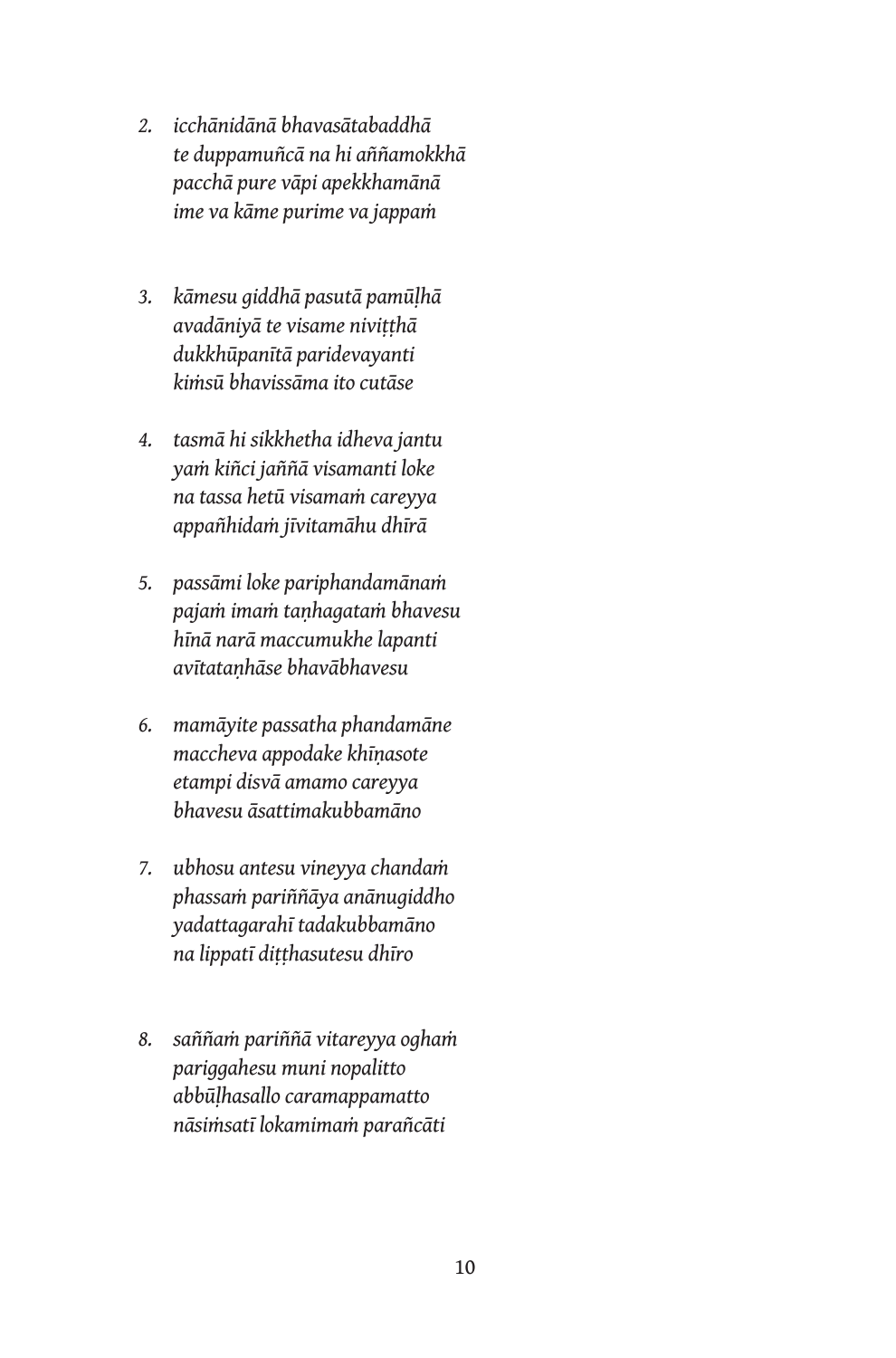- 2. Founded in desire, bound to the pleasures of existence, People are released with difficulty and indeed cannot get release from another. Hoping for what is after or before, Longing for these desirable objects or former ones,
- 3. Greedy, engrossed, confounded over objects of desire, Miserly, they are entrenched in the way of inequality. And brought to an uneasy end they lament, "What will become of us when we have passed away from here?"
- 4. Therefore a person should train himself right here and now; Whatever he would know in the world to be a way of inequality Not because of that should he go along the unequal way. The wise say this life is but a little thing indeed.
- 5. I see in the world this race of men Thrashing about with craving for existences. Inferior men cry out in the jaws of Death With craving not gone for this or that existence.
- 6. See them thrashing in the midst of what they call "mine" Like fishes in a dried-up stream with little water. And having seen that, one should go the way of "not mine," Not working up attachment for existences.
- 7. Having dismissed preference for either extreme, Having thoroughly understood stimulation, not greedy for anything, Not doing that which would lead to self-reproach, A wise man is not stuck to by the seen or the heard.
- 8. Having truly understood perception he would cross over the flood. A sage is not mired with possessions. With the spike pulled out, going with mind unclouded, He does not wish for this world or another.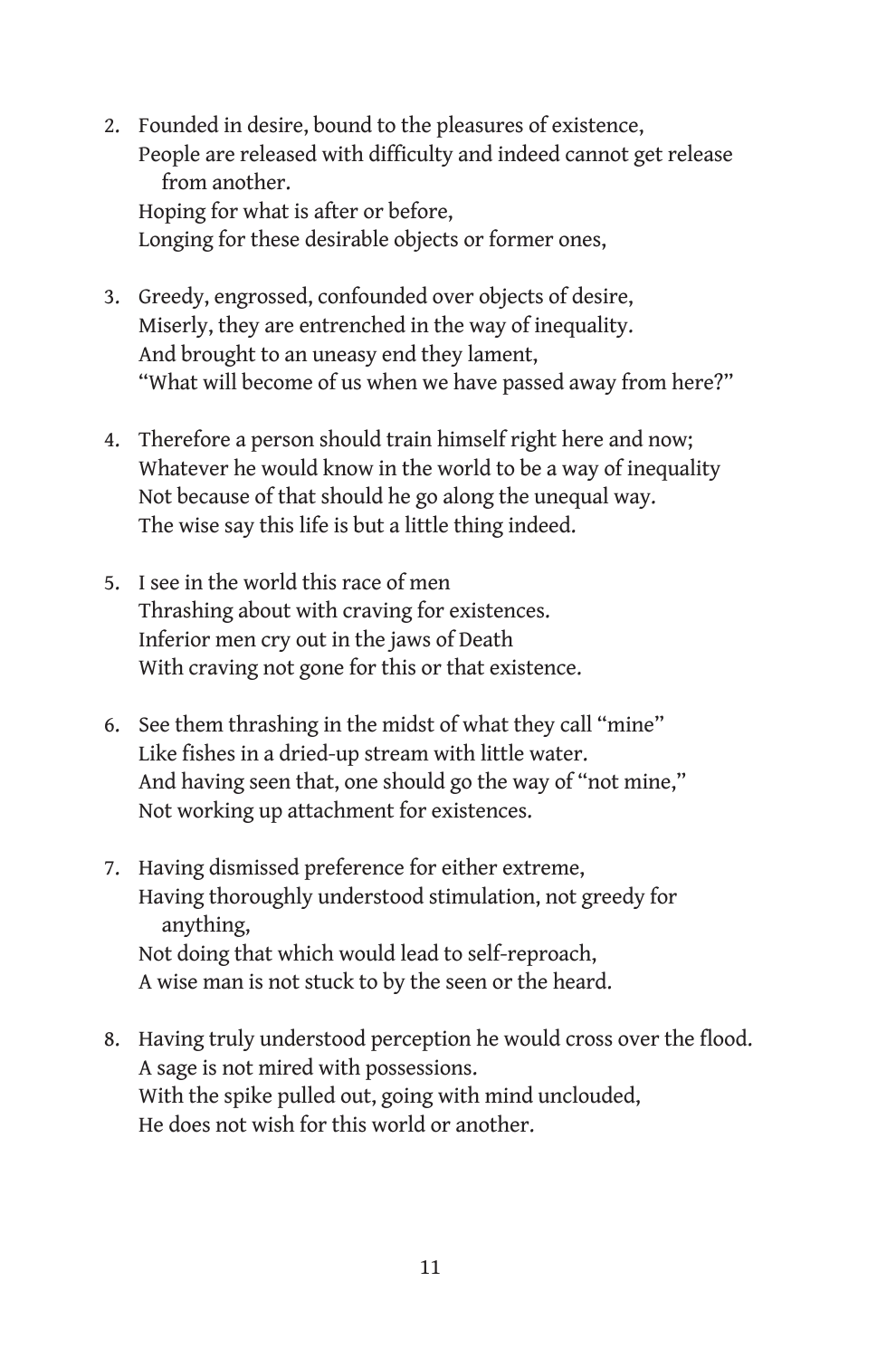#### *III. DUṬṬHAṬṬHAKA SUTTA*

- *1. vadanti ve duṭṭhamanāpi eke athopi ve saccamanā vadanti vādañca jātaṁ muni no upeti tasmā munī natthi khilo kuhiñci*
- *2. sakañhi diṭṭhiṁ kathamaccayeyya chandānunīto ruciyā niviṭṭho sayaṁ samattāni pakubbamāno yathā hi jāneyya tathā vadeyya*
- *3. yo attano sīlavatāni jantu anānupuṭṭhova paresa pāvā anariyadhammaṁ kusalā tamāhu yo ātumānaṁ sayameva pāvā*
- *4. santo ca bhikkhu abhinibbutatto itihanti sīlesu akatthamāno tamariyadhammaṁ kusalā vadanti yassussadā natthi kuhiñci loke*
- *5. pakappitā saṅkhatā yassa dhammā purakkhatā santi avīvadātā yadattani passati ānisaṁsaṁ taṁ nissito kuppapaṭiccasantiṁ*
- *6. diṭṭhīnivesā na hi svātivattā dhammesu niccheyya samuggahītaṁ tasmā naro tesu nivesanesu nirassatī ādiyatī ca dhammaṁ*
- *7. dhonassa hi natthi kuhiñci loke pakappitā diṭṭhi bhavābhavesu māyañca mānañca pahāya dhono sa kena gaccheyya anūpayo so*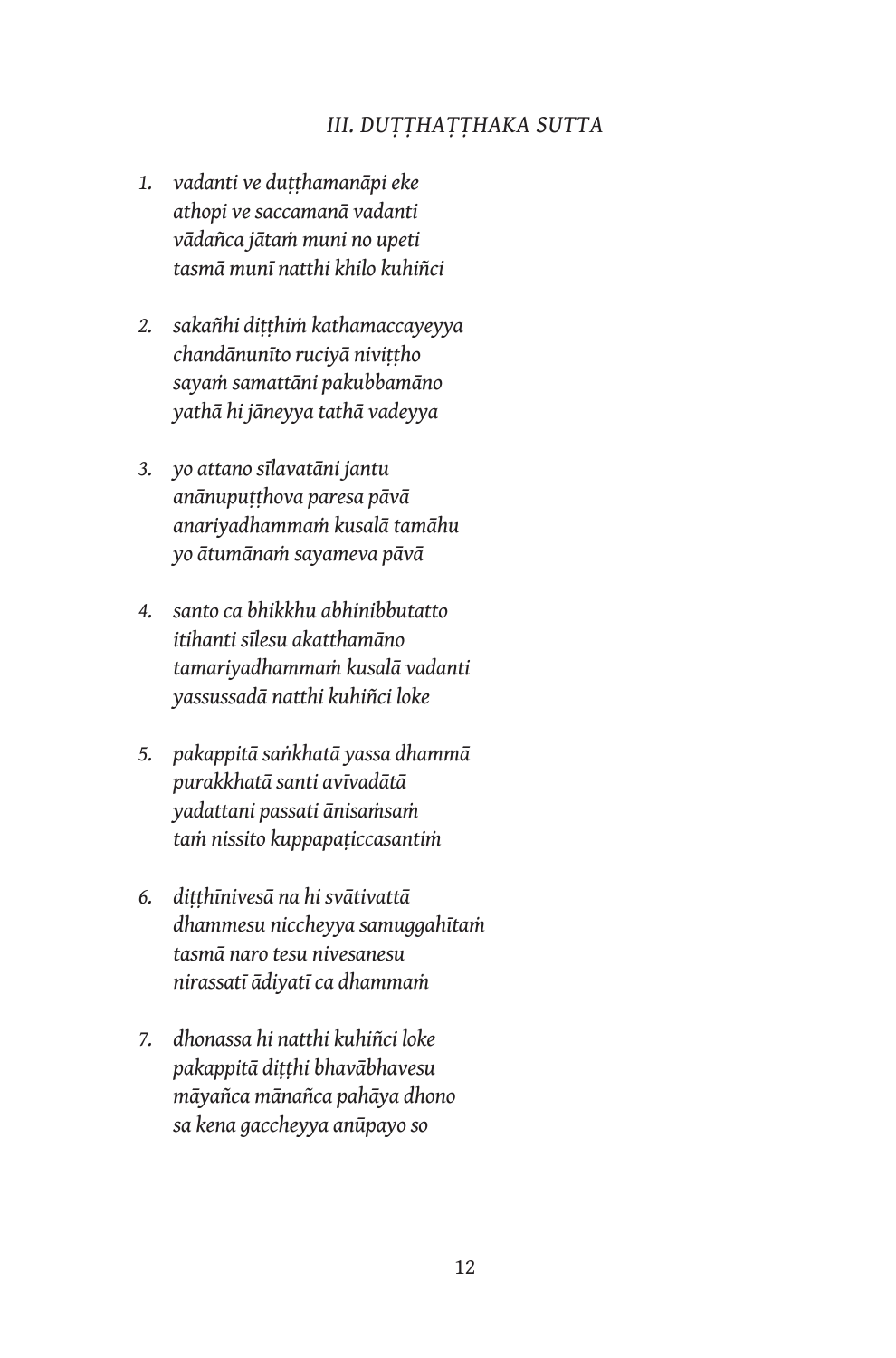#### III. EIGHT-VERSED DISCOURSE ON THE CORRUPT

- 1. Some corrupt-minded ones do make arguments; Then again, true-minded ones make arguments also. But a sage does not have recourse to any arisen argument; Therefore the sage is not unyielding at all.
- 2. How would one get over his own view, Led on by preference, entrenched in personal inclination, Working up consummate systems for himself? Indeed, as one would understand, so would he argue.
- 3. Whatever person, even unasked, Speaks to others of his own morality and observances, Whoever even of his own accord speaks of himself— Adept ones say his is an ignoble way.
- 4) But a mendicant at peace, with self completely blown out, Not boasting about his morality saying, "I am like this," For whom there are no distinguished positions at all in the world— Adept ones say that his is a noble way.
- 5. Whosever philosophies are contrived, determined, And set before them are not immaculate. Whatever the advantage he sees for himself He is dependent upon a peace that is conditioned by instability.
- 6. Indeed, not easily got past are the entrenchments of views Seized, having discriminated, from among the philosophies. Thus a man amid those entrenchments Discards, adopts a philosophy.
- 7. For the purified man there is not at all in the world A contrived view concerning this or that existence. The purified man, having abandoned illusion and self-regard— What would he go by, he who has recourse to nothing?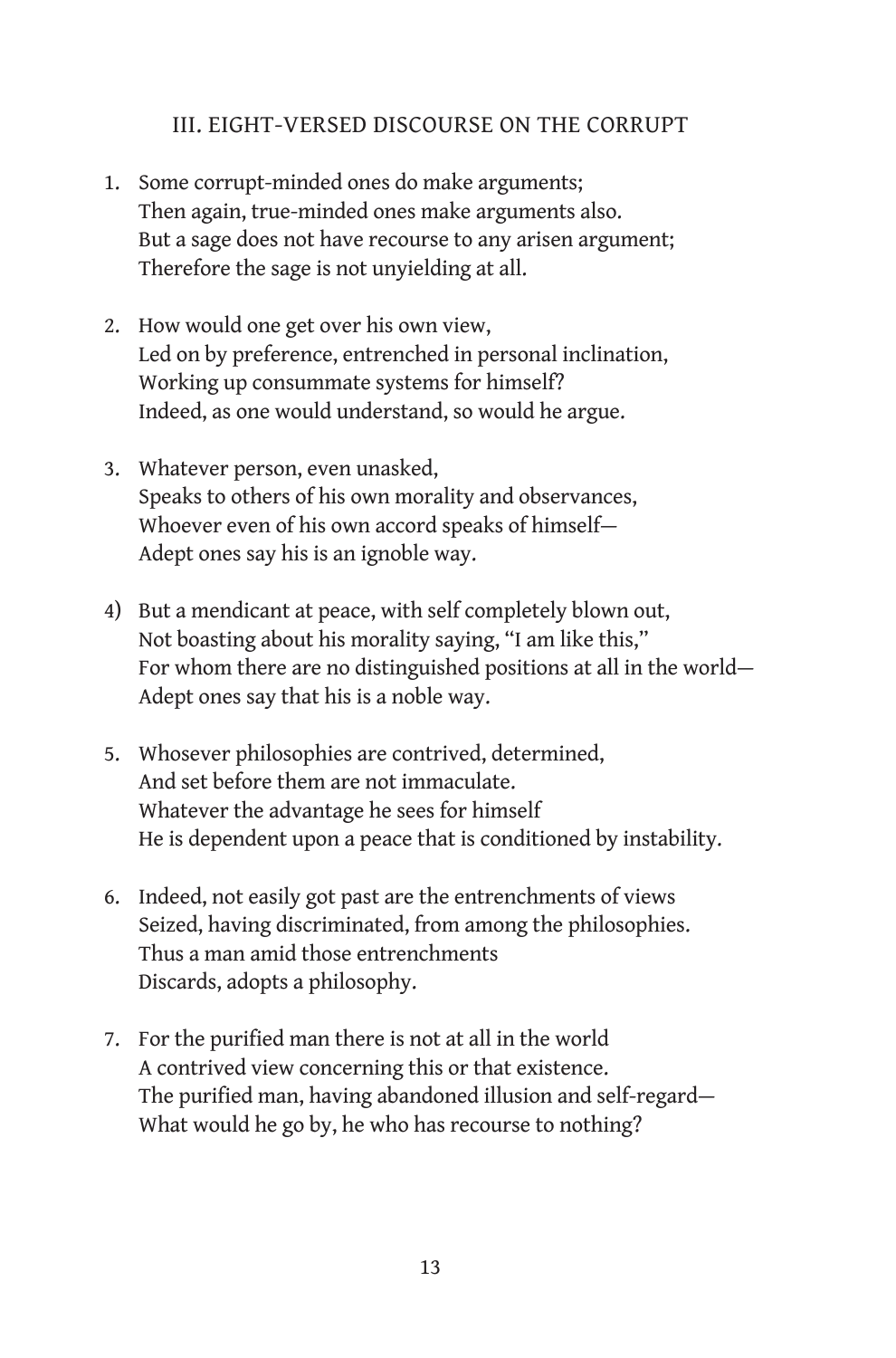*8. upayo hi dhammesu upeti vādaṁ anūpayaṁ kena kathaṁ vadeyya attā nirattā na hi tassa atthi adhosi so diṭṭhimidheva sabbanti*

#### *IV. SUDDHAṬṬHAKA SUTTA*

- *1. passāmi suddhaṁ paramaṁ arogaṁ diṭṭhena saṁsuddhi narassa hoti evābhijānaṁ paramanti ñatvā suddhānupassīti pacceti ñāṇaṁ*
- *2. diṭṭhena ce suddhi narassa hoti ñāṇena vā so pajahāti dukkhaṁ aññena so sujjhati sopadhīko diṭṭhī hi naṁ pāva tathā vadānaṁ*
- *3. na brāhmaṇo aññato suddhimāha diṭṭhe sute sīlavate mute vā puññe ca pāpe ca anūpalitto attañjaho nayidha pakubbamāno*
- *4. purimaṁ pahāya aparaṁ sitāse ejānugā te na taranti saṅgaṁ te uggahāyanti nirassajanti kapīva sākhaṁ pamuñcaṁ gahāyaṁ*
- *5. sayaṁ samādāya vatāni jantu uccāvacaṁ gacchati saññasatto vidvā ca vedehi samecca dhammaṁ na uccāvacaṁ gacchati bhūripañño*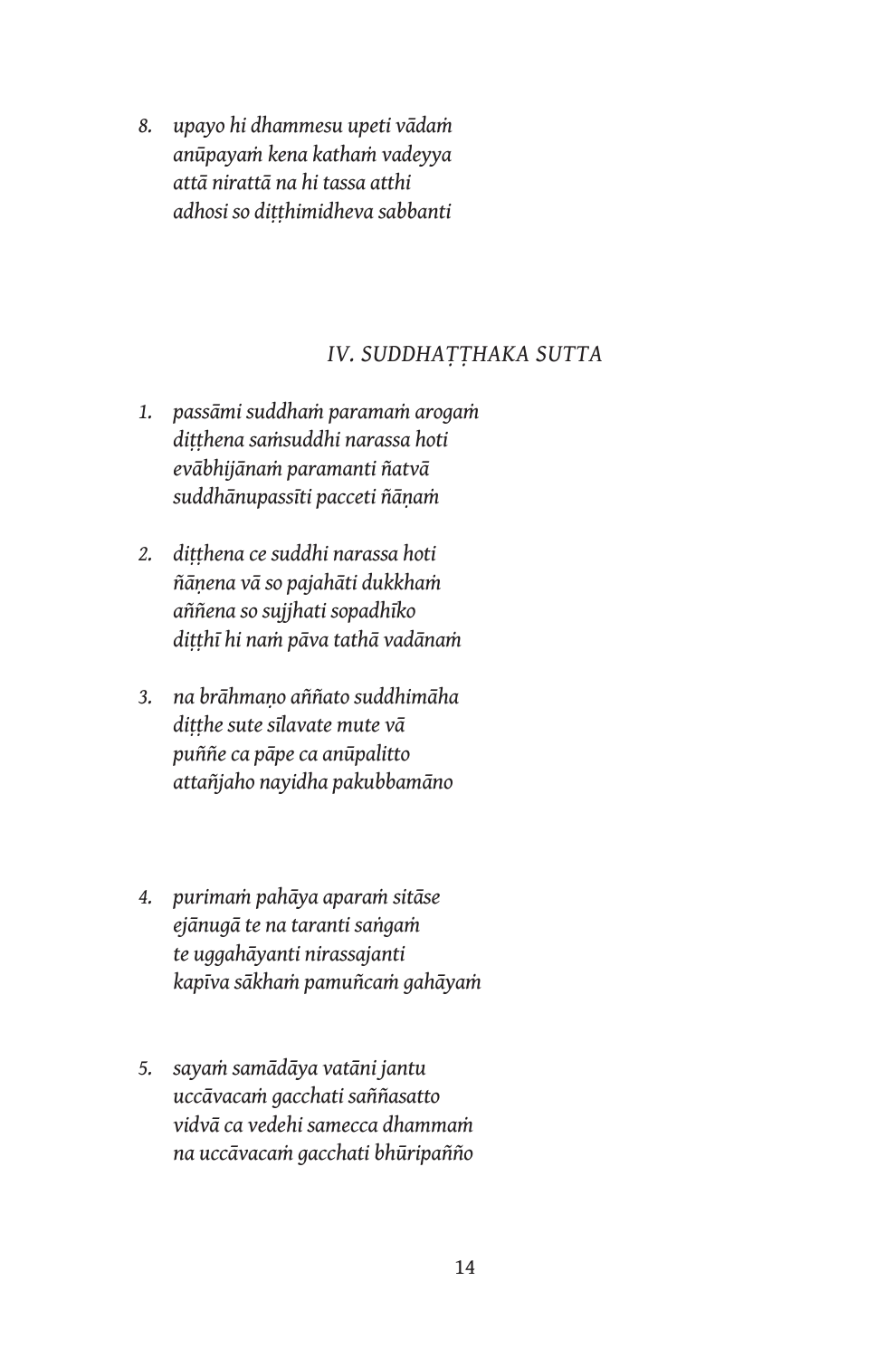- 8. Indeed, one having recourse to philosophies has recourse to argumentation.
	- To one not having recourse, about what, how, would one make an argument?

For him, indeed, there is nothing acquired or discarded; He has shaken off all views even here.

#### IV. EIGHT-VERSED DISCOURSE ON THE PURE

- 1. "I see the pure, the ultimate, the diseaseless; By view complete purity is for a man." Understanding such, having known "the ultimate," A "seer of purity" relies upon knowledge.
- 2. If by view purity is for a man, Or by knowledge he abandons unease, Then he who is already encumbered is purified by something extra. Indeed, the view betrays him claiming in that way.
- 3. The holy man does not say purity is from anything extraneous— From the seen, from the heard, from morality and observances, or from the felt.

Not mired by merit or by evil,

Leaving behind what was acquired, he is not working up anything here.

4. Abandoning what was before they have adhered to what is after; Following their disturbed passions they do not cross over attachment. They take up and let go

Like a monkey releasing and grabbing a branch.

5. A person having taken religious observances upon himself Goes high and low holding fast to perception; But the experienced one by realizations having attained to the Way Does not go high or low, being broad in understanding.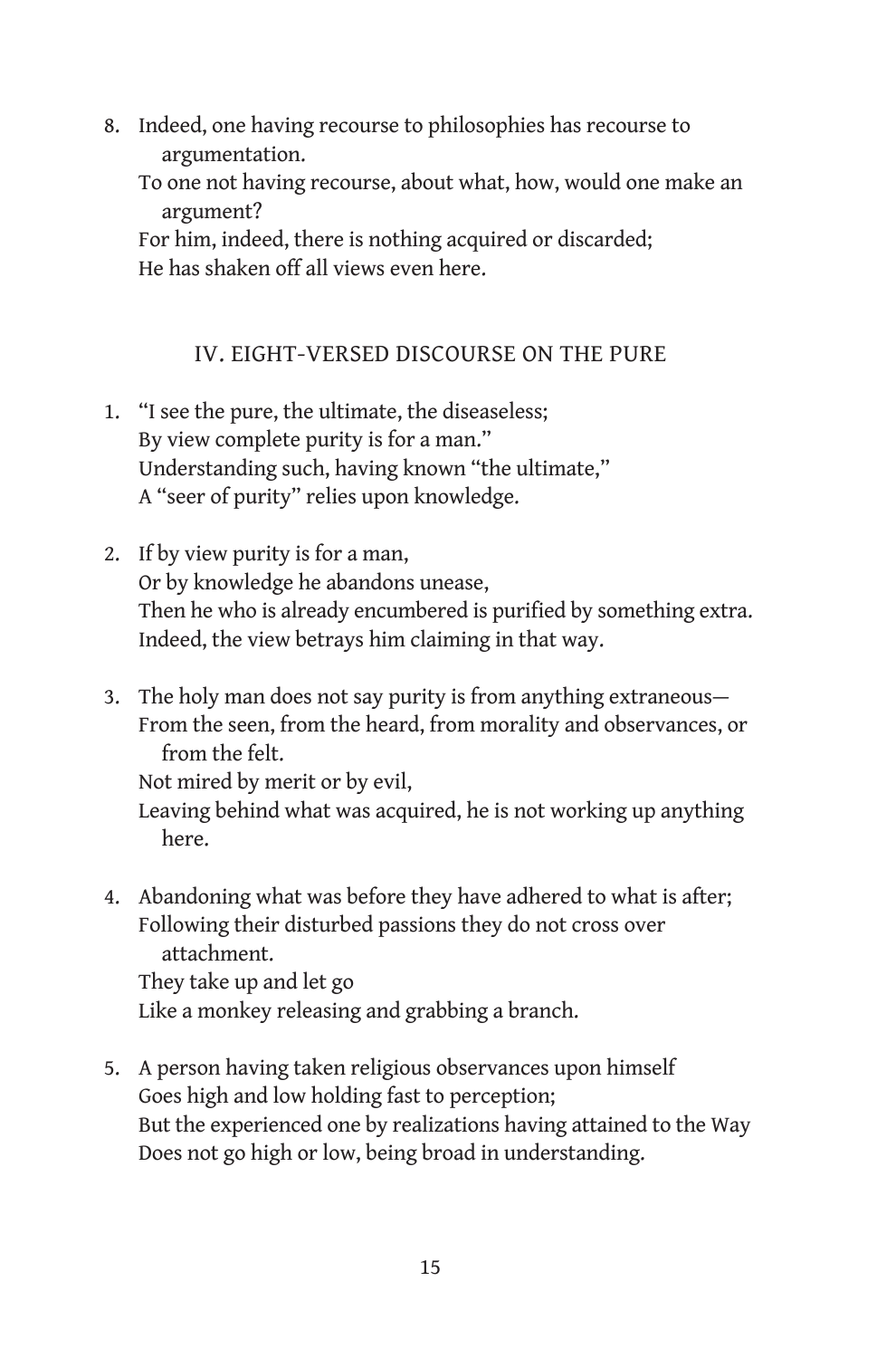- *6. sa sabbadhammesu visenibhūto yaṁ kiñci diṭṭhaṁ va sutaṁ mutaṁ vā tameva dassiṁ vivaṭaṁ carantaṁ kenīdha lokasmi vikappayeyya*
- *7. na kappayanti na purekkharonti accantasuddhīti na te vadanti ādānaganthaṁ gathitaṁ visajja āsaṁ na kubbanti kuhiñci loke*
- *8. sīmātigo brāhmaṇo tassa natthi ñatvā va disvā va samuggahītaṁ na rāgarāgī na virāgaratto tassīdha natthī paramuggahītanti*

#### *V. PARAMAṬṬHAKA SUTTA*

- *1. paramanti diṭṭhīsu paribbasāno yaduttari kurute jantu loke hīnāti aññe tato sabbamāha tasmā vivādāni avītivatto*
- *2. yadattanī passati ānisaṁsaṁ diṭṭhe sute sīlavate mute vā tadeva so tattha samuggahāya nihīnato passati sabbamaññaṁ*
- *3. taṁ vāpi ganthaṁ kusalā vadanti yaṁ nissito passati hīnamaññaṁ tasmā hi diṭṭhaṁ va sutaṁ mutaṁ vā sīlabbataṁ bhikkhu na nissayeyya*
- *4. diṭṭhimpi lokasmiṁ na kappayeyya ñāṇena vā sīlavatena vāpi samoti attānamanūpaneyya hīno na maññetha visesi vāpi*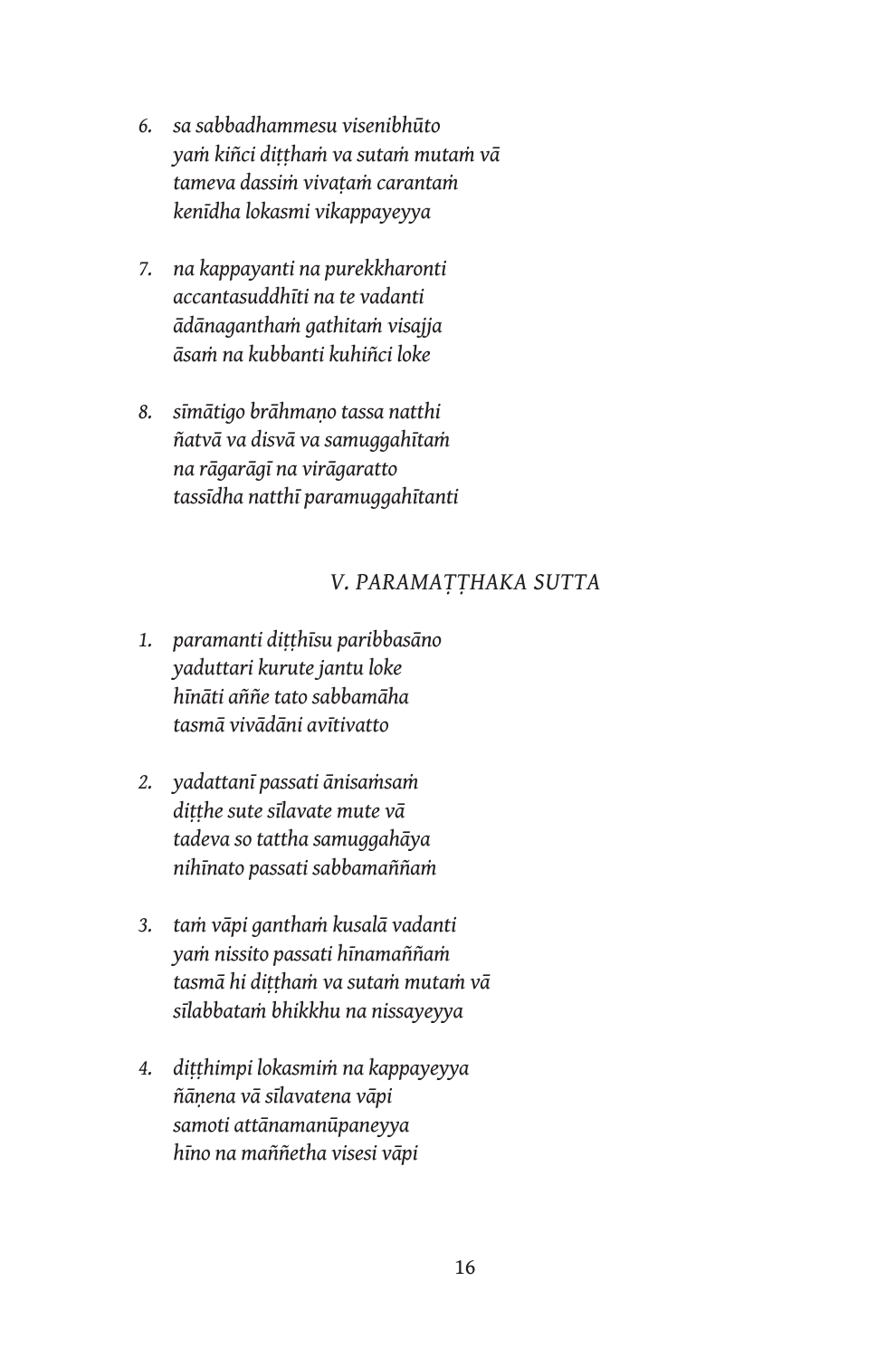- 6. He is become at peace among all philosophies And toward whatever is seen or heard or felt. That one, going along clear-sighted, open— By what here in the world would one judge him?
- 7. They conceive nothing, they set nothing before them, They do not argue "This is absolute purity." Having let loose the tied-up tie of acquisition They make no wish at all in the world.
- 8. The holy man is gone beyond boundaries—by him there is nothing He has known or seen that is seized upon. He has no passion for passion, he is not impassioned for dispassion. By him nothing outward has been taken up here.

#### V. EIGHT-VERSED DISCOURSE ON THE ULTIMATE

- 1. Abiding in views, thinking "It is the ultimate," A person makes out one in the world to be outstanding; Therefore he says that all others are "inferior." Thus he has not passed beyond contentions.
- 2. Whatever advantage he sees for himself In the seen, in the heard, in morality and observances, or in the felt, He having seized upon that very thing there Views all others to be inferior.
- 3. But adept ones call that a tie Dependent upon which he views another to be inferior. So upon the seen, the heard, or the felt, Or upon morality and observances a mendicant would not depend.
- 4. Also he would not conceive a view in the world Based on knowledge or also morality and observances. He would not present himself as equal, Nor would he imagine to be inferior, or superior.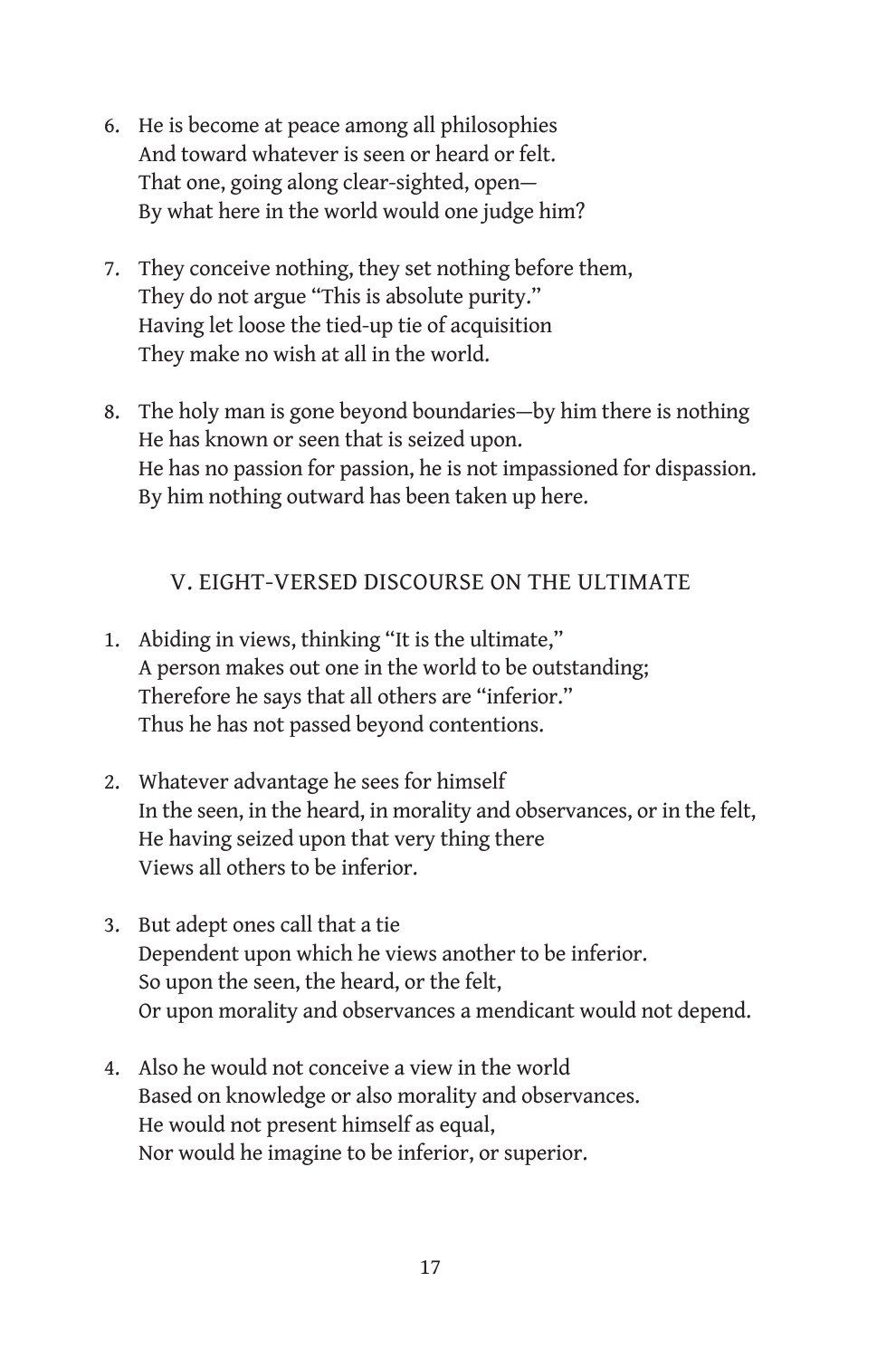- *5. attaṁ pahāya anupādiyāno ñāṇepi so nissayaṁ no karoti sa ve viyattesu na vaggasārī diṭṭhimpi so na pacceti kiñci*
- *6. yassūbhayante paṇidhīdha natthi bhavābhavāya idha vā huraṁ vā nivesanā tassa na santi keci dhammesu niccheyya samuggahītaṁ*
- *7. tassīdha diṭṭhe va sute mute vā pakappitā natthi aṇūpi saññā taṁ brāhmaṇaṁ diṭṭhimanādiyānaṁ kenīdha lokasmiṁ vikappayeyya*
- *8. na kappayanti na purekkharonti dhammāpi tesaṁ na paṭicchitāse na brāhmaṇo sīlavatena neyyo pāraṅgato na pacceti tādīti*

## *VI. JARĀ SUTTA*

- *1. appaṁ vata jīvitaṁ idaṁ oraṁ vassasatāpi miyyati yo cepi aticca jīvati atha kho so jarasāpi miyyati*
- *2. socanti janā mamāyite na hi santi niccā pariggahā vinābhāvasantamevidaṁ iti disvā nāgāramāvase*
- *3. maraṇenapi taṁ pahīyati yaṁ puriso mamayidanti maññati etampi viditvā paṇḍito na mamattāya nametha māmako*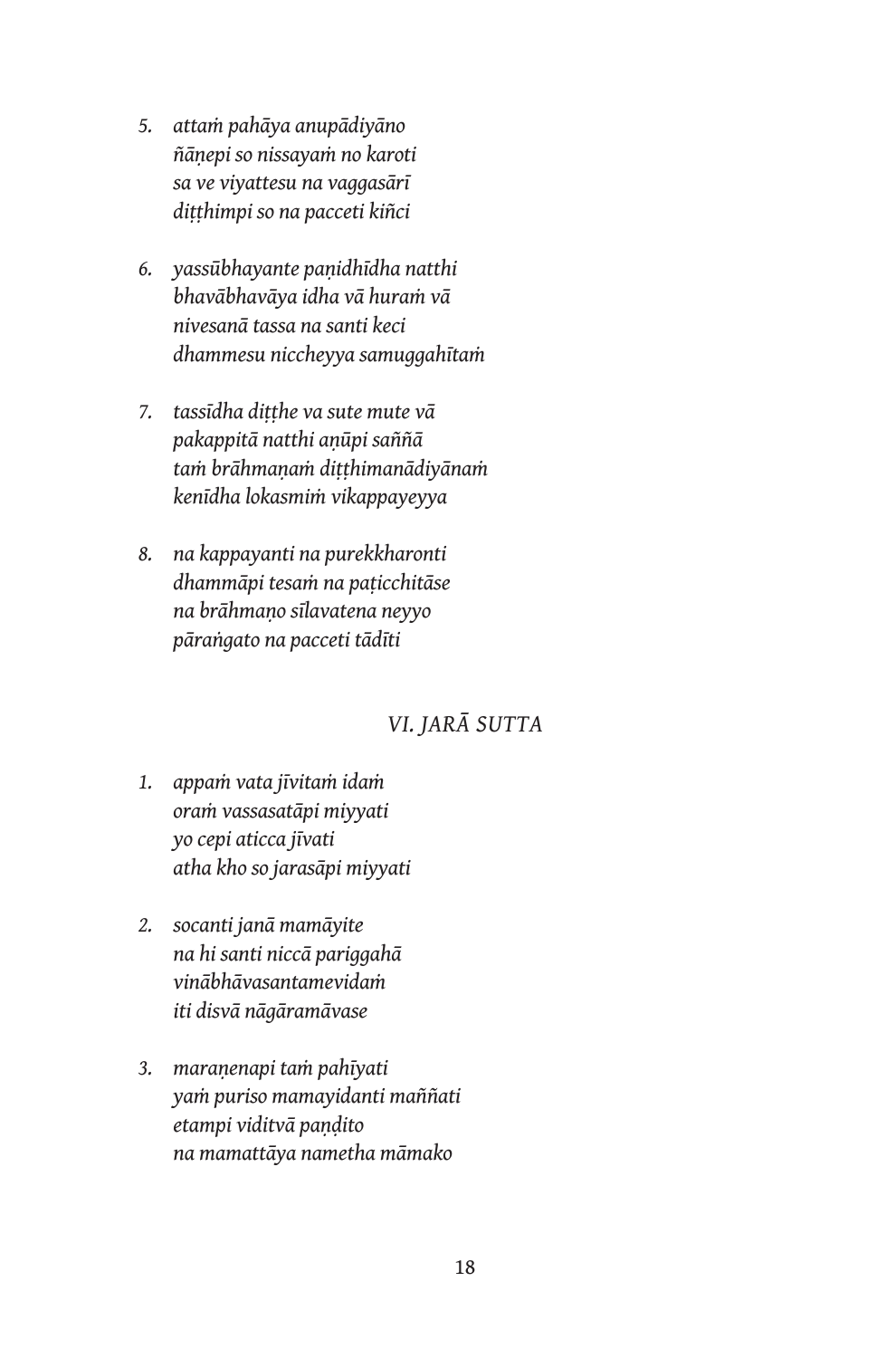- 5. Having abandoned what was acquired, not taking up anything, He would not be in dependence even upon knowledge. He truly is not a partisan among the schoolmen; He does not fall back on any view at all.
- 6. For whom there is no intent here for either extreme, For this or that existence, here or hereafter, For him there are no entrenchments Seized, having discriminated, from among the philosophies.
- 7. By him, here, in the seen, the heard, or the felt, There is not contrived even the slightest perception. That holy man not adopting a view— By what here in the world would one judge him?
- 8. They conceive nothing, they set nothing before them; Also, no philosophies are received by them. A holy man is not to be led on by morality and observances. Gone to the other shore, one who is such does not fall back.

#### VI. DISCOURSE ON AGEDNESS

- 1. Truly, this life is a little thing. One dies within just a hundred years; Or, even if one lives beyond that Then one certainly dies of decrepitude.
- 2. People sorrow over what they call "mine"; Indeed, there are no permanent possessions. This is verily a state of deprivation— Seeing thus one should not dwell in a house.
- 3. At death, also, that is lost Of which a man imagines "This is mine." So having realized this an intelligent person, My disciple, would not incline toward "mine"ness.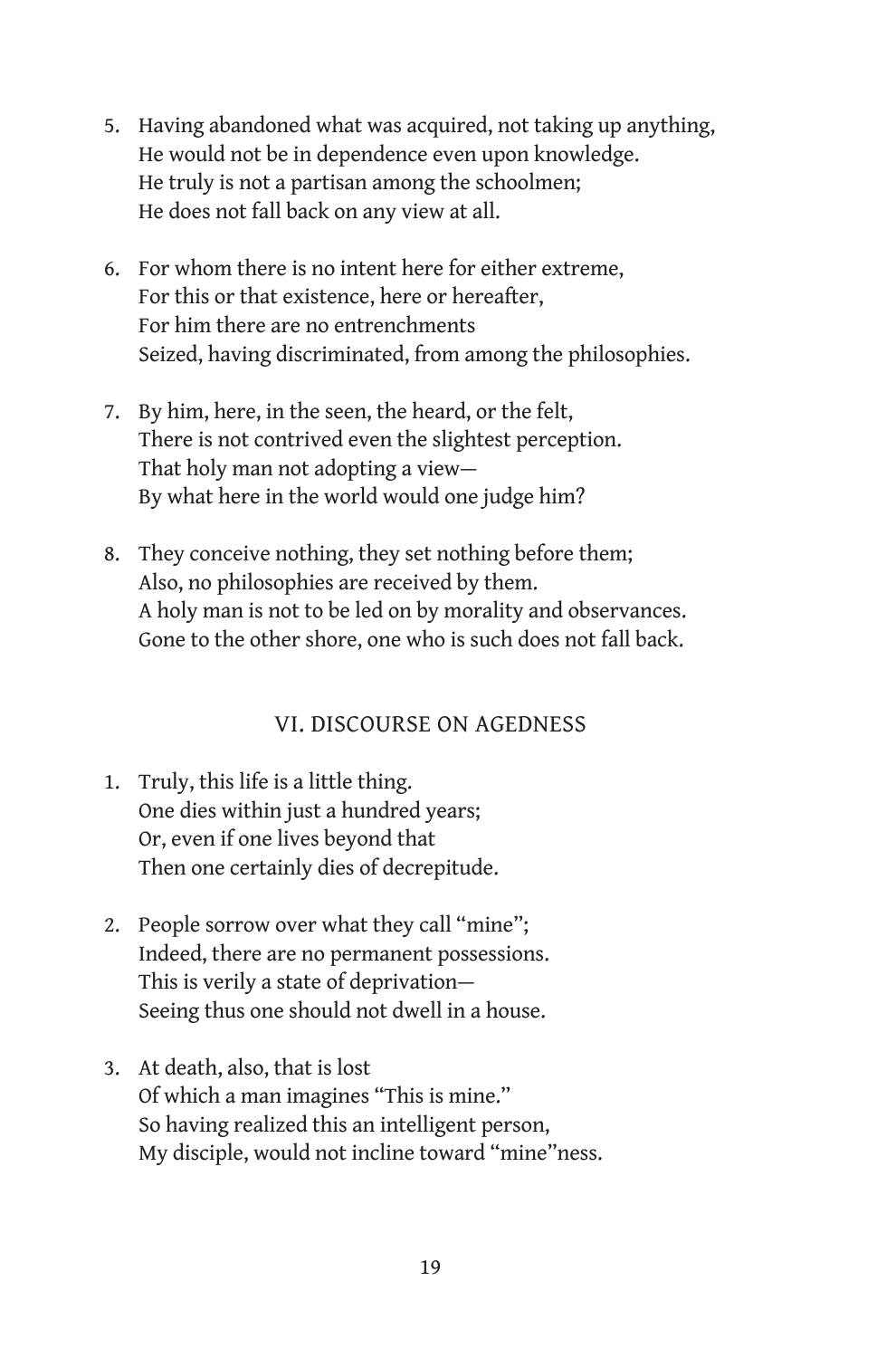- *4. supinena yathāpi saṅgataṁ paṭibuddho puriso na passati evampi piyāyitaṁ janaṁ petaṁ kālaṅkataṁ na passati*
- *5. diṭṭhāpi sutāpi te janā yesaṁ nāmamidaṁ pavuccati nāmamevāvasissati akkheyyaṁ petassa jantuno*
- *6. sokapparidevamaccharaṁ na jahanti giddhā mamāyite tasmā munayo pariggahaṁ hitvā acariṁsu khemadassino*
- *7. patilīnacarassa bhikkhuno bhajamānassa vivittamāsanaṁ sāmaggiyamāhu tassa taṁ yo attānaṁ bhavane na dassaye*
- *8. sabbattha munī anissito na piyaṁ kubbati nopi appiyaṁ tasmiṁ paridevamaccharaṁ paṇṇe vāri yathā na limpati*
- *9. udabindu yathāpi pokkhare padume vāri yathā na limpati evaṁ muni nopalippati yadidaṁ diṭṭhasutaṁ mutesu vā*
- *10. dhono na hi tena maññati yadidaṁ diṭṭhasutaṁ mutesu vā nāññena visuddhimicchati na hi so rajjati no virajjatīti*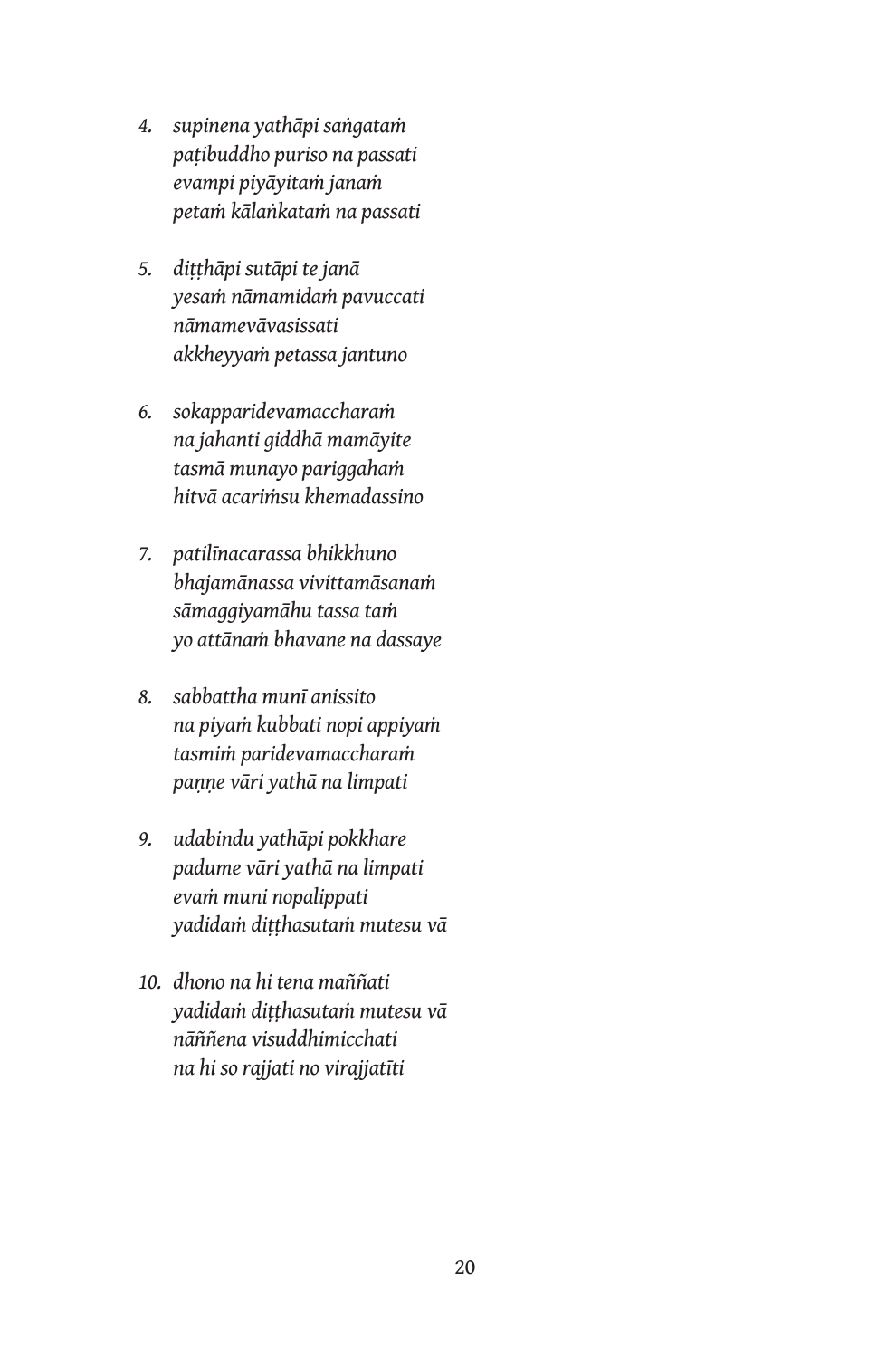- 4. Just as a man awakened Does not see one he met in a dream, Even so a beloved fellow That is dead, expired, one does not see.
- 5. Seen and heard are these fellows Who are called by this or that name— Of a dead person only the name Will remain to be announced.
- 6. Those who are greedy for what they would call "mine" Do not leave behind sorrow, lamentation, and fear of loss. Therefore sages, leaving behind possession, Have gone forth, seeing sanctuary.
- 7. Of a mendicant who lives withdrawn, Resorting to a solitary sitting place, They say it is fitting of him That he would not manifest himself in any settled abiding.
- 8. Everywhere the sage is independent; He does not make up what is loved, or what is unloved either. Therefore lamentation and fear of loss, Like water on a leaf, do not stick.
- 9. And like a drop of moisture on a water lily, Like water on a lotus does not stick, Even so the sage is not mired With what is seen, heard, or felt.
- 10. Thus the purified man does not imagine anything Regarding what is seen, heard, or felt. He does not want purity through what is extraneous; Indeed, he is neither passionate nor impassive.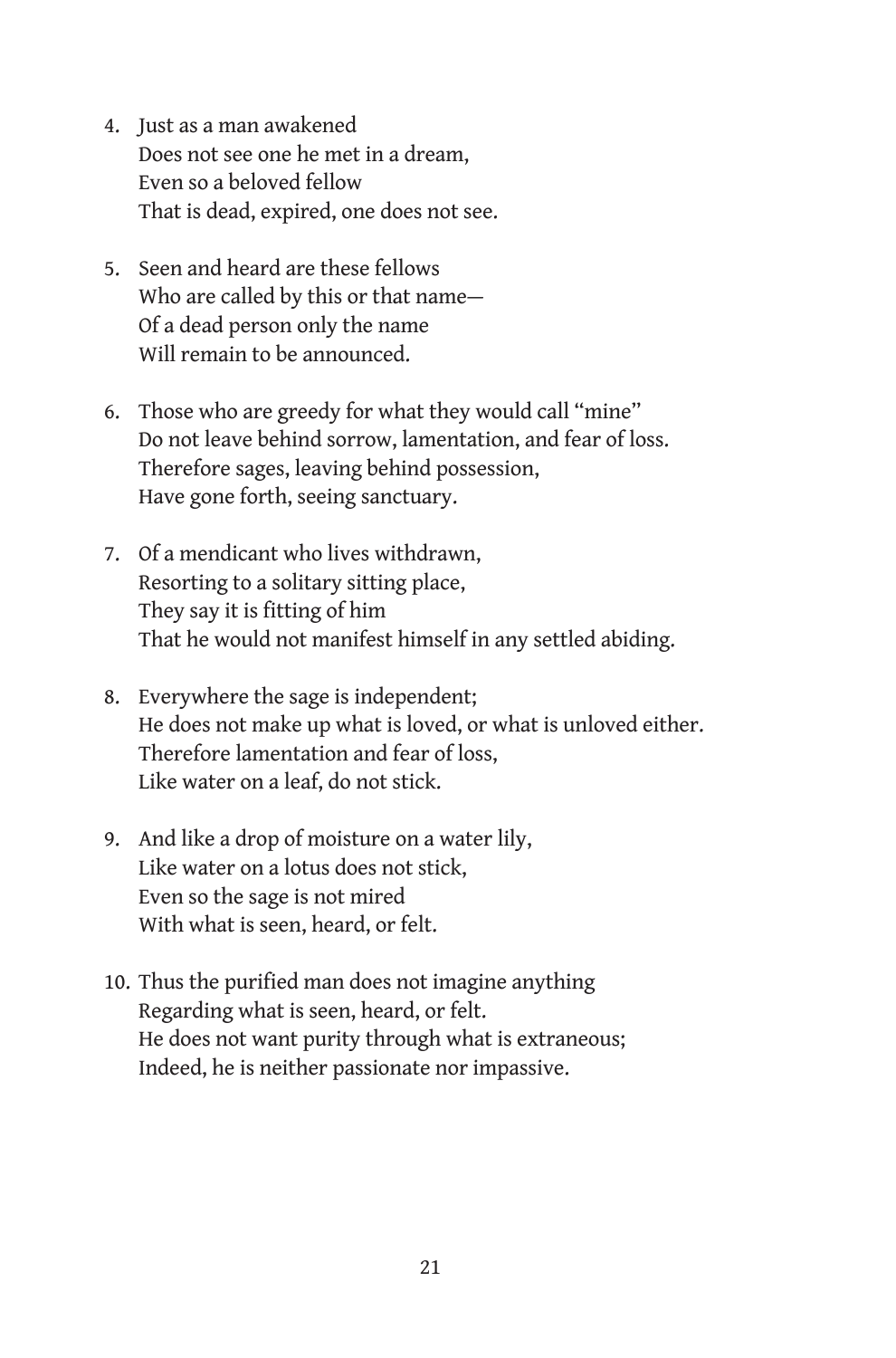#### *VII. TISSAMETTEYYA SUTTA*

- *1. methunamanuyuttassa (iccāyasmā tisso metteyyo) vighātaṁ brūhi mārisa sutvāna tava sāsanaṁ viveke sikkhissāmase*
- *2. methunamanuyuttassa (metteyyāti bhagavā) mussatevāpi sāsanaṁ micchā ca paṭipajjati etaṁ tasmiṁ anāriyaṁ*
- *3. eko pubbe caritvāna methunaṁ yo nisevati yānaṁ bhantaṁva taṁ loke hīnamāhu puthujjanaṁ*
- *4. yaso kitti ca yā pubbe hāyatevāpi tassa sā etampi disvā sikkhetha methunaṁ vippahātave*
- *5. saṅkappehi pareto so kapaṇo viya jhāyati sutvā paresaṁ nigghosaṁ maṅku hoti tathāvidho*
- *6. atha satthāni kurute paravādehi codito esa khvassa mahāgedho mosavajjaṁ pagāhati*
- *7. paṇḍitoti samaññāto ekacariyaṁ adhiṭṭhito athāpi methune yutto mandova parikissati*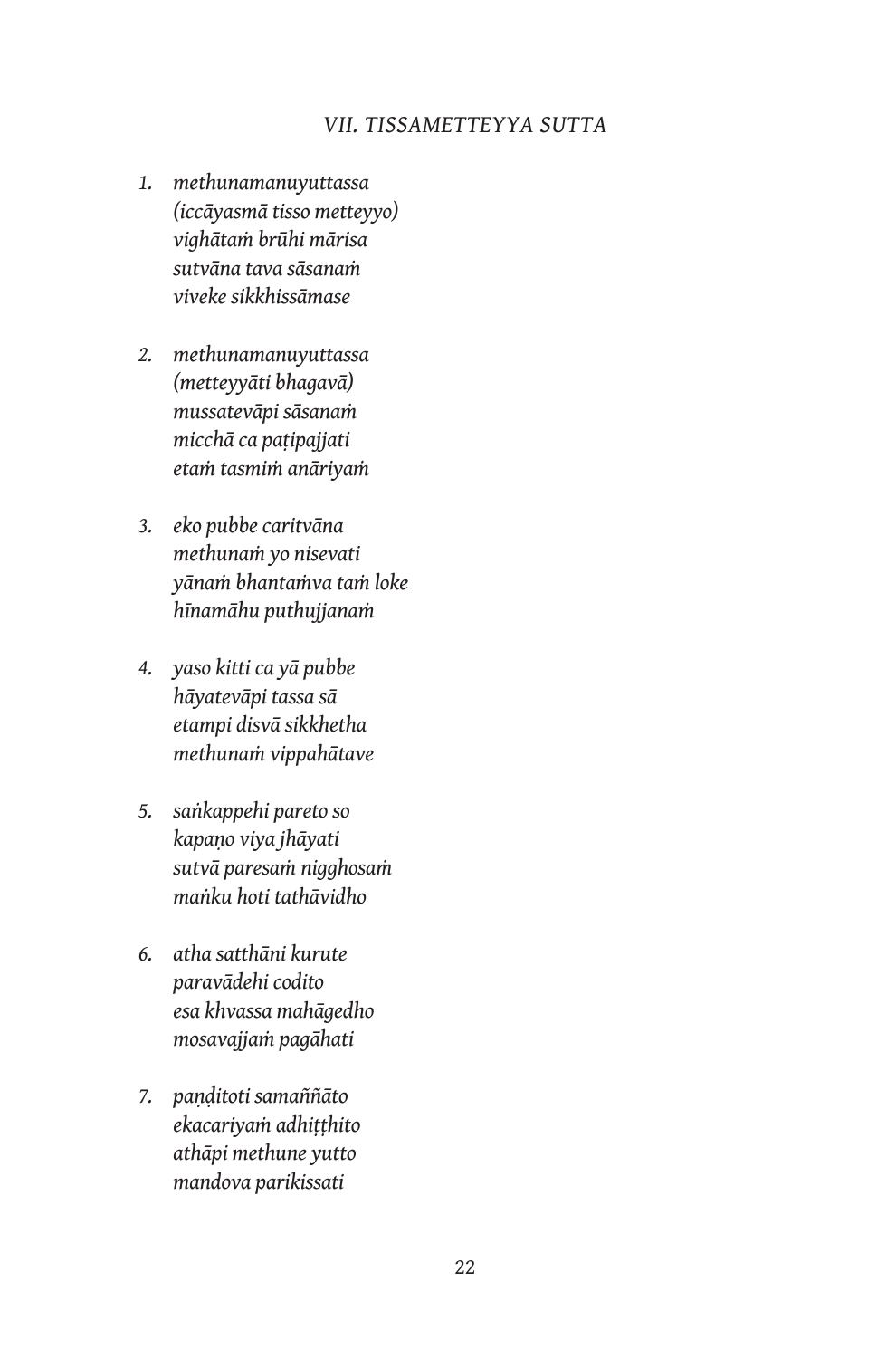#### VII. DISCOURSE TO TISSA METTEYYA

- 1. To one given to sexuality (said the venerable Tissa Metteyya) Tell us what is the harm, Sir. Having heard your teaching We would train ourselves in solitude.
- 2. By one given to sexuality (Metteyya, said the Blessed One) The teaching is even forgotten, And wrongly he proceeds— This in him is ignoble.
- 3. Whoever having formerly lived alone Indulges in sexuality Is like a vehicle veered off course in the world— "Inferior" they call that common fellow.
- 4. And whatever fame and repute were formerly his, Those also are left behind. So having seen this one should train himself To well abandon sexuality.
- 5. Oppressed by thoughts He broods like a wretch. Having heard the declamations of others One of such a type becomes downcast.
- 6. Then, reproved by the words of others, He makes up weapons of defense; Surely, this for him is immense greed— He plunges into falsehood.
- 7. Recognized as an intelligent person, Determined upon the solitary life, And then become given to sexuality, Like an idiot he is drawn into troubles.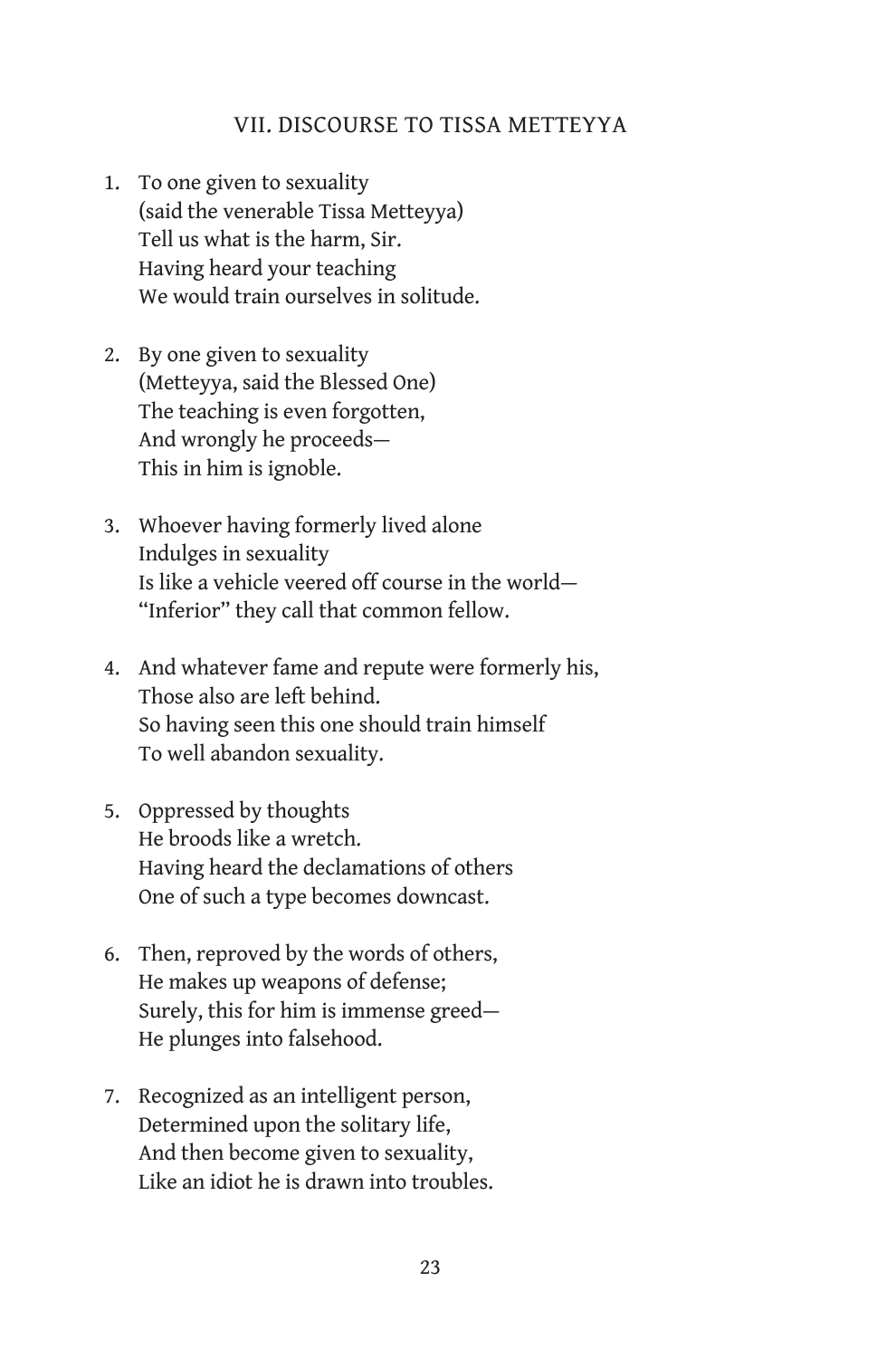- *8. etamādīnavaṁ ñatvā muni pubbāpare idha ekacariyaṁ daḷhaṁ kayirā na nisevetha methunaṁ*
- *9. vivekaññeva sikkhetha etaṁ ariyānamuttamaṁ na tena seṭṭho maññetha sa ve nibbānasantike*
- *10. rittassa munino carato kāmesu anapekkhino oghatiṇṇassa pihayanti kāmesu gadhitā pajāti*

#### *VIII. PASŪRA SUTTA*

- *1. idheva suddhī iti vādayanti nāññesu dhammesu visuddhimāhu yaṁ nissitā tattha subhaṁ vadānā paccekasaccesu puthū niviṭṭhā*
- *2. te vādakāmā parisaṁ vigayha bālaṁ dahantī mithu aññamaññaṁ vadanti te aññasitā kathojjaṁ pasaṁsakāmā kusalā vadānā*
- *3. yutto kathāyaṁ parisāya majjhe pasaṁsamicchaṁ vinighāti hoti apāhatasmiṁ pana maṅku hoti nindāya so kuppati randhamesī*
- *4. yamassa vādaṁ parihīnamāhu apāhataṁ pañhavimaṁsakāse paridevati socati hīnavādo upaccagā manti anutthunāti*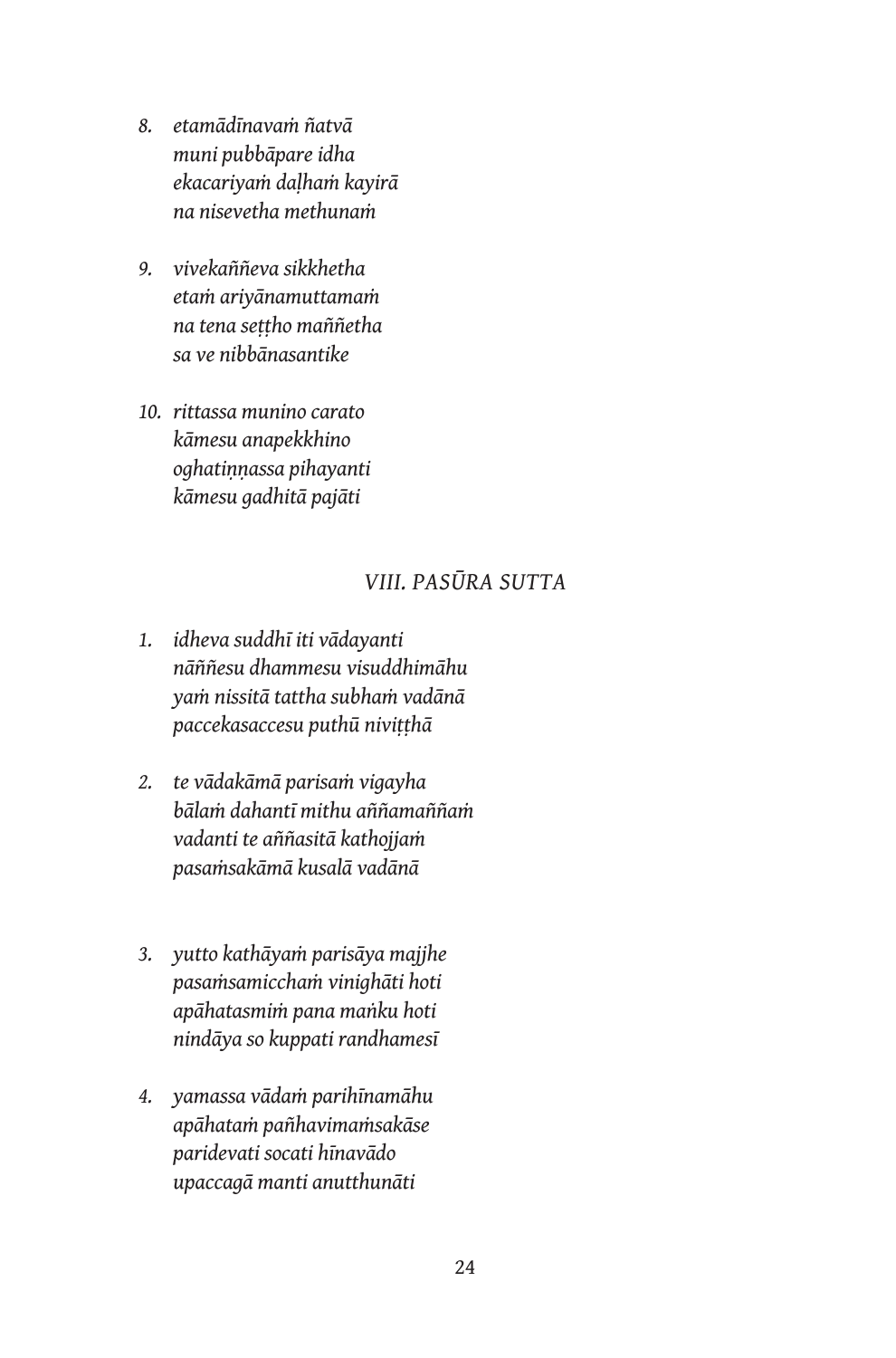- 8. Having understood this bad result The sage, here, earlier and later, Would make steadfast his solitary life. He would not indulge in sexuality.
- 9. He would train himself just in detachment -- This is supreme for noble ones. But not by that would he imagine to be preeminent; He truly is near to blowing out.
- 10. Mankind, tied up in sensual pleasures, Envies the sage, living empty, Not hoping for sensual pleasures, Who has crossed the flood.

#### VIII. DISCOURSE TO PASŪRA

- 1. "Only here is purity"—thus they argue; They say purity is not in other philosophies. Claiming the Good to be there, in what they are dependent upon, They are variously entrenched in individual truths.
- 2. They, desirous of argument, having plunged into the assembly, Contrarily hold each other to be a fool. They argue away at the controversy, each adhering to something different, Desirous of praise, claiming to be adepts.
- 3. Engaged in debate in the midst of the assembly, Wanting praise, one becomes worried about being beaten. Further, upon being refuted he becomes downcast. He is upset by censure, and is a seeker of weaknesses.
- 4. When the judges say some argument of his Is deficient and refuted He with the inferior argument laments and sorrows; "He overcame me"—thus he cries.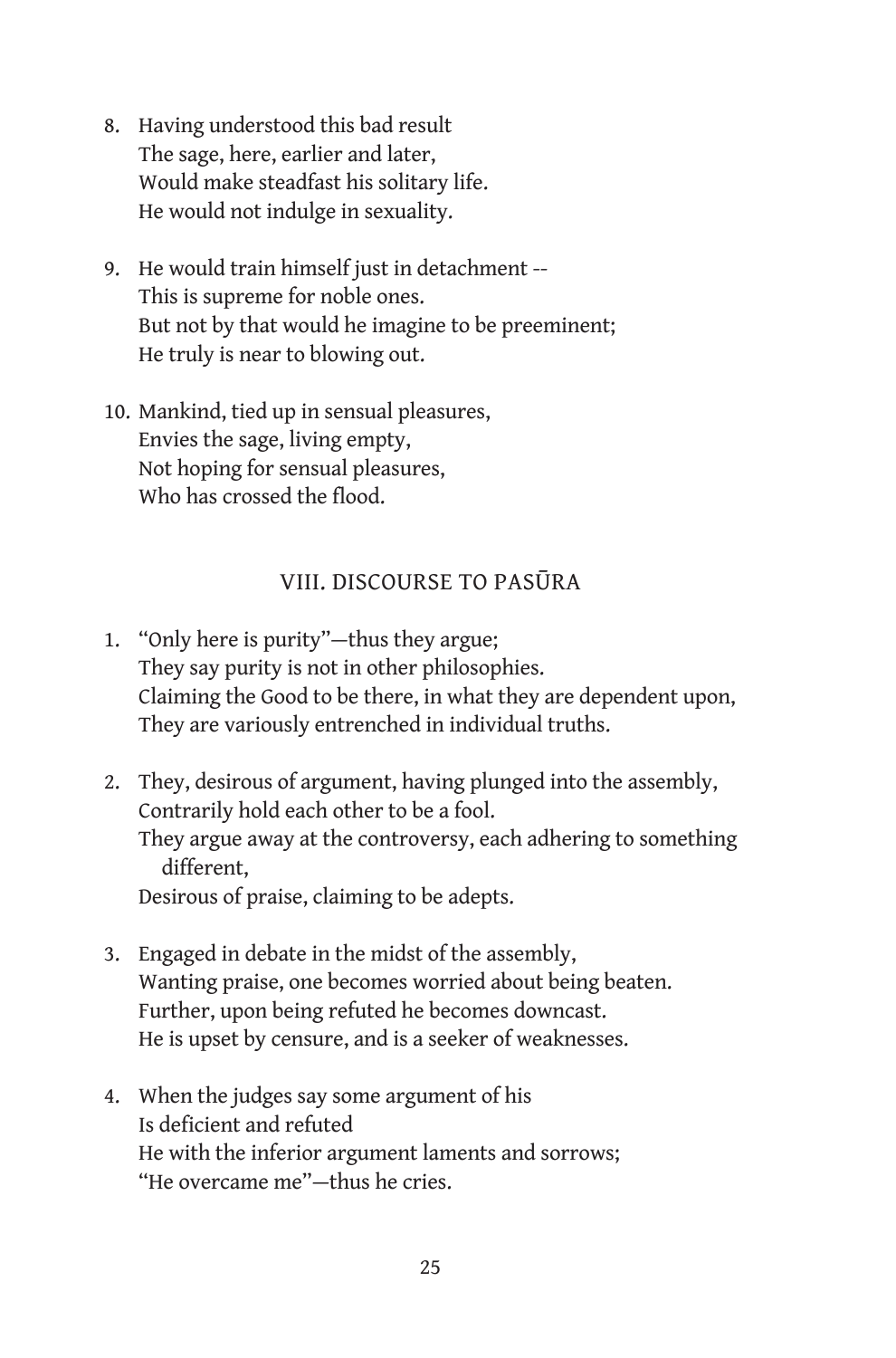- *5. ete vivādā samaṇesu jātā etesu ugghāti nighāti hoti etampi disvā virame kathojjaṁ na haññadatthatthi pasaṁsalābhā*
- *6. pasaṁsito vā pana tattha hoti akkhāya vādaṁ parisāya majjhe so hassatī unnamatī ca tena pappuyya tamatthaṁ yathā mano ahu*
- *7. yā unnatī sāssa vighātabhūmi mānātimānaṁ vadate paneso etampi disvā na vivādayetha na hi tena suddhiṁ kusalā vadanti*
- *8. sūro yathā rājakhādāya puṭṭho abhigajjameti paṭisūramicchaṁ yeneva so tena palehi sūra pubbeva natthi yadidaṁ yudhāya*
- *9. ye diṭṭhimuggayha vivādayanti idameva saccanti ca vādayanti te tvaṁ vadassū na hi tedha atthi vādamhi jāte paṭisenikattā*
- *10. visenikatvā pana ye caranti diṭṭhīhi diṭṭhiṁ avirujjhamānā tesu tvaṁ kiṁ labhetho pasūra yesīdha natthī paramuggahītaṁ*
- *11. atha tvaṁ pavitakkamāgamā manasā diṭṭhigatāni cintayanto dhonena yugaṁ samāgamā na hi tvaṁ sakkhasi sampayātaveti*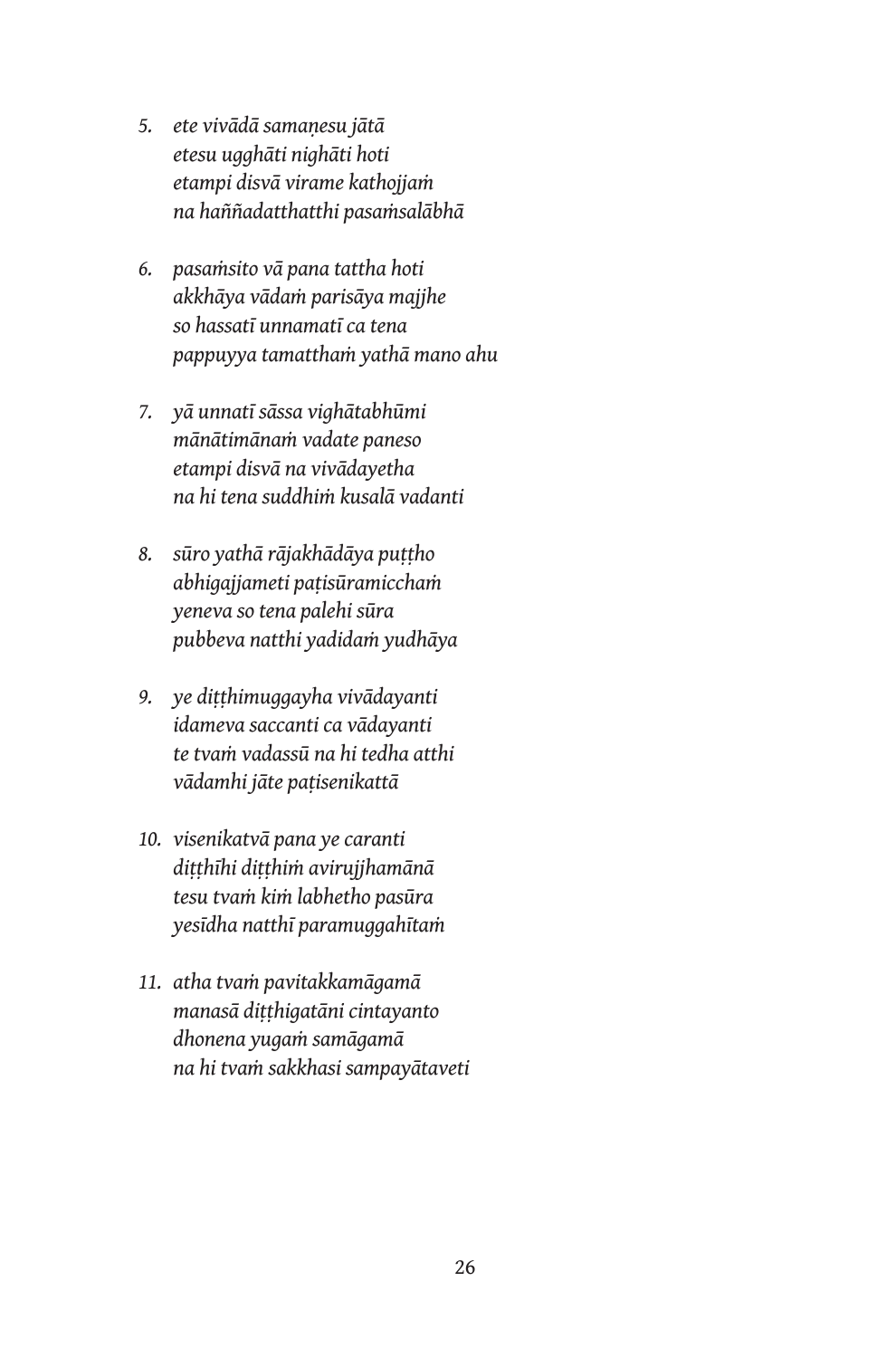- 5. These contentions are arisen amongst philosophers; In them occur beating and being beaten. So having seen this one should refrain from controversy; Indeed, there is no other purpose in it than the gain of praise.
- 6. Further, if he is praised there, Having announced his argument in the midst of the assembly, He is mirthful and self-satisfied by that, Having achieved that purpose as was his intention.
- 7. Yet any self-satisfaction is the ground for his own harm, As he argues with conceit and contemptuousness. Having seen this too one should not contend; Adept ones say purity is indeed not by that.
- 8. Like a hero nourished by royal food He comes thundering along, wanting an opponent. Run off to wherever he is, Hero. The one for battle has never been here.
- 9. Those who having taken up a view contend And argue, "Only this is true"— Make your arguments to them. There certainly are not here Any fighters in an argument that has arisen.
- 10. But those who live having made themselves at peace, Not opposing view against views, What would you get from them, Pasūra, By whom nothing outward has been taken up here?
- 11. And now you are come theorizing, Thinking over beliefs in your mind. You are come into engagement with a purified man; You certainly will not be able to advance.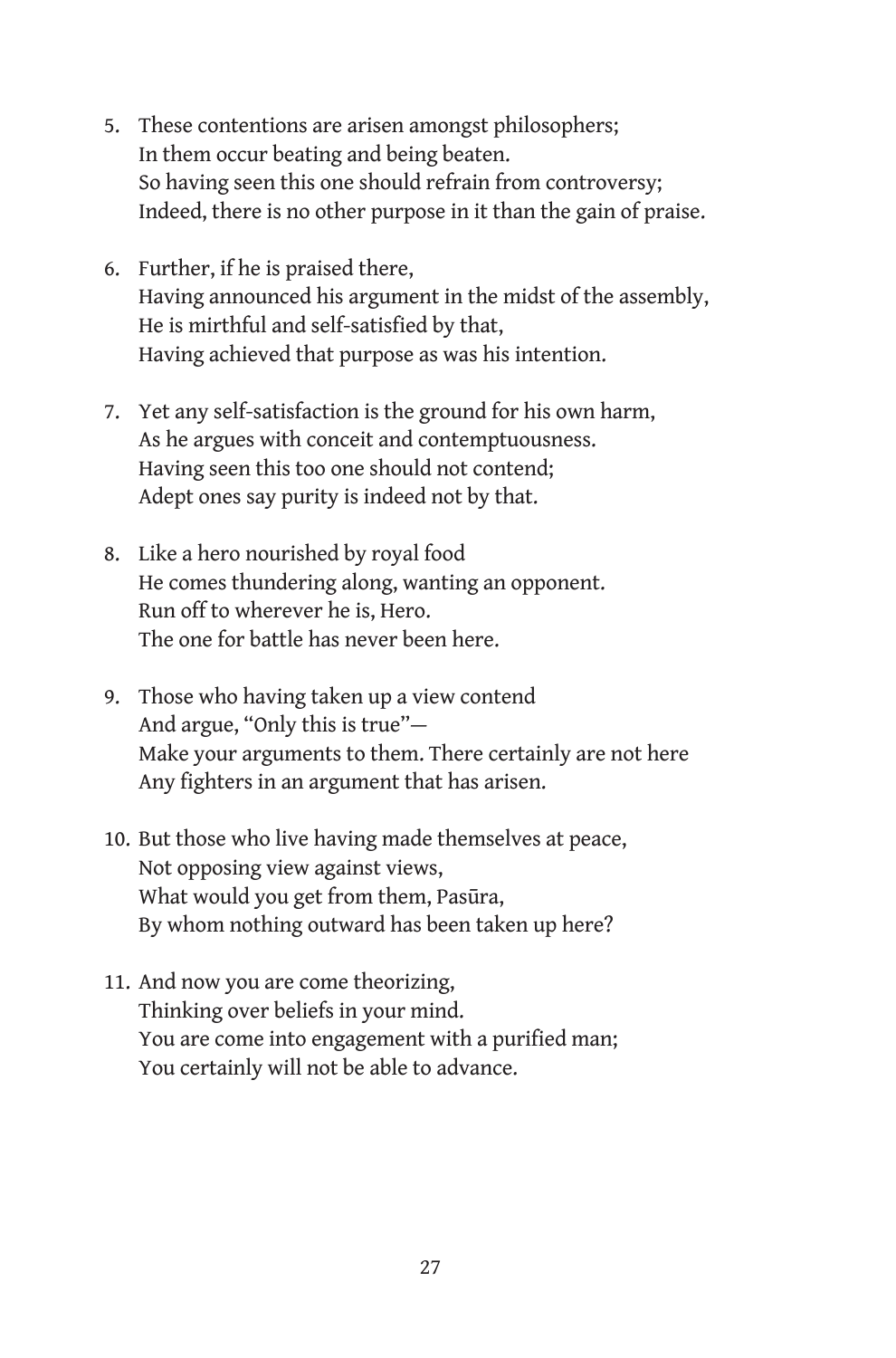#### *IX. MĀGANDIYA SUTTA*

- *1. disvāna taṇhaṁ aratiṁ ragañca nāhosi chando api methunasmiṁ kimevidaṁ muttakarīsapuṇṇaṁ pādāpi naṁ samphusituṁ na icche*
- *2. etādisaṁ ce ratanaṁ na icchasi nāriṁ narindehi bahūhi patthitaṁ diṭṭhigataṁ sīlavataṁ nu jīvitaṁ bhavūpapattiñca vadesi kīdisaṁ*
- *3. idaṁ vadāmīti na tassa hoti (māgandiyāti bhagavā) dhammesu niccheyya samuggahītaṁ passañca diṭṭhīsu anuggahāya ajjhattasantiṁ pacinaṁ adassaṁ*
- *4. vinicchayā yāni pakappitāni (iti māgandiyo ) te ve munī brūsi anuggahāya ajjhattasantīti yametamatthaṁ kathaṁ nu dhīrehi paveditaṁ taṁ*
- *5. na diṭṭhiyā na sutiyā na ñāṇena (māgandiyāti bhagavā) sīlabbatenāpi na suddhimāha adiṭṭhiyā assutiyā añāṇā asīlatā abbatā nopi tena ete ca nissajja anuggahāya santo anissāya bhavaṁ na jappe*
- *6. no ce kira diṭṭhiyā na sutiyā na ñāṇena (iti māgandiyo) sīlabbatenāpi na suddhimāha*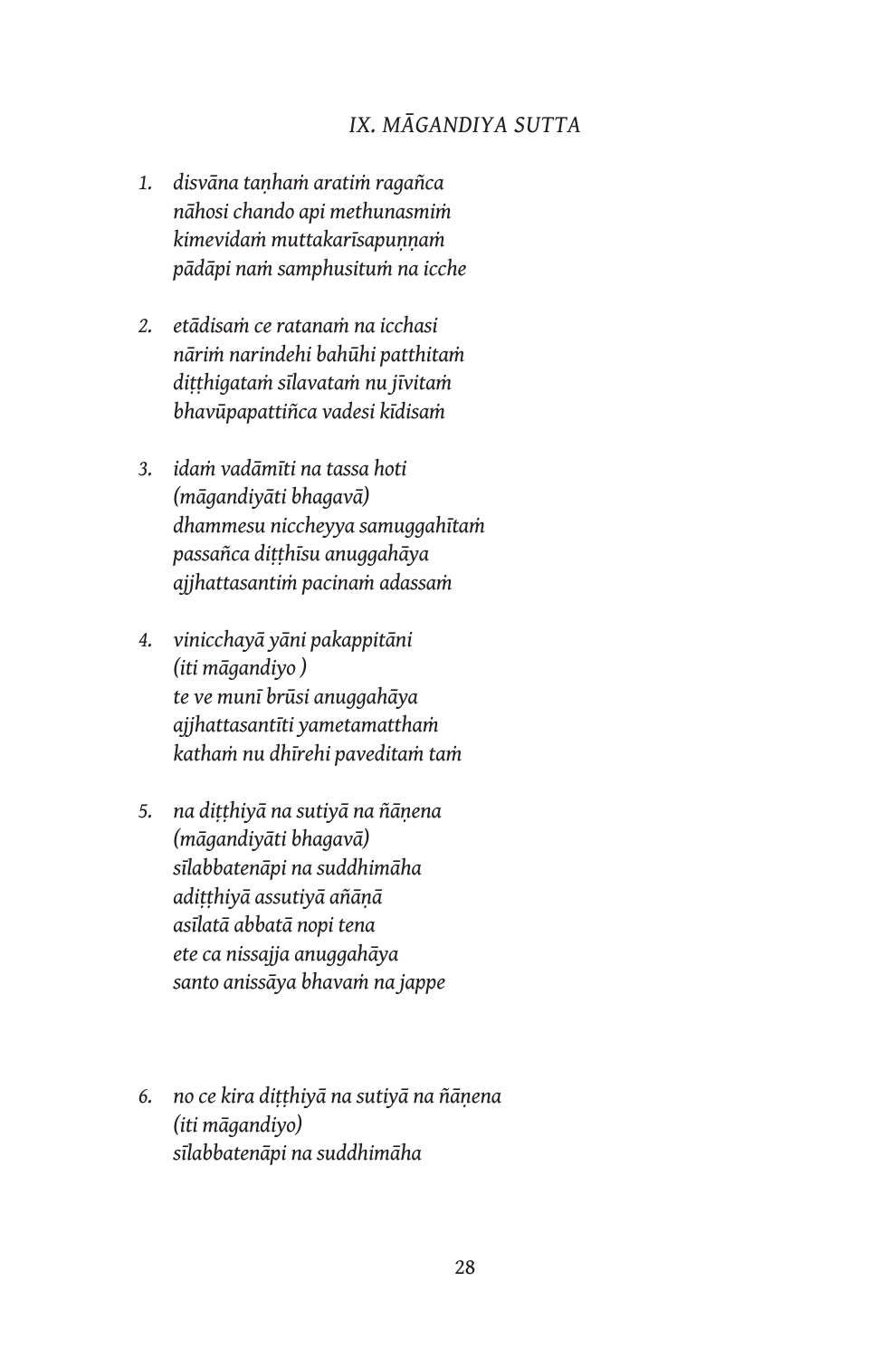#### IX. DISCOURSE TO MĀGANDIYA

- 1. Having seen Craving, Dissatisfaction, and Passion There did not occur even an inclination to sexuality. Just what is this, full of urine and dung? I would not want to touch it even with my foot.
- 2. If you do not want a treasure such as this, A woman desired by many lords of men, What belief, what morality and observances, what way of life, And what kind of rebirth into existence do you declare?
- 3. There is nothing of which I say, "I declare this," (Māgandiya, said the Blessed One,) Seized, having discriminated, from among the philosophies. But looking among the views, not taking hold of anything, Examining, I saw inner peace.
- 4. Whatever discriminations have been conceived, (said Māgandiya,) Truly, O Sage, you speak of them without taking hold. This "inner peace," whatever it means, How is it made known by the wise?
- 5. Not by what is viewed, not by what is heard, not by inner knowledge (Māgandiya, said the Blessed One,) Nor by morality and observances is purity said to be; By absence of what is viewed, by absence of what is heard, by nonknowledge, By amorality, by nonobservance—also not by that. So having let go of these, not taking hold of anything, A peaceful one, not being dependent, would not have longings for existence.
- 6. If you say that not by what is viewed, not by what is heard, not by inner knowledge, (said Māgandiya,)

Nor by morality and observances is purity said to be;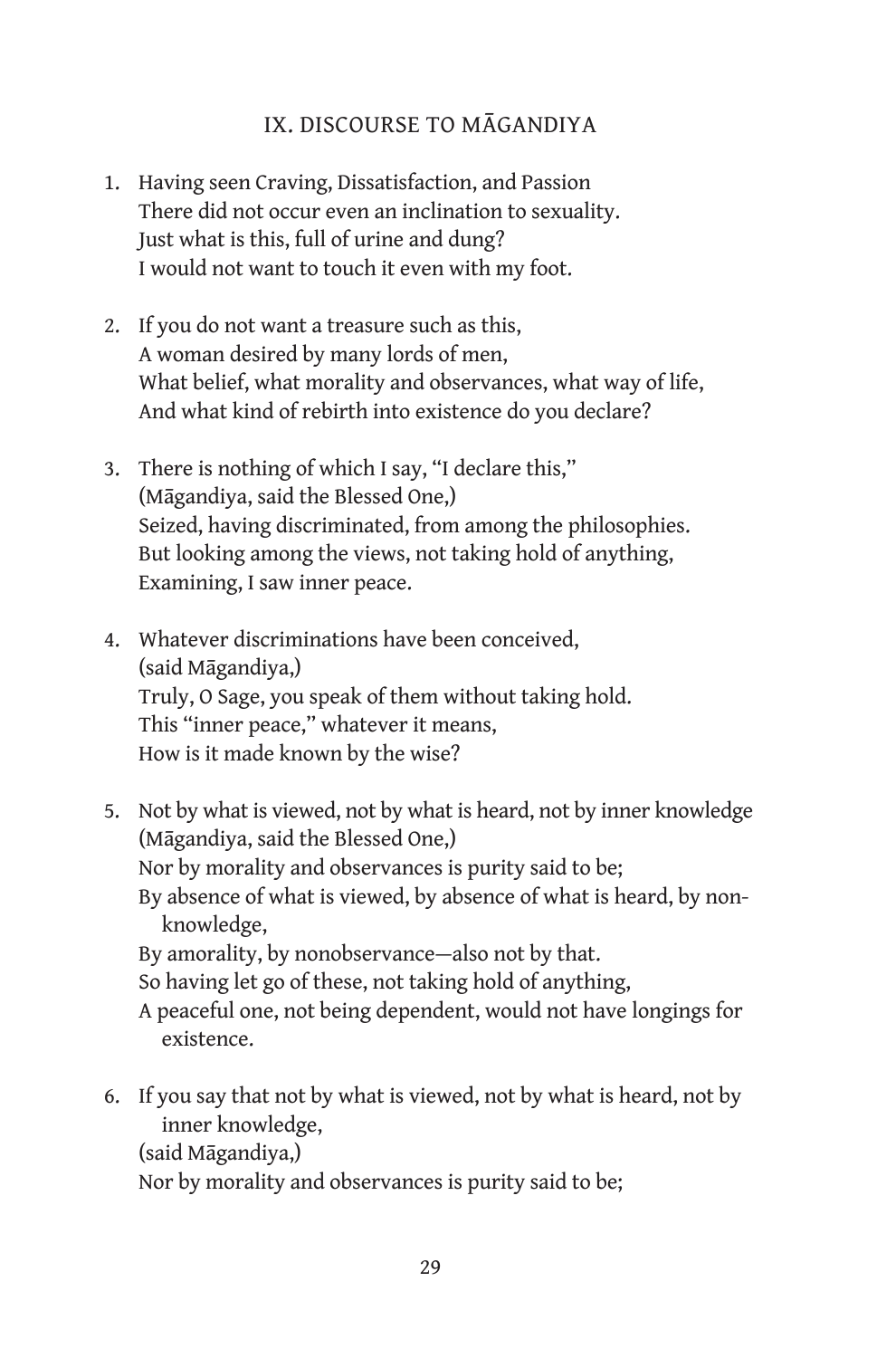*adiṭṭhiyā assutiyā añāṇā asīlatā abbatā nopi tena maññāmahaṁ momuhameva dhammaṁ diṭṭhiyā eke paccenti suddhiṁ*

- *7. diṭṭhañca nissāya anupucchamāno (māgandiyāti bhagavā) samuggahītesu pamohamāgā ito ca nāddakkhi aṇumpi saññaṁ tasmā tuvaṁ momuhato dahāsi*
- *8. samo visesī uda vā nihīno yo maññatī so vivadetha tena tīsu vidhāsu avikampamāno samo visesīti na tassa hoti*
- *9. saccanti so brāhmaṇo kiṁ vadeyya musāti vā so vivadetha kena yasmiṁ samaṁ visamaṁ vāpi natthi sa kena vādaṁ paṭisaṁyujeyya*
- *10. okaṁ pahāya aniketasārī gāme akubbaṁ muni santhavāni kāmehi ritto apurakkharāno kathaṁ na viggayha janena kayirā*
- *11. yehi vivitto vicareyya loke na tāni uggayha vadeyya nāgo jalambujaṁ kaṇḍakavārijaṁ yathā jalena paṅkena canūpalittaṁ evaṁ munī santivādo agiddho kāme ca loke ca anūpalitto*
- *12. na vedagū diṭṭhiyā na mutiyā*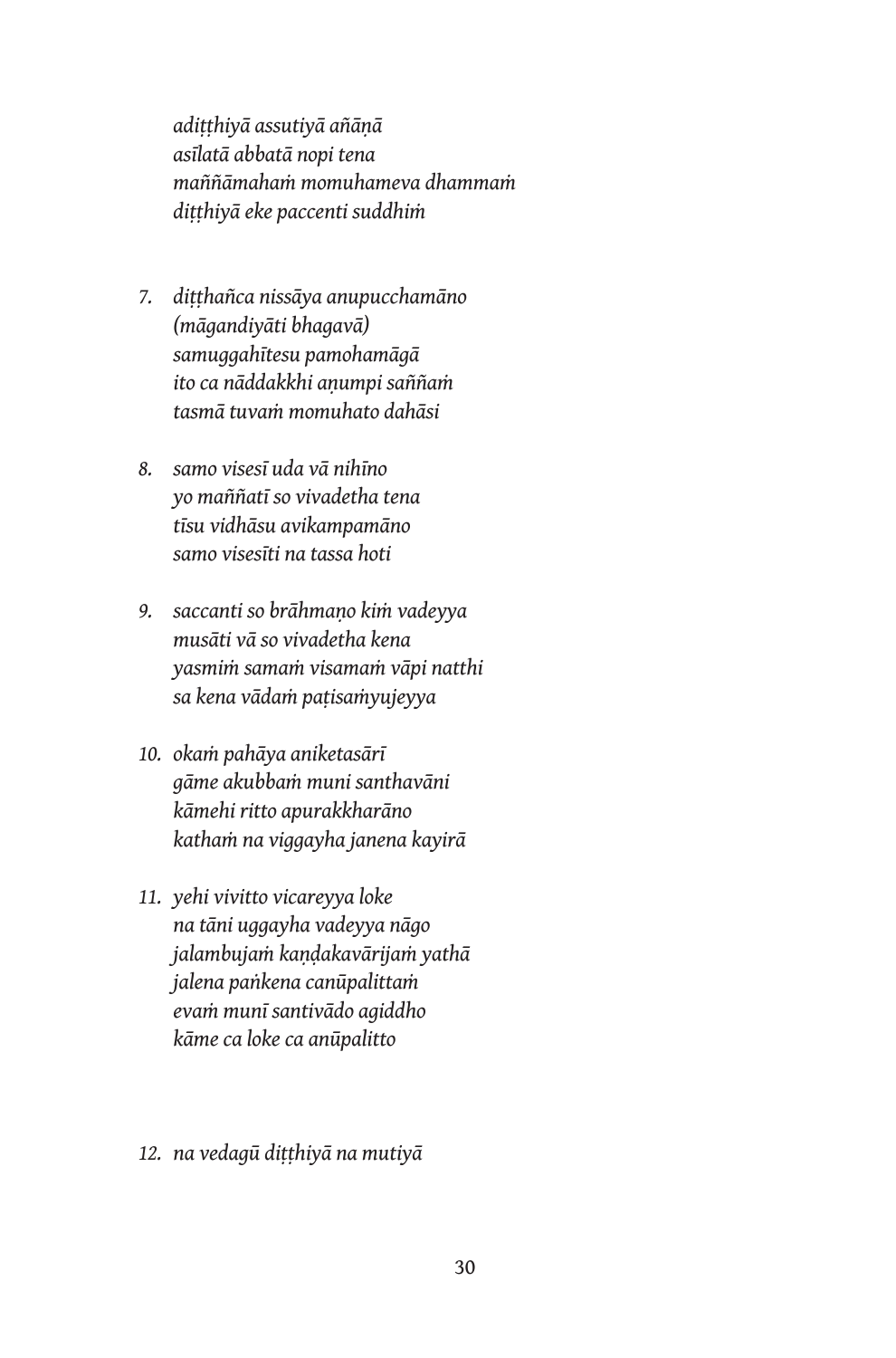By absence of what is viewed, by absence of what is heard, by nonknowledge, By amorality, by nonobservance—also not by that; Then I imagine that to be a confused philosophy indeed. Some do rely on purity by view.

- 7. And having depended upon view, enquiring, (Māgandiya, said the Blessed One,) You have become confounded by what you have seized upon; And so you have not seen the slightest sense in this. Therefore you hold it to be confused.
- 8. He who imagines the existence of "equal," "superior," or "inferior" Would contend with regard to that. To one not vacillating among three distinctions There occurs no "equal" or "superior."
- 9. What would that holy man argue saying, "It is true"; Or with regard to what would he contend saying, "It is false"? For whom there is neither equal or unequal, With whom would he engage in argument?
- 10. A sage, having abandoned his home, going without fixed abode, Not working up intimacies in a village, Rid of objects of desire, setting nothing before him, Would not take up a position and make debate with the people.
- 11. From whatever things he has detached himself as he would roam through the world, Not taking hold of them, a great one would not put forth an

argument. Just as a white lotus whose stalk arises from the water Is not mired by water and mud,

Even so a sage, a speaker of Peace, one without greed, Is not mired by sensuality and the world.

12. One who has realized does not come to conceit through what is viewed or felt,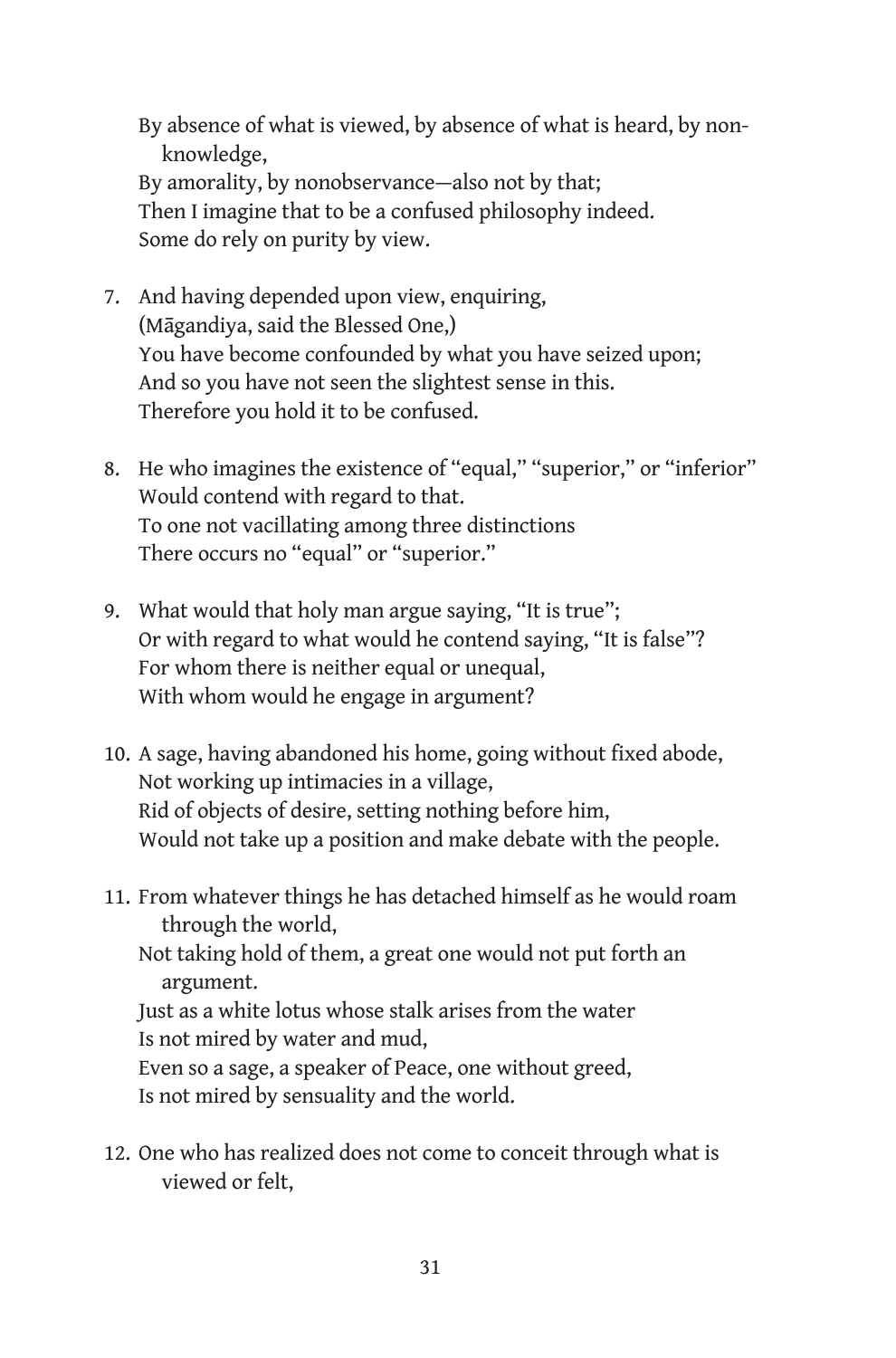*sa mānameti na hi tammayo so na kammunā nopi sutena neyyo anūpanīto sa nivesanesu*

*13. saññāvirattassa na santi ganthā paññāvimuttassa na santi mohā saññañca diṭṭhiñca ye aggahesuṁ te ghaṭṭayantā vicaranti loketi*

#### *X. PURĀBEDHA SUTTA*

- *1. kathaṁdassī kathaṁsīlo upasantoti vuccati taṁ me gotama pabrūhi pucchito uttamaṁ naraṁ*
- *2. vītataṇho purā bhedā (iti bhagavā) pubbamantamanissito vemajjhe nupasaṅkheyyo tassa natthi purakkhataṁ*
- *3. akkodhano asantāsī avikatthī akukkuco mantabhāṇī anuddhato sa ve vācāyato muni*
- *4. nirāsatti anāgate atītaṁ nānusocati vivekadassī phassesu diṭṭhīsu ca na nīyati*
- *5. patilīno akuhako apihālu amaccharī appagabbho ajeguccho pesuṇeyye ca no yuto*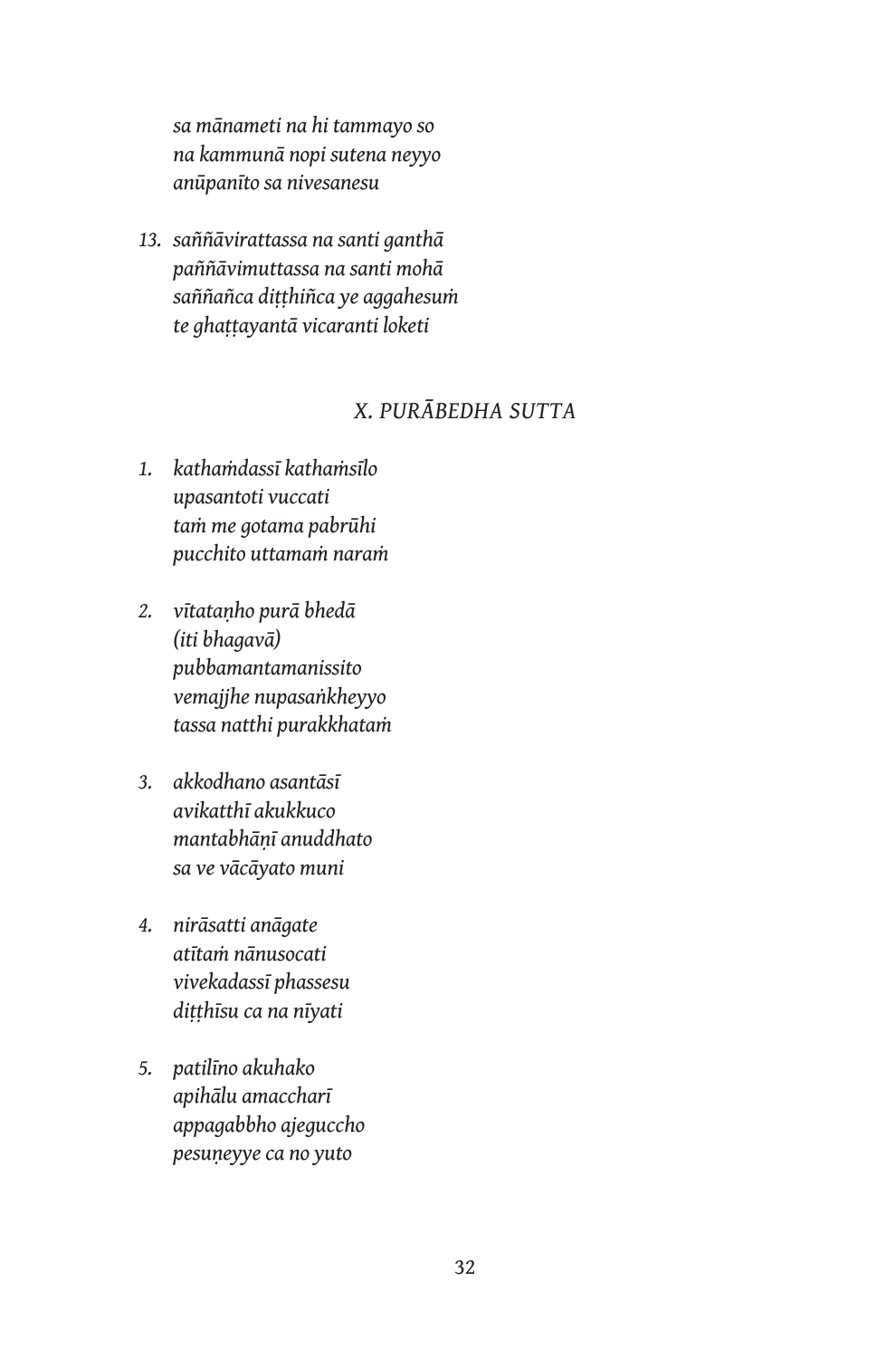For he is not made up of that. He is not to be led on by what is done, or heard either. He is not brought to a conclusion among entrenchments.

13. There are no ties for one dispassioned toward perception; There are no confusions for one released by understanding. But those who have grabbed hold of perception and view Roam through the world causing trouble.

#### X. DISCOURSE ON BEFORE THE BREAKUP

- 1. Having what vision, having what morality Is one said to be "at peace"? Tell me this, O Gotama. You are asked about the supreme man.
- 2. With craving gone before the breaking up of life, (said the Blessed One,) Not dependent upon former times, Not to be determined in the present, He has not anything set before him.
- 3. Not angry, not intimidated, Not boastful, not beset with worry, A speaker of discretion, not pompous, He truly is a sage whose speech is restrained.
- 4. With no attachment to the future He does not sorrow over the past. A viewer of detachment among stimulations, He is not led into views.
- 5. He is withdrawn, not a schemer, Not covetous, not afraid of loss, Not audacious, not beset with aversion, And not given to denigration.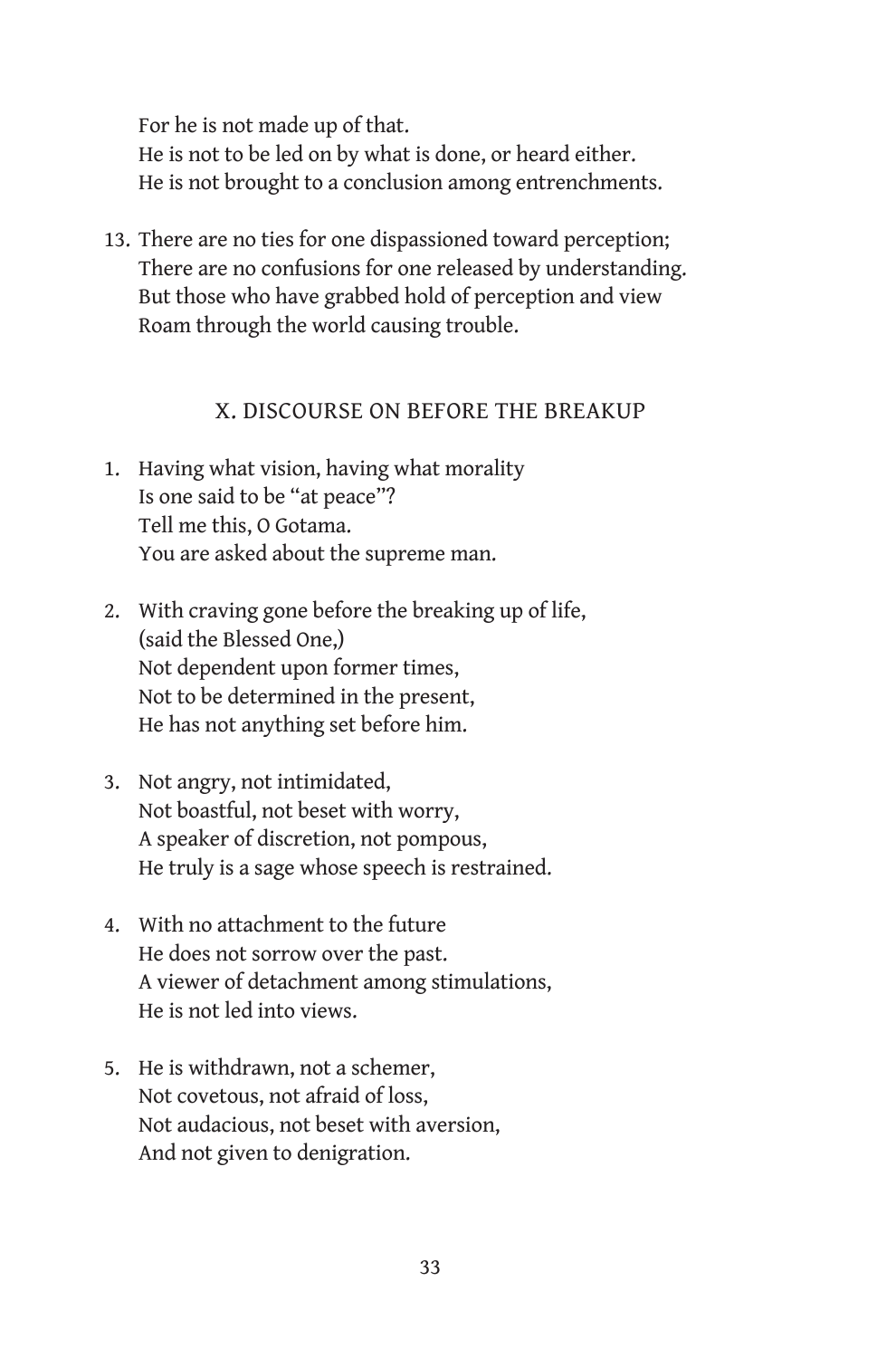- *6. sātiyesu anassāvī atimāne ca no yuto saṇho ca paṭibhānavā na saddho na virajjati*
- *7. lābhakamyā na sikkhati alābhe ca na kuppati aviruddho ca taṇhāya rasesu nānugijjhati*
- *8. upekkhako sadā sato na loke maññate samaṁ na visesī na nīceyyo tassa no santi ussadā*
- *9. yassa nissayatā natthi ñatvā dhammaṁ anissito bhavāya vibhavāya vā taṇhā yassa na vijjati*
- *10. taṁ brūmi upasantoti kāmesu anapekkhinaṁ ganthā tassa na vijjanti atarī so visattikaṁ*
- *11. na tassa puttā pasavo khettaṁ vatthuñca vijjati attaṁ vāpi nirattaṁ vā na tasmiṁ upalabbhati*
- *12. yena naṁ vajjuṁ puthujjanā atho samaṇabrāhmaṇā taṁ tassa apurakkhataṁ tasmā vādesu nejati*
- *13. vītagedho amaccharī na ussesu vadate muni na samesu na omesu kappaṁ neti akappiyo*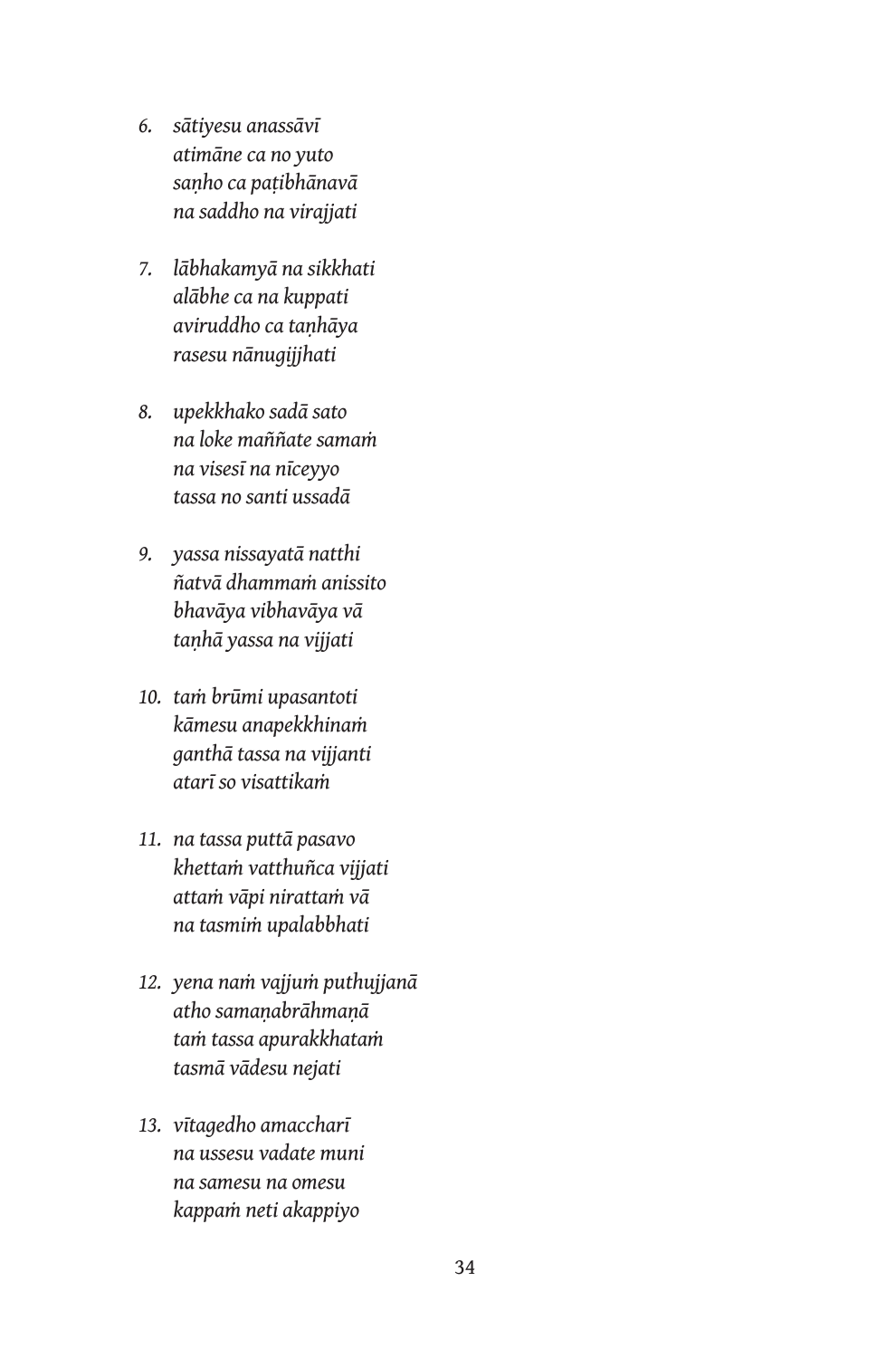- 6. Not attracted to what is pleasant, And not given to contemptuousness, Mild, and possessed of ready wit, He is not devout, he is not impassive.
- 7. He does not train himself through desire of gain, And he is not upset at lack of gain. He is not opposed to craving, Nor is he greedy for savory stimulations.
- 8. An indifferent onlooker, always mindful, He imagines nothing in the world to be equal, Nor superior, nor lower. For him there are no distinguished positions.
- 9. With whom there is no sense of dependence, Having understood the Way, independent; With whom there is not to be found craving For existence or for nonexistence;
- 10. Him I call "at peace"— One not hoping for the objects of desire. With him there are no ties to be found; He has crossed over attachment.
- 11. For him there are no sons or livestock, Nor field nor property to be found. Regarding him there is not to be detected Anything acquired or discarded.
- 12. That for which common people would criticize him, Or also philosophers and holy men, He has not set that before him; Therefore he is not disturbed amid criticisms.
- 13. Without greed for gain, not afraid of loss, A sage does not put forth a claim as among superiors, Nor as among equals, nor as among inferiors. He does not come to conception; he is without conception.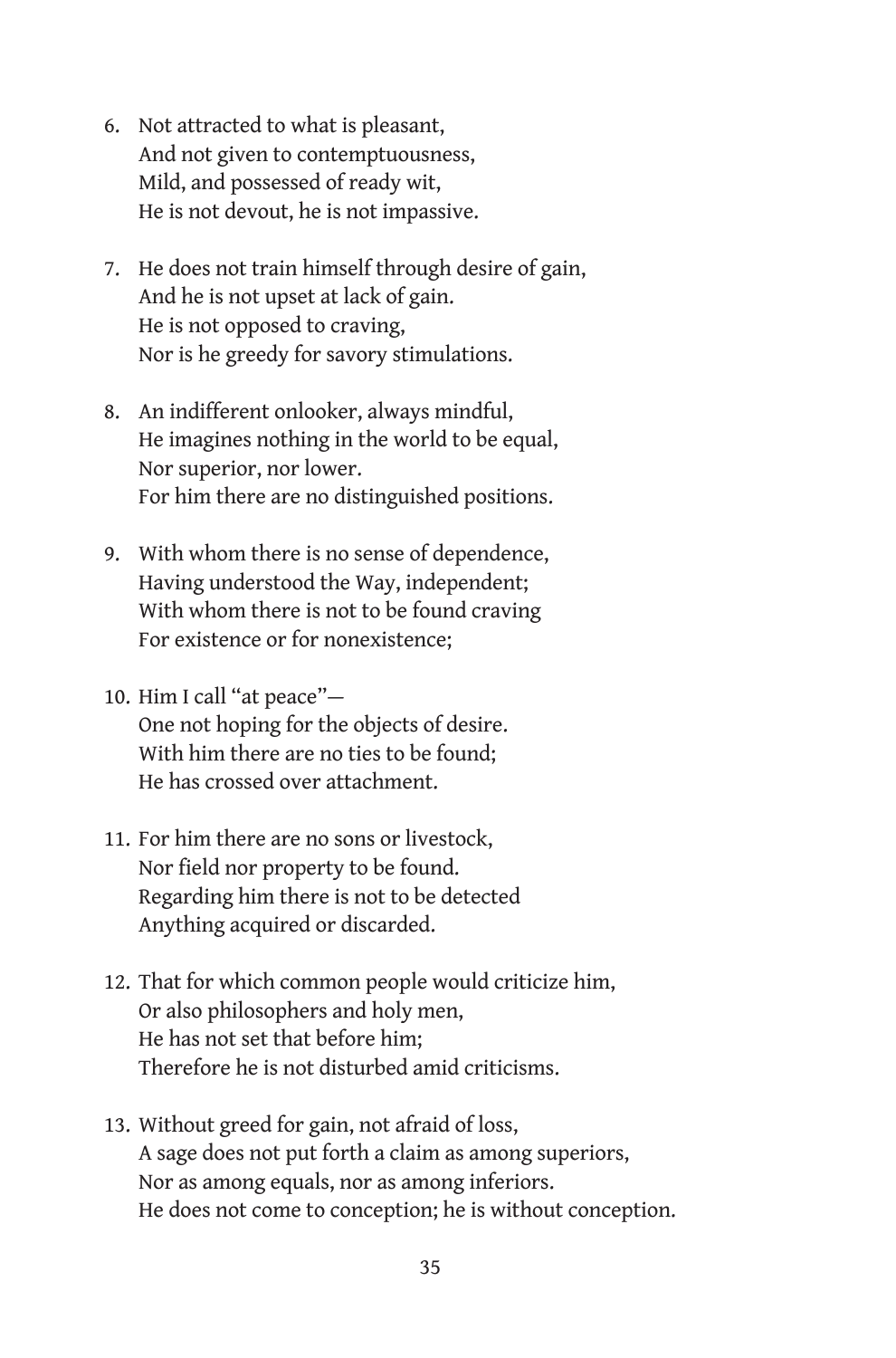*14. yassa loke sakaṁ natthi asatā ca na socati dhammesu ca na gacchati sa ve santoti vuccatīti*

## *XI. KALAHAVIVĀDA SUTTA*

- *1. kutopahūtā kalahā vivādā paridevasokā sahamaccharā ca mānātimānā sahapesuṇā ca kutopahūtā te tadiṅgha brūhi*
- *2. piyappahūtā kalahā vivādā paridevasokā sahamaccharā ca mānātimānā sahapesuṇā ca maccherayuttā kalahā vivādā vivādajātesu ca pesuṇāni*
- *3. piyā su lokasmiṁ kutonidānā ye vāpi lobhā vicaranti loke āsā ca niṭṭhā ca kutonidānā ye samparāyāya narassa honti*
- *4. chandānidānāni piyāni loke ye cāpi lobhā vicaranti loke āsā ca niṭṭhā ca itonidānā ye samparāyāya narassa honti*
- *5. chando nu lokasmiṁ kutonidāno vinicchayā vāpi kutopahūtā kodho mosavajjañca kathaṁkathā ca ye vāpi dhammā samaṇena vuttā*
- *6. sātaṁ asātanti yamāhu loke tamūpanissāya pahoti chando rūpesu disvā vibhavaṁ bhavañca vinicchayaṁ kubbati jantu loke*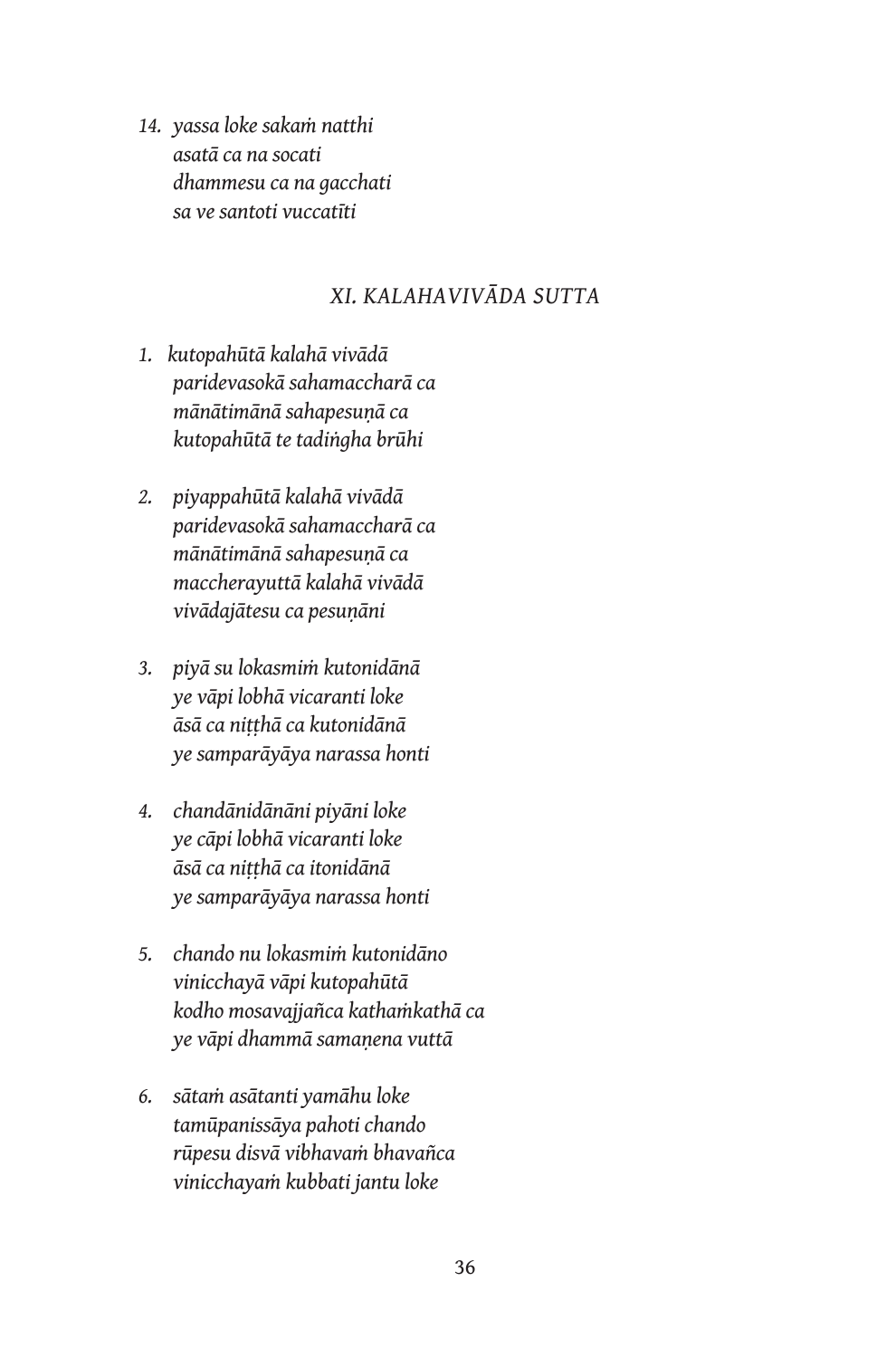14. He for whom there is nothing his own in the world, And who does not sorrow over what is not there, And who does not go by philosophies— He truly is said to be "at peace."

## XI. DISCOURSE ON QUARRELS AND CONTENTIONS

- 1. Derived from what are quarrels and contentions, Lamentations and sorrows, along with fear of loss, Conceit and contempt, along with denigration? From what have they derived? Please tell us this.
- 2. Derived from what is loved are quarrels and contentions, Lamentations and sorrows, along with fear of loss, Conceit and contempt, along with denigration. Conjoined with fear of loss are quarrels and contentions, And denigration is from contentions that have arisen.
- 3. In what in the world would what is loved be founded, And also whatever yearnings roam over the world? And founded in what are hopes and ends Which are for a man's future state?
- 4. Founded in preference is what is loved in the world, And also whatever yearnings roam over the world. And founded in this are hopes and ends Which are for a man's future state.
- 5. Preference is founded in what in the world? Also, derived from what are discriminations, Anger, falsehood, and brooding uncertainty, And also whatever philosophies are declared by the philosopher?
- 6. What they call "pleasant" and "unpleasant" in the world— Depending upon that preference derives. Having viewed among forms nonexistence and existence A person makes a discrimination in the world.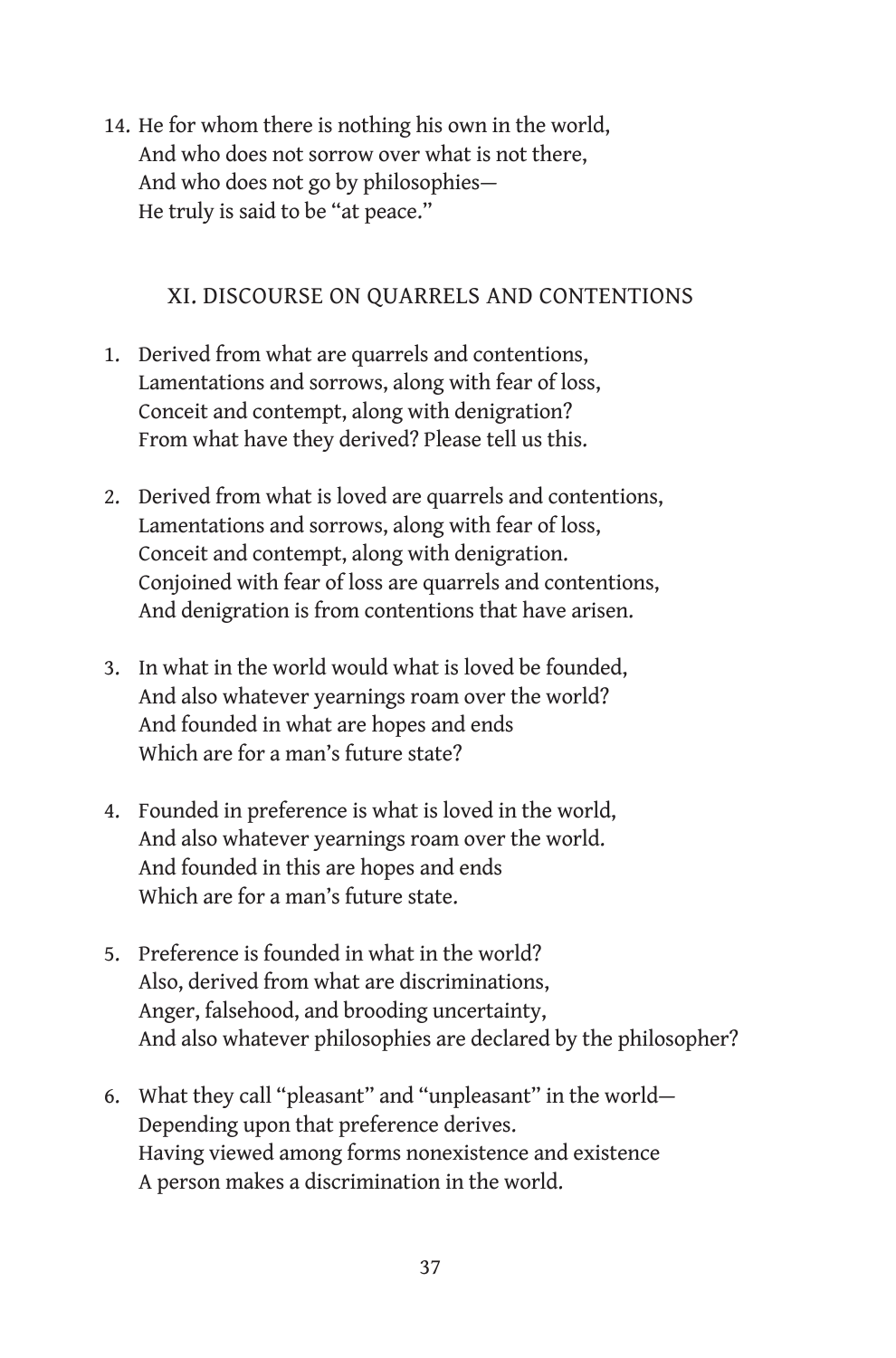- *7. kodho mosavajjañca kathaṁkathā ca etepi dhammā dvayameva sante kathaṁkathī ñāṇapathāya sikkhe ñatvā pavuttā samaṇena dhammā*
- *8. sātaṁ asātañca kutonidānā kismiṁ asante na bhavanti hete vibhavaṁ bhavañcāpi yametamatthaṁ etaṁ me pabrūhi yatonidānaṁ*
- *9. phassanidānaṁ sātaṁ asātaṁ phasse asante na bhavanti hete vibhavaṁ bhavañcāpi yametamatthaṁ etaṁ te pabrūmi itonidānaṁ*
- *10. phasso nu lokasmiṁ kutonidāno pariggahā cāpi kutopahūtā kismiṁ asante na mamattamatthi kismiṁ vibhūte na phusanti phassā*
- *11. nāmañca rūpañca paṭicca phasso icchānidānāni pariggahāni icchāyasantyā na mamattamatthi rūpe vibhūte na phusanti phassā*
- *12. kathaṁ sametassa vibhoti rūpaṁ sukhaṁ dukhañcāpi kathaṁ vibhoti etaṁ me pabrūhi yathā vibhoti taṁ jāniyāmāti me mano ahu*
- *13. na saññasaññī na visaññasaññī nopi asaññī na vibhūtasaññī evaṁ sametassa vibhoti rūpaṁ saññānidānā hi papañcasaṅkhā*
- *14. yaṁ taṁ apucchimha akittayī no aññaṁ taṁ pucchāma tadiṅgha brūhi*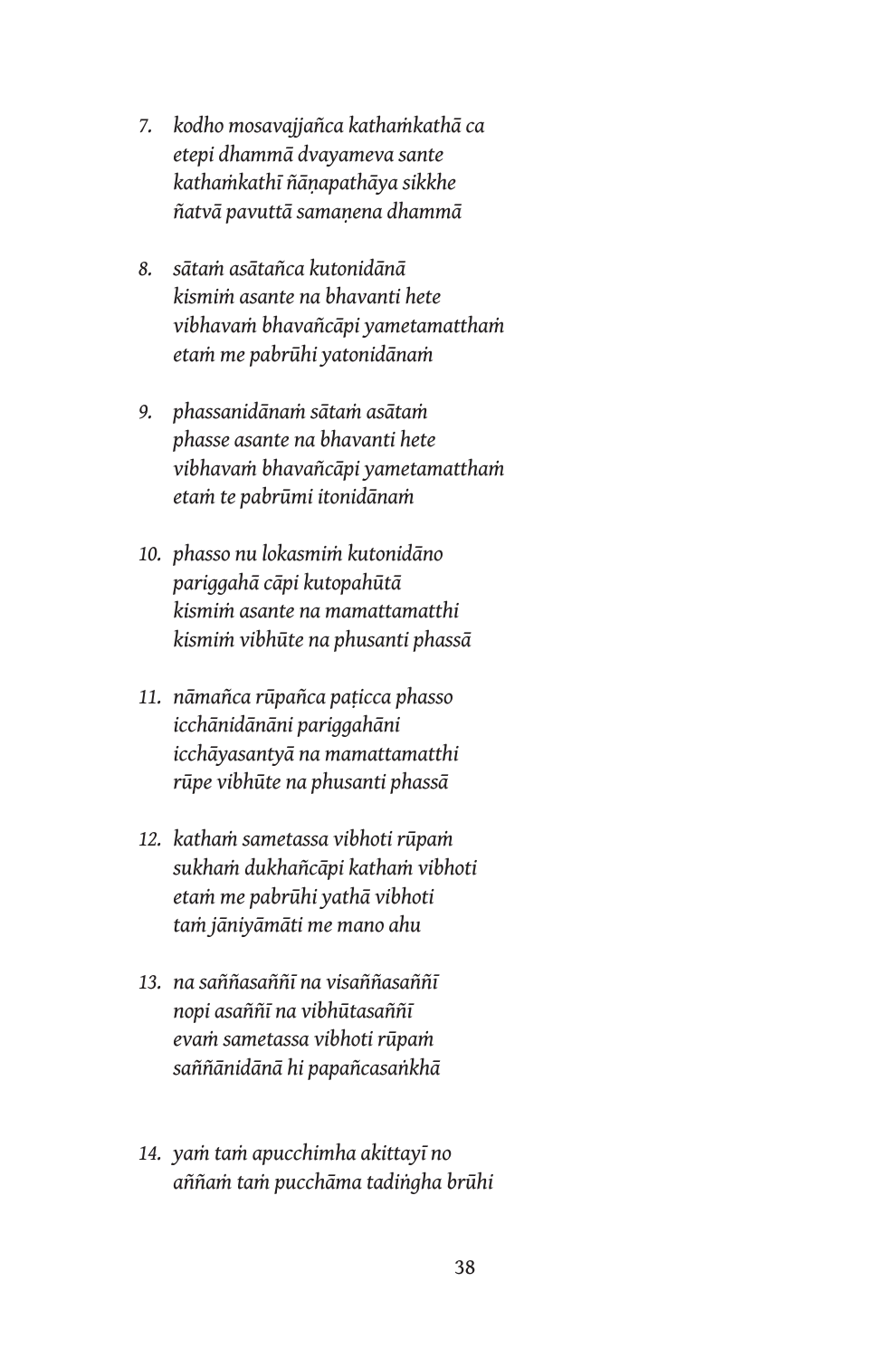- 7. Anger, falsehood, and brooding uncertainty, And those philosophies also are in just that pair. The uncertain one should train himself on the path of understanding, The philosophies declared by the philosopher having been understood.
- 8. In what are founded pleasant and unpleasant? In what not being do they not exist? And nonexistence and existence too, whatever that means— Tell me that in which they are founded.
- 9. In stimulation are founded pleasant and unpleasant; In stimulation not being they do not exist. Nonexistence and existence too, whatever it means— I tell you that they are founded in this.
- 10. Stimulation is founded in what in the world? Also, derived from what are possessions? In what not being is there no sense of "mine"ness? In devoidness of what do stimulations not stimulate?
- 11. Stimulation is conditioned by name and form. Founded in desire are possessions. In desire not being there is no sense of "mine"ness. In devoidness of form stimulations do not stimulate.
- 12. In one how attained does form become void? And how also do ease and unease become void? Tell me in what way they become void; My intention has been that we should know this.
- 13. He has no perception of perception; he has no perception of nonperception; He is not without perception; he has no perception of "void." For one who has attained thus form becomes void; For founded in perception is diversifying designation.
- 14. That which we asked, you have related to us. Let us ask you something more—please tell us this: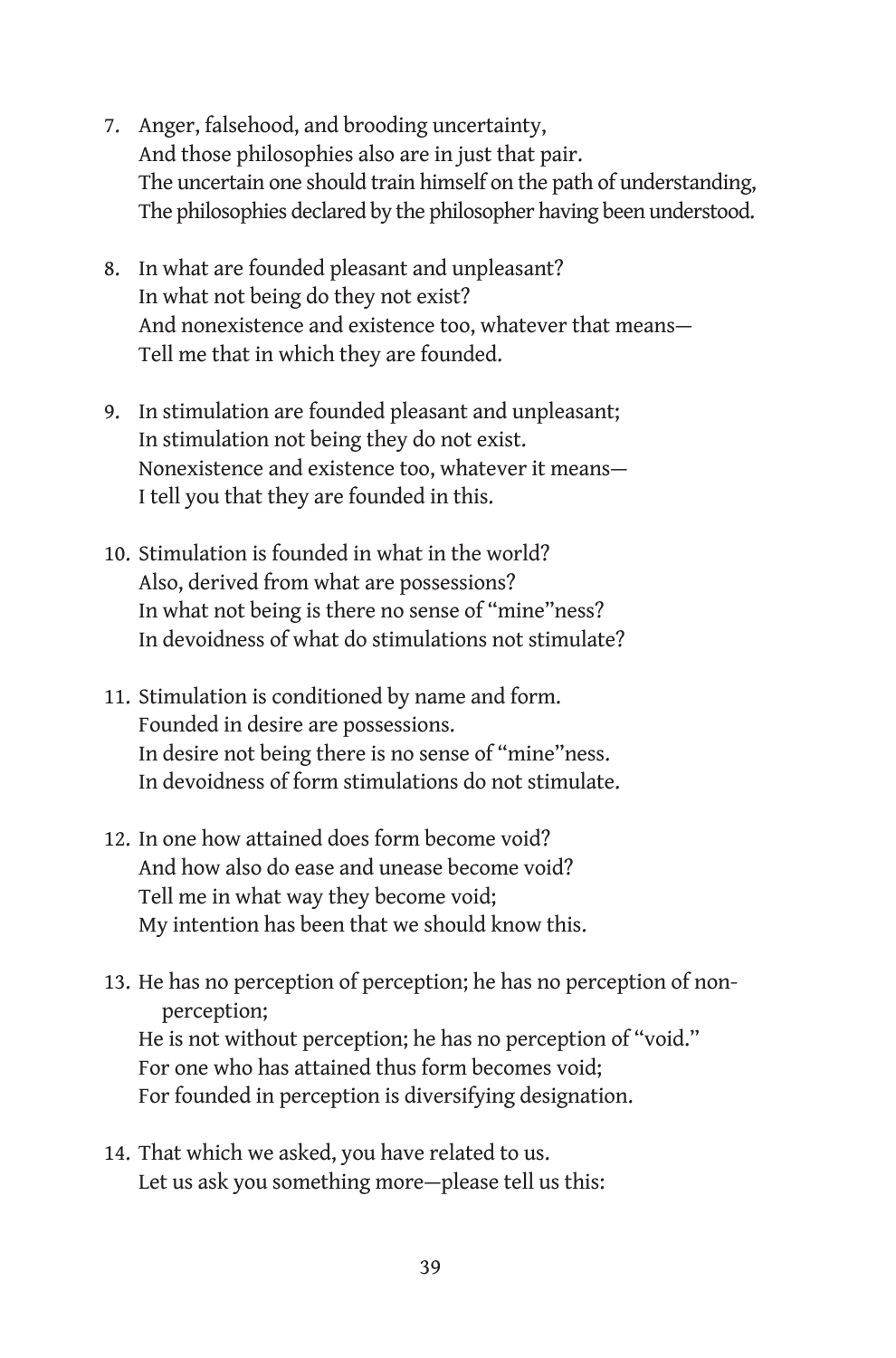*ettāvataggaṁ nu vadanti heke yakkhassa suddhiṁ idha paṇḍitāse udāhu aññampi vadanti etto*

- *15. ettāvataggampi vadanti heke yakkhassa suddhiṁ idha paṇḍitāse tesaṁ paneke samayaṁ vadanti anupādisese kusalā vadānā*
- *16. ete ca ñatvā upanissitāti ñatvā munī nissaye so vimaṁsī ñatvā vimutto na vivādameti bhavābhavāya na sameti dhīroti*

# *XII. CŪḶAVIYŪHA SUTTA*

- *1. sakaṁsakaṁdiṭṭhiparibbasānā viggayha nānā kusalā vadanti yo evaṁ jānāti sa vedi dhammaṁ idaṁ paṭikkosamakevalī so*
- *2. evampi viggayha vivādayanti bālo paro akkusaloti cāhu sacco nu vādo katamo imesaṁ sabbeva hīme kusalā vadānā*
- *3. parassa ce dhammamanānujānaṁ bālomako hoti nihīnapañño sabbeva bālā sunihīnapaññā sabbevime diṭṭhiparibbasānā*
- *4. sandiṭṭhiyā ceva na vīvadātā saṁsuddhapaññā kusalā mutīmā na tesaṁ koci parihīnapañño diṭṭhī hi tesampi tathā samattā*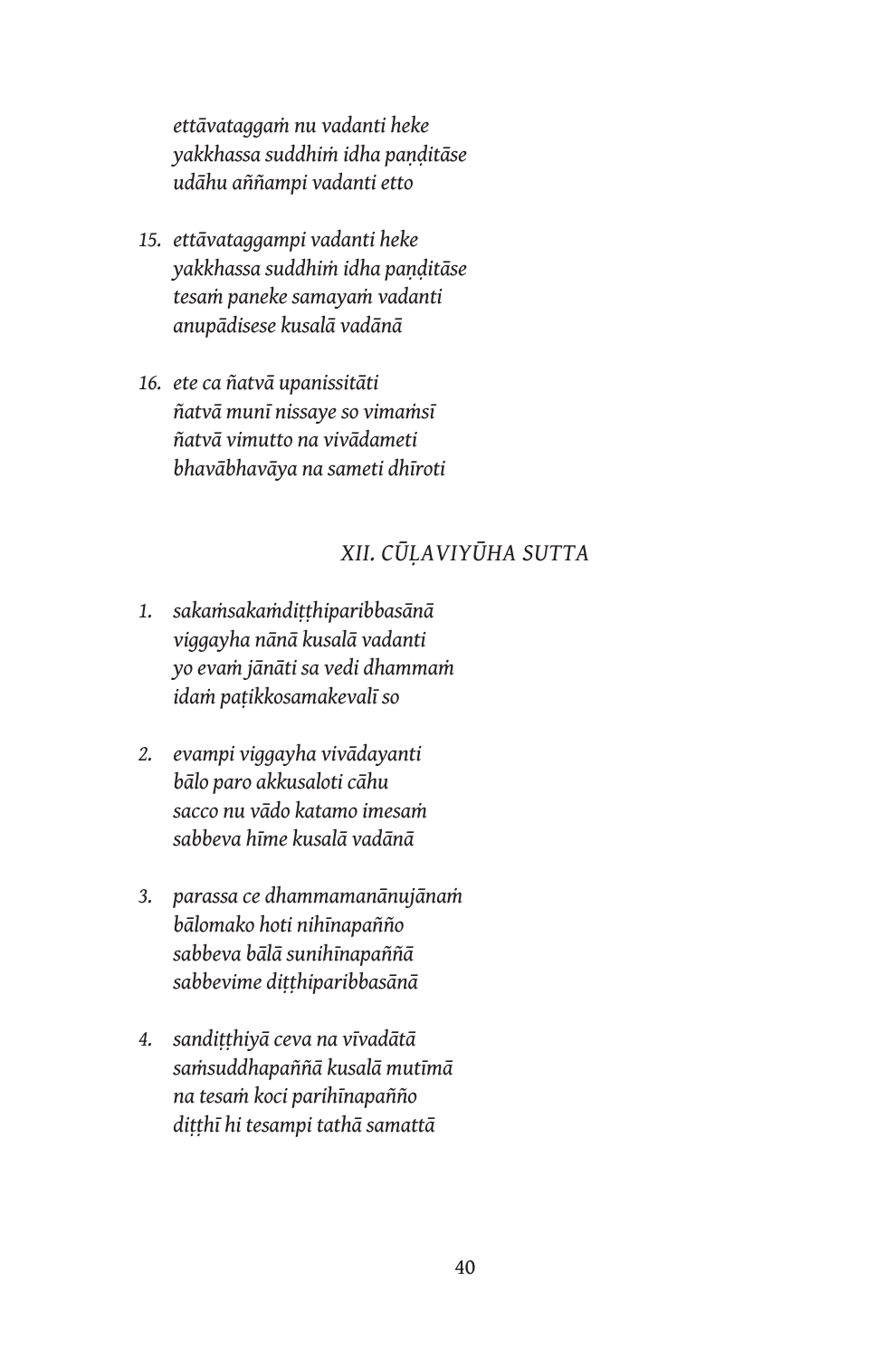Do indeed some intelligent ones here declare That the highest purity of the spirit is to that extent, Or do they declare that it is even more than that?

- 15. Indeed, some intelligent ones here do declare That the highest purity of the spirit is to that extent; But then some of them, claiming to be adepts, Declare an attainment in which nothing that was taken up remains.
- 16. So having understood these to be dependent, The sage, an investigator, having understood the ways of dependence, A released one, having understood, does not come to contention. The wise one does not attain to this or that existence.

## XII. SMALL DISCOURSE ON TACTICAL DEPLOYMENT

- 1. Each abiding in his own view, Having taken up a position, "adepts" make different arguments. "He who knows thus has realized the Way. Denying this, one is imperfect."
- 2. And thus having taken up a position they contend And say, "The other is a fool, not an adept." Which of these is the true argument? Indeed, even all of them are claiming to be adepts.
- 3. If by not consenting to another's philosophy One is a lowly fool of inferior understanding, Then even all are fools with quite inferior understanding, Even all of those abiding in a view.
- 4. If by their own view, even though they are not immaculate, They are of purified understanding, adept, possessed of insight, Then not one of them is of deficient understanding. Indeed, their views also are in that way consummate.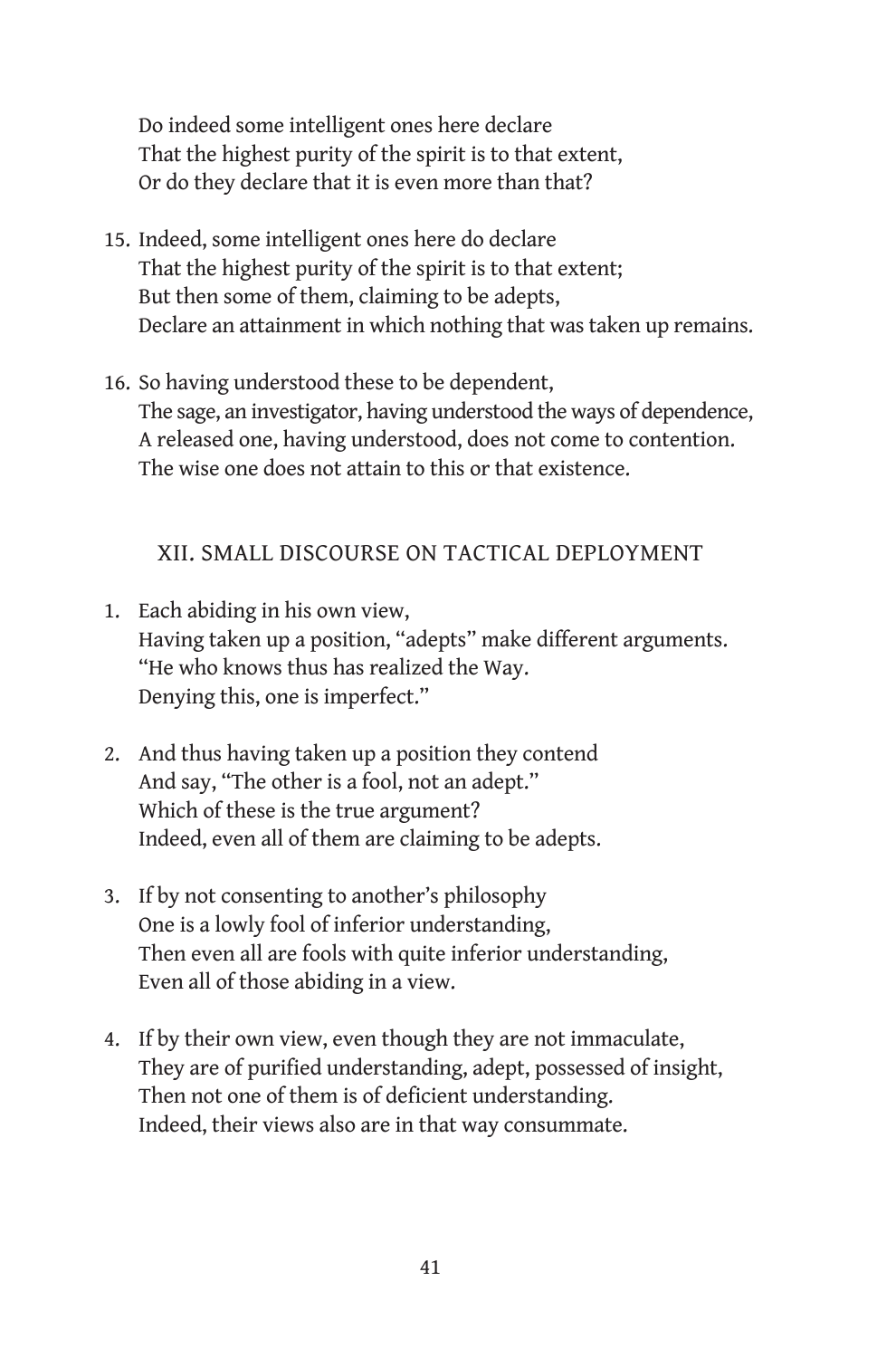- *5. na vāhametaṁ tathiyanti brūmi yamāhu bālā mithu aññamaññaṁ sakaṁ sakaṁ diṭṭhimakaṁsu saccaṁ tasmā hi bāloti paraṁ dahanti*
- *6. yamāhu saccaṁ tathiyanti eke tamāhu aññe tucchaṁ musāti evampi vigayha vivādayanti kasmā na ekaṁ samaṇā vadanti*
- *7. ekaṁ hi saccaṁ na dutīyamatthi yasmiṁ pajāno vivade pajānaṁ nānā te saccāni sayaṁ thunanti tasmā na ekaṁ samaṇā vadanti*
- *8. kasmā nu saccāni vadanti nānā pavādiyāse kusalā vadānā saccāni sutāni bahūni nānā udāhu te takkamanussaranti*
- *9. na heva saccāni bahūni nānā aññatra saññāya niccāni loke takkañca diṭṭhīsu pakappayitvā saccaṁ musāti dvayadhammamāhu*
- *10. diṭṭhe sute sīlavate mute vā ete ca nissāya vimānadassī vinicchaye ṭhatvā pahassamāno bālo paro akkusaloti cāha*
- *11. yeneva bāloti paraṁ dahāti tenātumānaṁ kusaloti cāha sayamattanā so kusalāvadāno aññaṁ vimāneti tadeva pāva*
- *12. atisāradiṭṭhiyāva so samatto mānena matto paripuṇṇamānī sayameva sāmaṁ manasābhisitto diṭṭhī hi sā tassa tathā samattā*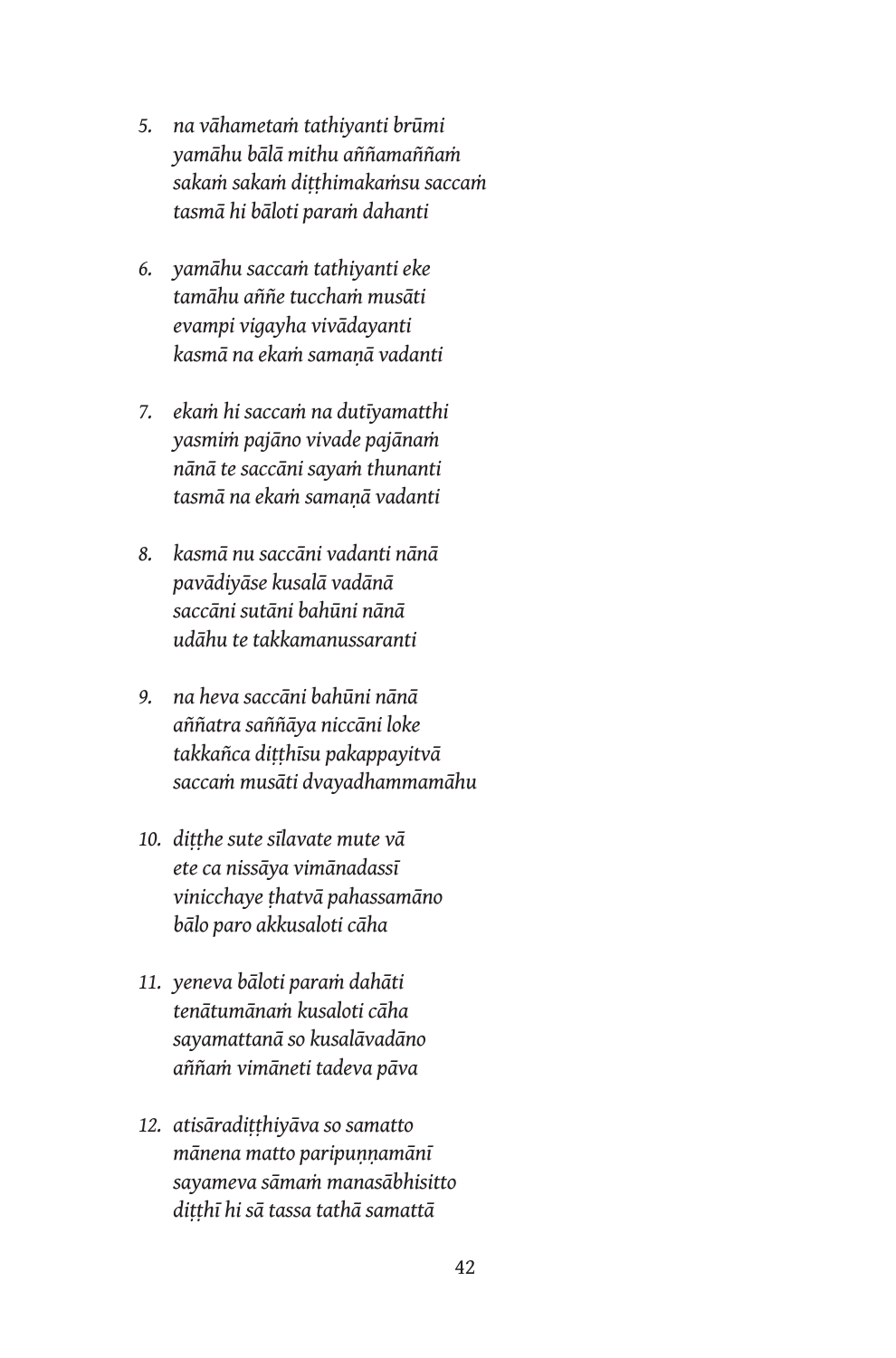- 5. Truly, I do not say "It is so," Which fools say contrarily to each other. They have each made out their own view to be true; Therefore, indeed, they hold the other to be the fool.
- 6. That which some say is "true," is "so," Others say is "vain," is "false"; And thus having taken up a position they contend. Why do philosophers not declare just one way?
- 7. There is but one Truth, not a second Over which a knowing one would contend with a knowing one. But philosophers call out different truths for themselves; Therefore they do not declare just one way.
- 8. Why do they declare different truths, Argumentative, claiming to be adepts? Many different truths are heard, Or else they just follow speculation.
- 9. Indeed, there are not many, different, perennial truths In the world, except by means of perception. So having contrived a speculation from among the views They speak of a duality of "truth" and "falsehood."
- 10. The seen, the heard, morality and observances, and the felt— Depending upon these he is disdainful; And standing in his discrimination, scoffing, He says "The other is a fool, not an adept."
- 11. That very thing by which he holds the other to be "a fool," By that he speaks of himself as "an adept." He himself claiming himself to be adept Disdains another while speaking just the same.
- 12. Just by his excessive view he is "consummate," Drunk with conceit, considering himself to be complete, By himself consecrated in his own mind. Indeed, that view of his also is in that way consummate.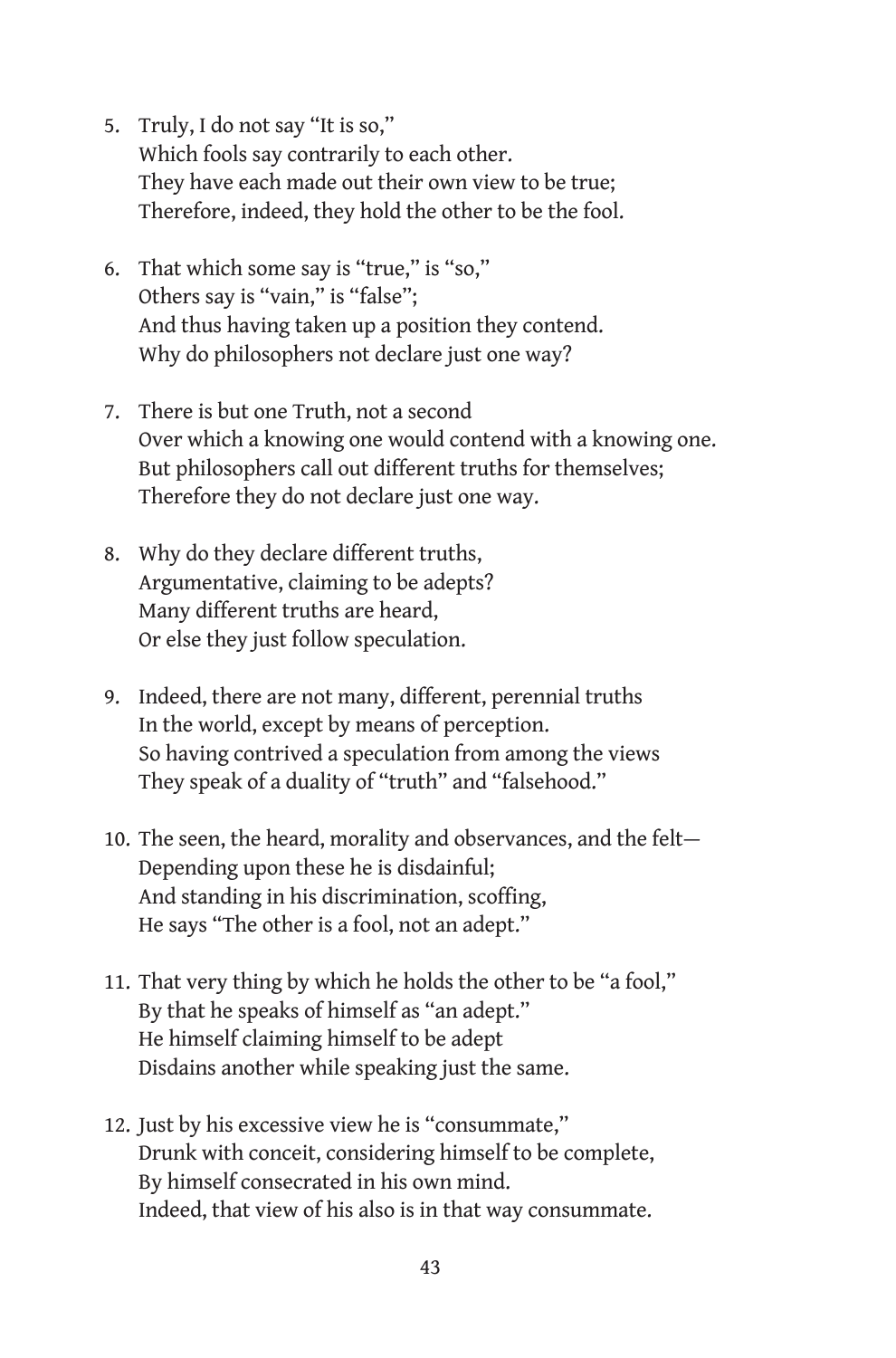- *13. parassa ce hi vacasā nihīno tumo sahā hoti nihīnapañño atha ce sayaṁ vedagū hoti dhīro na koci bālo samaṇesu atthi*
- *14. aññaṁ ito yābhivadanti dhammaṁ aparaddhā suddhimakevalī te evampi titthyā puthuso vadanti sandiṭṭhirāgena hi tebhirattā*
- *15. idheva suddhiṁ iti vādayanti nāññesu dhammesu visuddhimāhu evampi titthyā puthuso niviṭṭhā sakāyane tattha daḷhaṁ vadānā*
- *16. sakāyane vāpi daḷhaṁ vadāno kamettha bāloti paraṁ daheyya sayaṁva so medhagamāvaheyya paraṁ vadaṁ bālamasuddhidhammaṁ*
- *17. vinicchaye ṭhatvā sayaṁ pamāya uddhaṁ sa lokasmiṁ vivādameti hitvāna sabbāni vinicchayāni na medhagaṁ kubbati jantu loketi*

# *XIII. MAHĀVIYŪHA SUTTA*

- *1. ye kecime diṭṭhiparibbasānā idameva saccanti vivādayanti sabbeva te nindamanvānayanti atho pasaṁsampi labhanti tattha*
- *2. appaṁ hi etaṁ na alaṁ samāya duve vivādassa phalāni brūmi etampi disvā na vivādayetha khemābhipassaṁ avivādabhūmiṁ*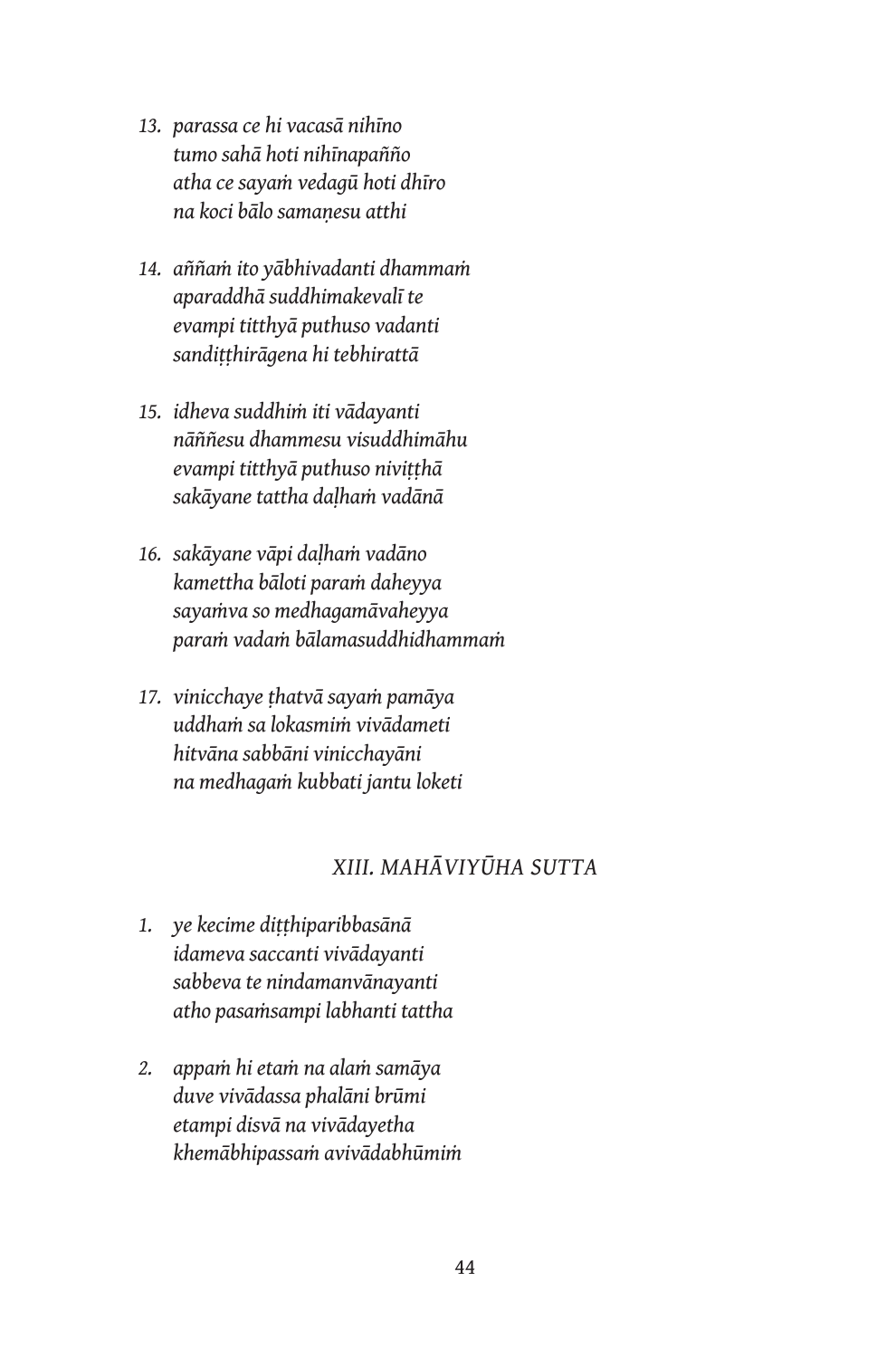- 13. Indeed, if by another's word someone is inferior Then oneself also comes to be of inferior understanding. Then again, if of oneself one is a realizer of Truth, a wise man, Then among philosophers no one is a fool.
- 14. "Those who proclaim a philosophy other than this Have failed at purity and are imperfect"— Just so do sectarians severally claim; Indeed, they are impassioned with passion for their own views.
- 15. "Only here is purity"—thus they argue; They say purity is not in other philosophies. Just so are sectarians severally entrenched, Steadfastly proclaiming there their own method.
- 16. But steadfastly proclaiming his own method, What other person here should he hold to be the fool? Even he himself would bring about the conflict Declaring the other to be a fool with an impure philosophy.
- 17. Standing in discrimination, having measured himself up, He comes to further contention in the world. But having left behind all discriminations A person makes no conflict in the world.

## XIII. GREAT DISCOURSE ON TACTICAL DEPLOYMENT

- 1. Whichever of these abiding in a view Contend, saying "Only this is true"— Even all of them incur censure, But then they also get praise therein.
- 2. Yet it is only a little, not enough to be equable— I tell you of the two fruits of contention. So having seen this one should not contend, Regarding as sanctuary the ground of non-contention.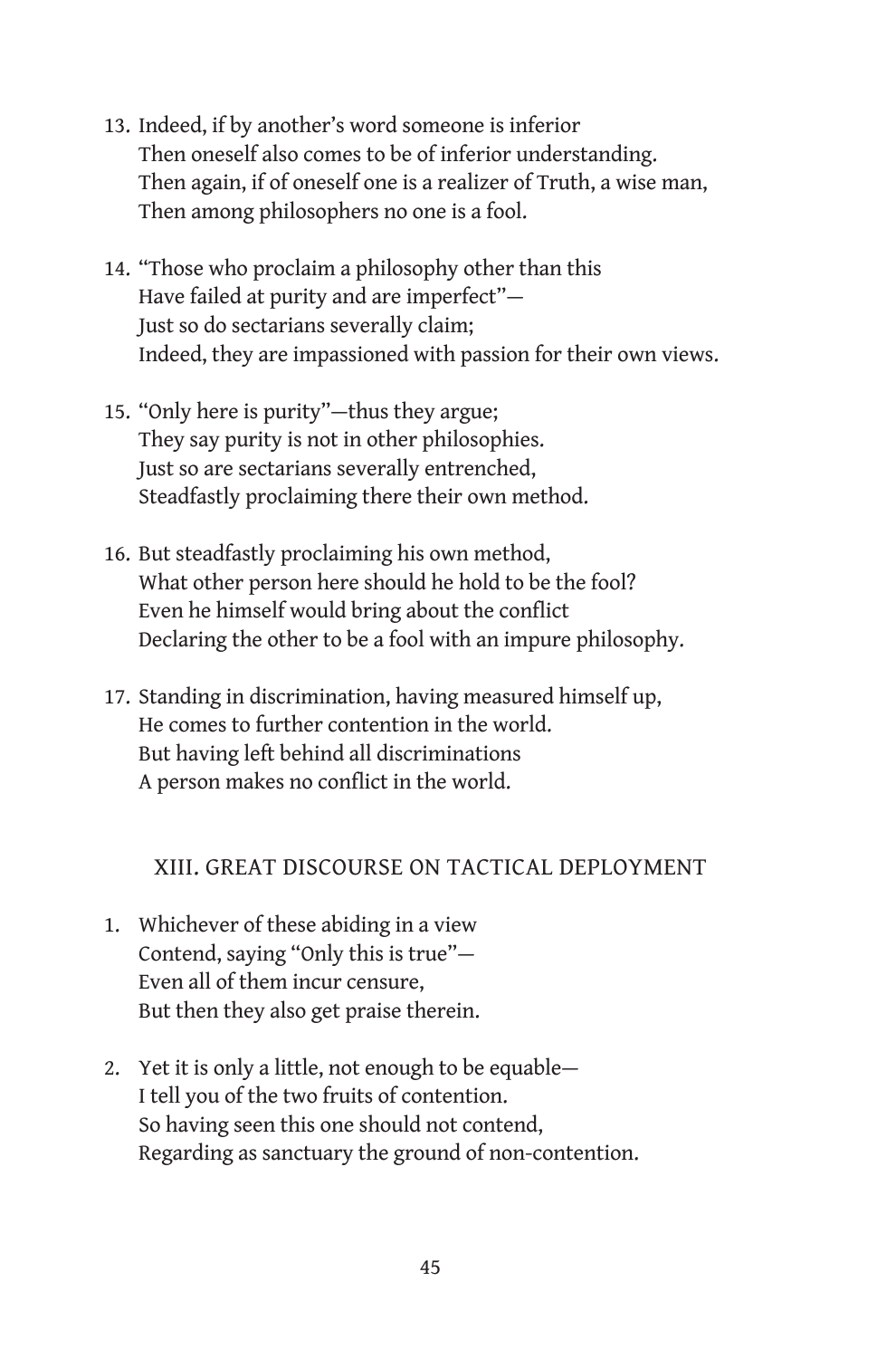- *3. yā kācimā sammutiyo puthujjā sabbāva etā na upeti vidvā anūpayo so upayaṁ kimeyya diṭṭhe sute khantimakubbamāno*
- *4. sīluttamā saññamenāhu suddhiṁ vataṁ samādāya upaṭṭhitāse idheva sikkhema athassa suddhiṁ bhavūpanītā kusalāvadānā*
- *5. sace cuto sīlavatato hoti pavedhatī kamma virādhayitvā pajappatī patthayatī ca suddhiṁ satthāva hīno pavasaṁ gharamhā*
- *6. sīlabbataṁ vāpi pahāya sabbaṁ kammañca sāvajjanavajjametaṁ suddhiṁ asuddhinti apatthayāno virato care santimanuggahāya*
- *7. tamūpanissāya jigucchitaṁ vā athavāpi diṭṭhaṁ va sutaṁ mutaṁ vā uddhaṁsarā suddhimanutthunanti avītataṇhāse bhavābhavesu*
- *8. patthayamānassa hi jappitāni pavedhitaṁ vāpi pakappitesu cutūpapāto idha yassa natthi sa kena vedheyya kuhiṁ va jappe*
- *9. yamāhu dhammaṁ paramanti eke tameva hīnanti panāhu aññe sacco nu vādo katamo imesaṁ sabbeva hīme kusalāvadānā.*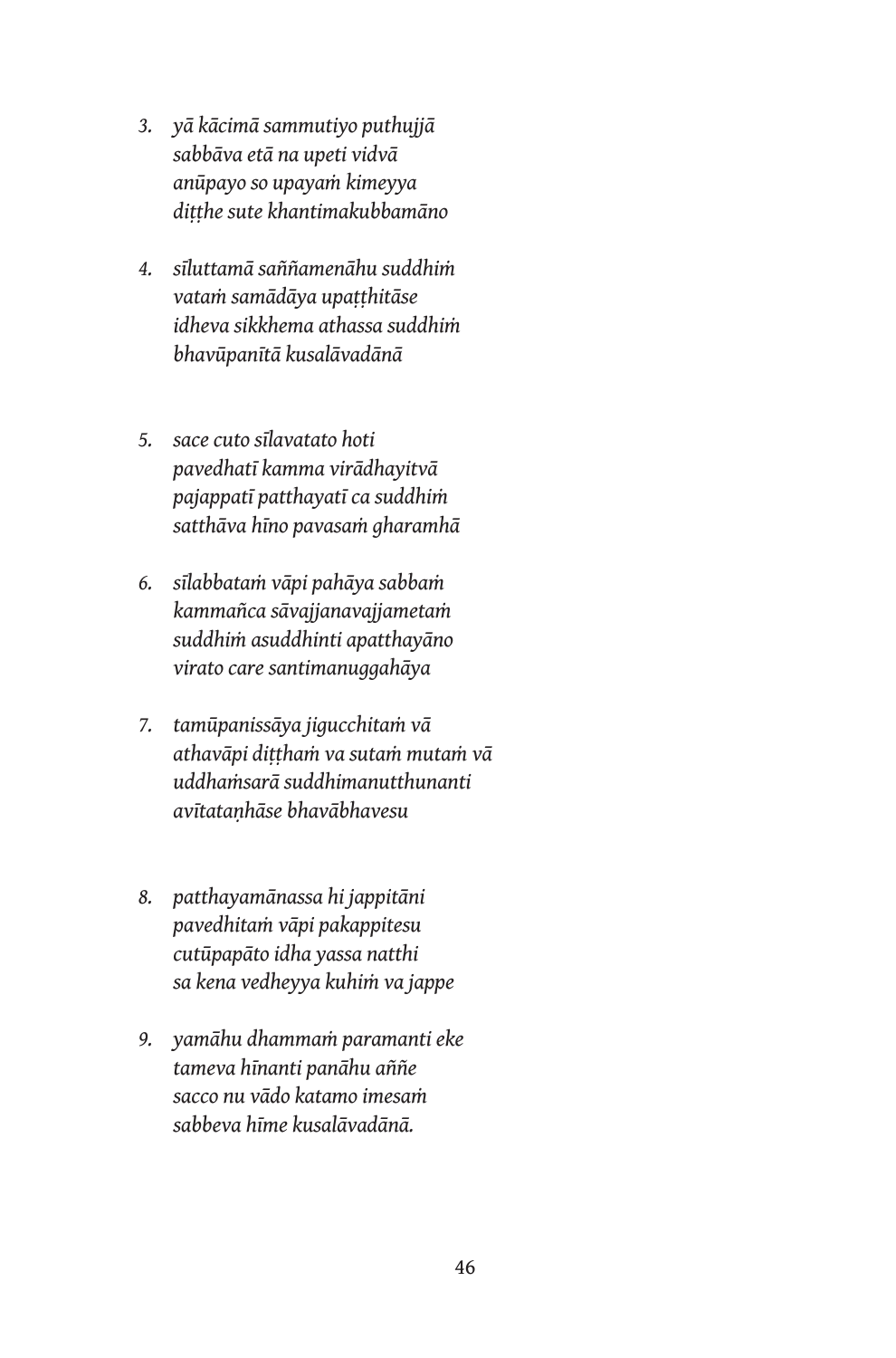- 3. Whatever common conventions there are, An experienced one does not have recourse to any of them. How would he without recourse come to have recourse When not making submission to the seen and the heard?
- 4. Those who think morality is supreme say purity is by self-restraint; Having taken upon themselves an observance they are dedicated to it. "Let us train ourselves right here and now, and then there would be purity"— Claiming to be adepts, they are brought up to further existence.
- 5. If he is fallen away from his morality and observances He is agitated, having failed in his action. He longs for and aspires to pure freedom from wrong Like one who has lost his caravan and is far from home.
- 6. But having abandoned all morality and observances, And that action that is criticized or uncriticized, Not aspiring to "purity" or "non-purity," He would live refraining, not taking hold even of peace.
- 7. Depending upon ignorant darkness or upon something being shunned in aversion, Or then again upon the seen, the heard, or the felt, In their going on they cry for purity With craving not gone for this or that existence.
- 8. Indeed, for one aspiring there are things longed for; And also there is agitation among contrived conceptions. But he for whom there is no falling away or arising here— Why would he be agitated, and what would he long for?
- 9. That very philosophy which some say is "ultimate" Others say is "deficient." Which of these is the true argument? Indeed, even all of them are claiming to be adepts.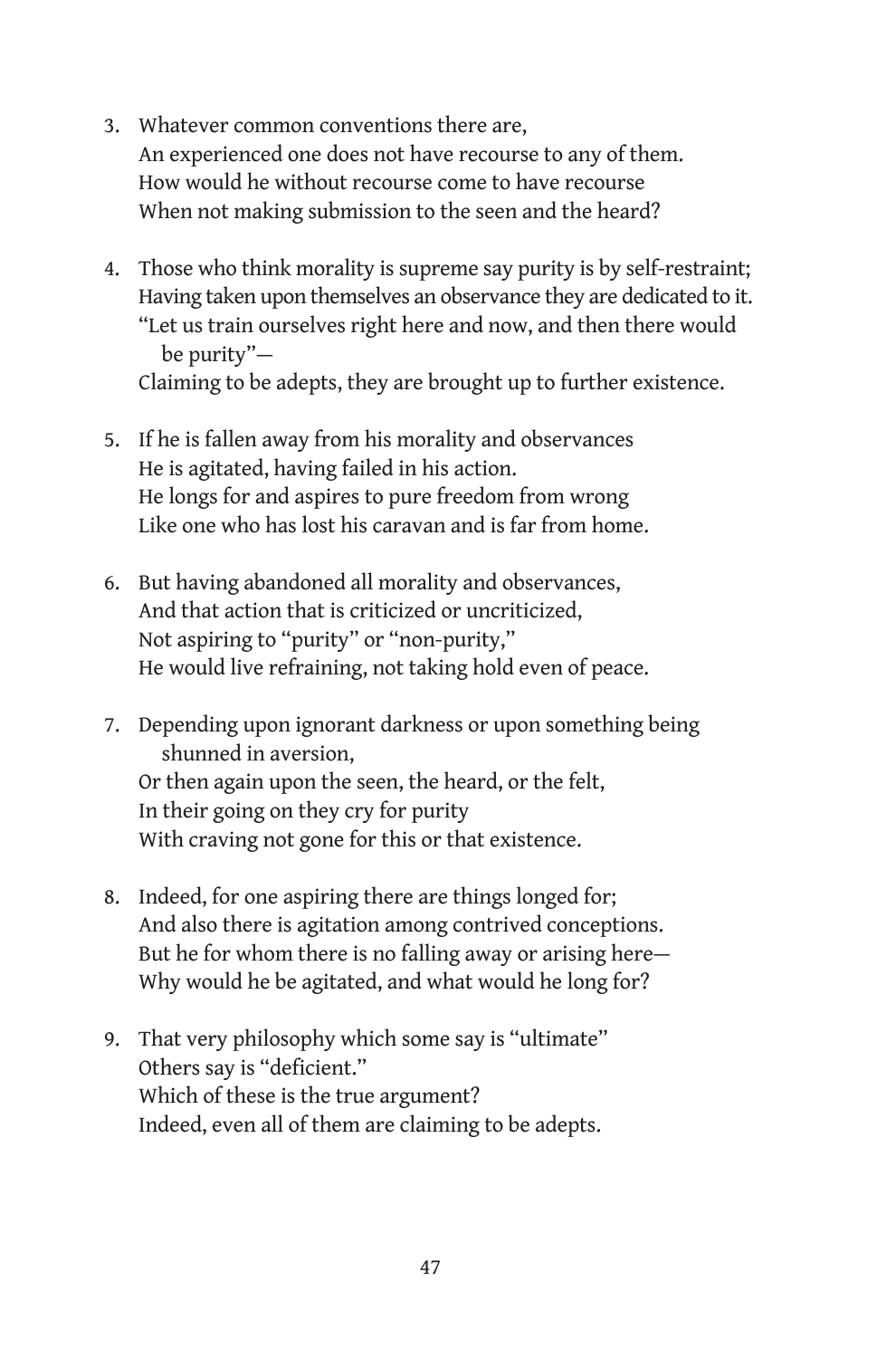- *10. sakañhi dhammaṁ paripuṇṇamāhu aññassa dhammaṁ pana hīnamāhu evampi viggayha vivādayanti sakaṁ sakaṁ sammutimāhu saccaṁ*
- *11. parassa ce vambhayitena hīno na koci dhammesu visesi assa puthū hi aññassa vadanti dhammaṁ nihīnato samhi daḷhaṁ vadānā*
- *12. saddhammapūjāpi nesaṁ tatheva yathā pasaṁsanti sakāyanāni sabbeva vādā tathiyā bhaveyyuṁ suddhī hi nesaṁ paccattameva*
- *13. na brāhmaṇassa paraneyyamatthi dhammesu niccheyya samuggahītaṁ tasmā vivādāni upātivatto na hi seṭṭhato passati dhammamaññaṁ*
- *14. jānāmi passāmi tatheva etaṁ diṭṭhiyā eke paccenti suddhiṁ addakkhi ce kiñhi tumassa tena atisitvā aññena vadanti suddhiṁ*
- *15. passaṁ naro dakkhati nāmarūpaṁ disvāna vā ñassati tānimeva kāmaṁ bahuṁ passatu appakaṁ vā na hi tena suddhiṁ kusalā vadanti*
- *16. nivissavādī na hi subbināyo pakappitaṁ diṭṭhi purakkharāno yaṁ nissito tattha subhaṁ vadāno suddhiṁvado tattha tathaddasā so*
- *17. na brāhmaṇo kappamupeti saṅkhaṁ na diṭṭhisārī napi ñāṇabandhu ñatvā ca so sammutiyo puthujjā upekkhatī uggahaṇanti maññe*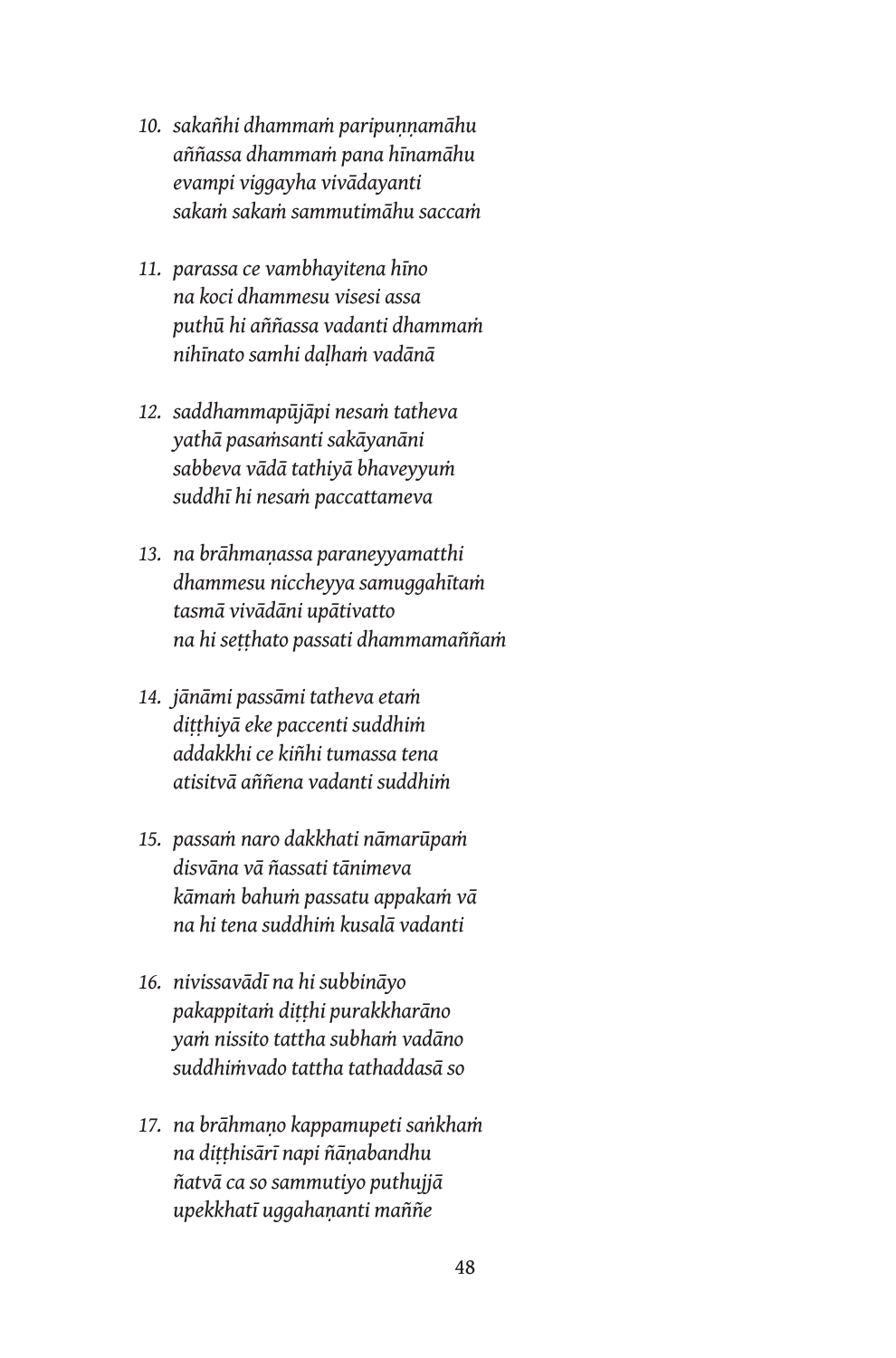- 10. Indeed, they say their own philosophy is complete, While they say the philosophy of another is deficient. And thus having taken up a position they contend, Each saying his own convention is the truth.
- 11. If by being scorned by another one were deficient Then among philosophies none would be outstanding. Indeed, they severally claim the other's philosophy To be inferior, while steadfastly proclaiming their own.
- 12. And just as they praise their own methods, Even so is their veneration of their own philosophies. Even all arguments would be correct; Indeed, their purity is only subjective.
- 13. For the holy man there is nothing outward which would lead him, Seized, having discriminated, from among the philosophies; Thus he has transcended contentions. Indeed, he sees no extraneous philosophy to be preeminent.
- 14. "I understand, I see, it is just like this"— Some rely on purity by view. If one has viewed something, what indeed has one got by it? Having overshot, they argue that purity is by something extraneous.
- 15. Seeing, a man views name and form, And having viewed he will understand just those. Let him see much or little, as he desires; Adept ones say purity is indeed not by that.
- 16. Indeed, not easy to guide is a dogmatist Who is setting before him a contrived view. Claiming the Good to be there, in what he is dependent upon, He is a proclaimer of "purity" who has seen "reality" there.
- 17. Not conceiving, the holy man has no recourse to any designation; He is neither a follower of views nor an adherent of knowledge. And he, having known the common conventions, Looks on indifferently while others take them up.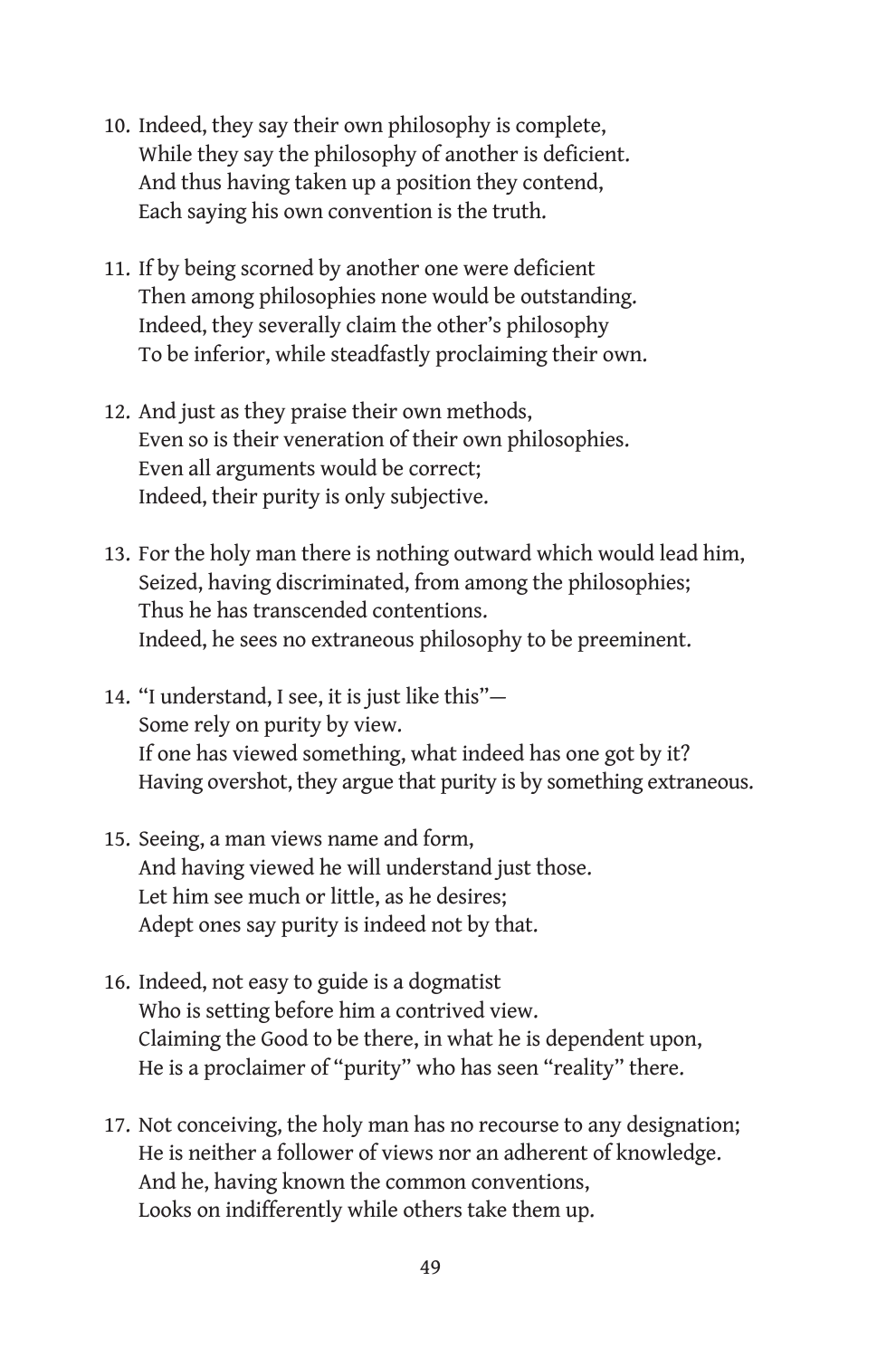- *18. vissajja ganthāni munīdha loke vivādajātesu na vaggasārī santo asantesu upekkhako so anuggaho uggahaṇanti maññe*
- *19. pubbāsave hitvā nave akubbaṁ na chandagū nopi nivissavādī sa vippamutto diṭṭhigatehi dhīro na lippati loke anattagarahī*
- *20. sa sabbadhammesu visenibhūto yaṁ kiñci diṭṭhaṁ va sutaṁ mutaṁ vā sa pannabhāro muni vippamutto na kappiyo nūparato na patthiyoti*

### *XIV. TUVAṬAKA SUTTA*

- *1. pucchāmi taṁ ādiccabandhu vivekaṁ santipadañca mahesi kathaṁ disvā nibbāti bhikkhu anupādiyāno lokasmiṁ kiñci*
- *2. mūlaṁ papañcasaṅkhāya (iti bhagavā) mantā asmīti sabbamuparundhe yā kāci taṇhā ajjhattaṁ tāsaṁ vinayā sadā sato sikkhe*
- *3. yaṁ kiñci dhammamabhijaññā ajjhattaṁ atha vāpi bahiddhā na tena thāmaṁ kubbetha na hi sā nibbuti sataṁ vuttā*
- *4. seyyo na tena maññeyya nīceyyo athavāpi sarikkho*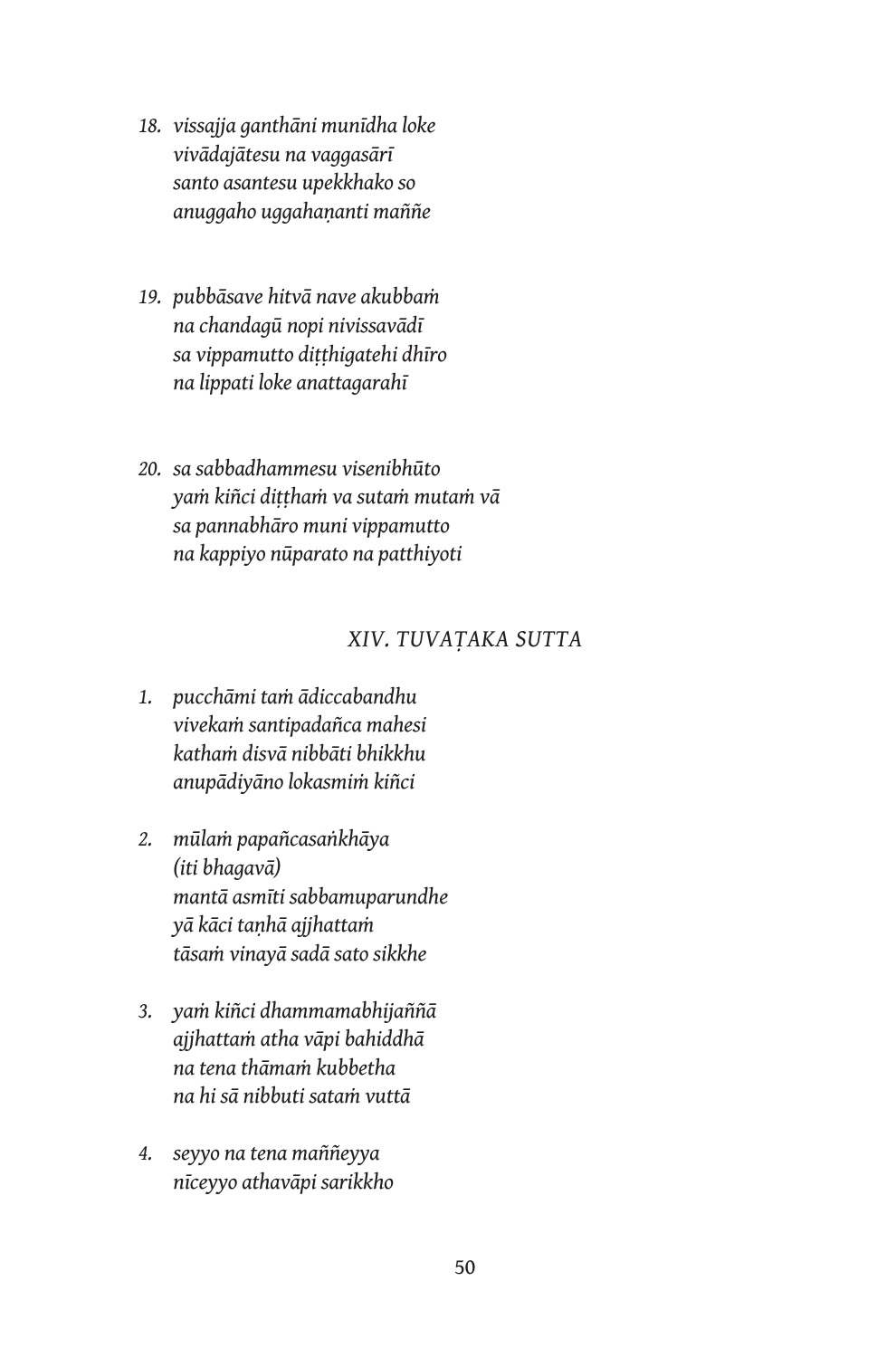- 18. The sage, having let loose his ties here in the world, Is not a partisan among contentions that have arisen. Peaceful among those who are not at peace, he is an indifferent onlooker, Not taking hold of things, while others take them up.
- 19. Having left behind former encumbering influences and not working up new ones He does not go by inclination, nor is he a dogmatist. He, a wise one, is freed of beliefs; He is not mired in the world, and he does not reproach himself.
- 20. He is become at peace among all philosophies And toward whatever is seen or heard or felt; He, a sage, has put down his burden and is freed, Not conceiving, not desisting, not aspiring.

# XIV. DISCOURSE ON THE QUICK

- 1. I ask that kinsman of the sun, The great seer, about detachment and the state of peace. How having seen does a mendicant blow out, Not taking up anything in the world?
- 2. One with discretion would arrest "I am," (said the Blessed One,) The whole root of diversifying designation. Whatever cravings there are within himself He would train in their dismissal, always being mindful.
- 3. Whatever philosophy he would well understand From within himself, or then also from without, Not through that would he build up firmness of position; Not indeed is that called "being blown out" by the virtuous.
- 4. He would not imagine himself to be better by that, Nor lower, nor then again similar.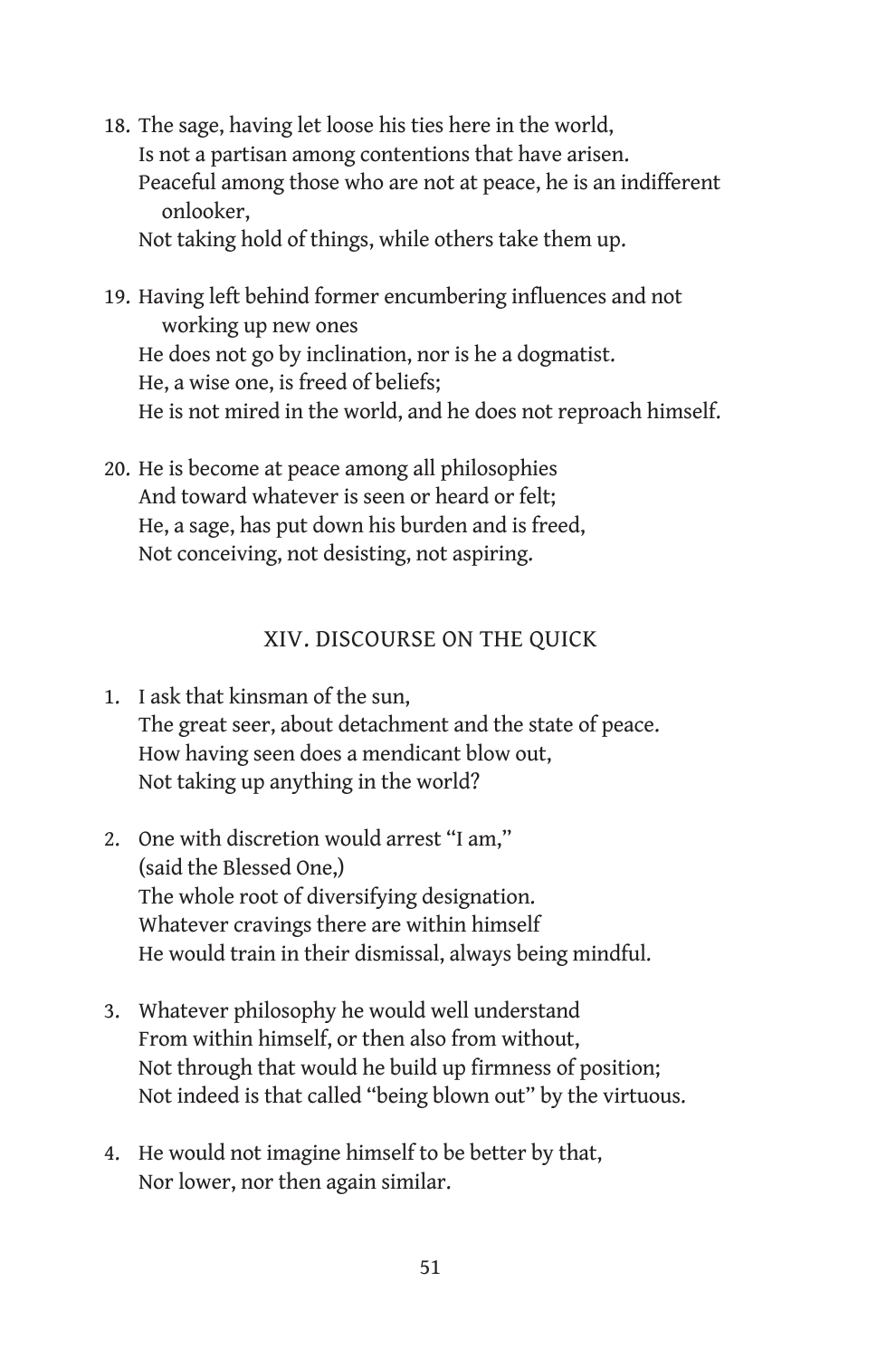*phuṭṭho anekarūpehi nātumānaṁ vikappayaṁ tiṭṭhe*

- *5. ajjhattamevupasame na aññato bhikkhu santimeseyya ajjhattaṁ upasantassa natthi attā kuto nirattā vā*
- *6. majjhe yathā samuddassa ūmi no jāyatī ṭhito hoti evaṁ ṭhito anejassa ussadaṁ bhikkhu na kareyya kuhiñci*
- *7. akittayī vivaṭacakkhu sakkhidhammaṁ parissayavinayaṁ paṭipadaṁ vadehi bhaddante pātimokkhaṁ atha vāpi samādhiṁ*
- *8. cakkhūhi neva lolassa gāmakathāya āvaraye sotaṁ rase ca nānugijjheyya na ca mamāyetha kiñci lokasmiṁ*
- *9. phassena yadā phuṭṭhassa paridevaṁ bhikkhu na kareyya kuhiñci bhavañca nābhijappeyya bheravesu ca na sampavedheyya*
- *10. annānamatho pānānaṁ khādanīyānaṁ athopi vatthānaṁ laddhā na sannidhiṁ kayirā na ca parittase tāni alabhamāno*
- *11. jhāyī na pādalolassa virame kukkuccā nappamajjeyya athāsanesu sayanesu appasaddesu bhikkhu vihareyya*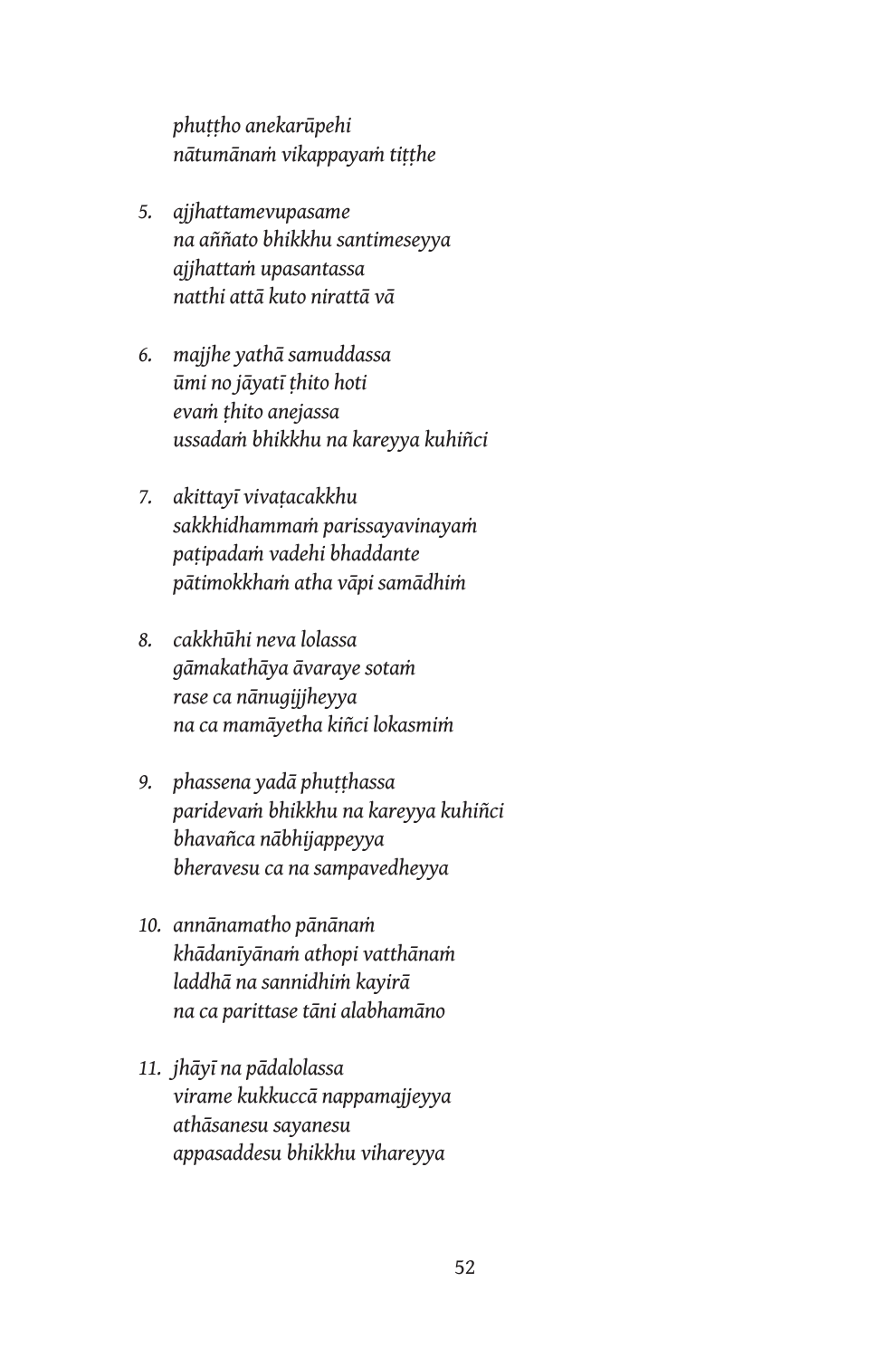Though being touched by many forms He would not stay contriving conceptions for himself.

- 5. Just within himself would he come to be at peace; A mendicant would not seek peace from the extraneous. For one at peace within himself There is nothing acquired—so how anything discarded?
- 6. Just as in the middle of the sea No wave arises, and it stays still, So would an undisturbed one stay still; A mendicant would work up no distinguished position at all.
- 7. The open-eyed one has related The trouble-dispelling Way based on his own experience. Tell us the line of progress, Venerable Sir, The ethical duty, and then also mental concentration.
- 8. He would not be restless with his eyes; He would close his ears to village talk; He would not be greedy for savory stimulations; And he would not consider anything "mine" in the world.
- 9. Whenever he would be touched by affliction A mendicant would work up no lamentation at all. He would not pray for existence, Nor would he be shaken amongst terrors.
- 10. Staple foods and drinks, Other eatables, and then also clothes— Having got them he would not make a hoard, Nor would he be in dread at not getting them.
- 11. A meditator would not be restless for roving about; He would refrain from worry; he would not be clouded in mind; Also, in sitting places and resting places Where there is little sound a mendicant would dwell.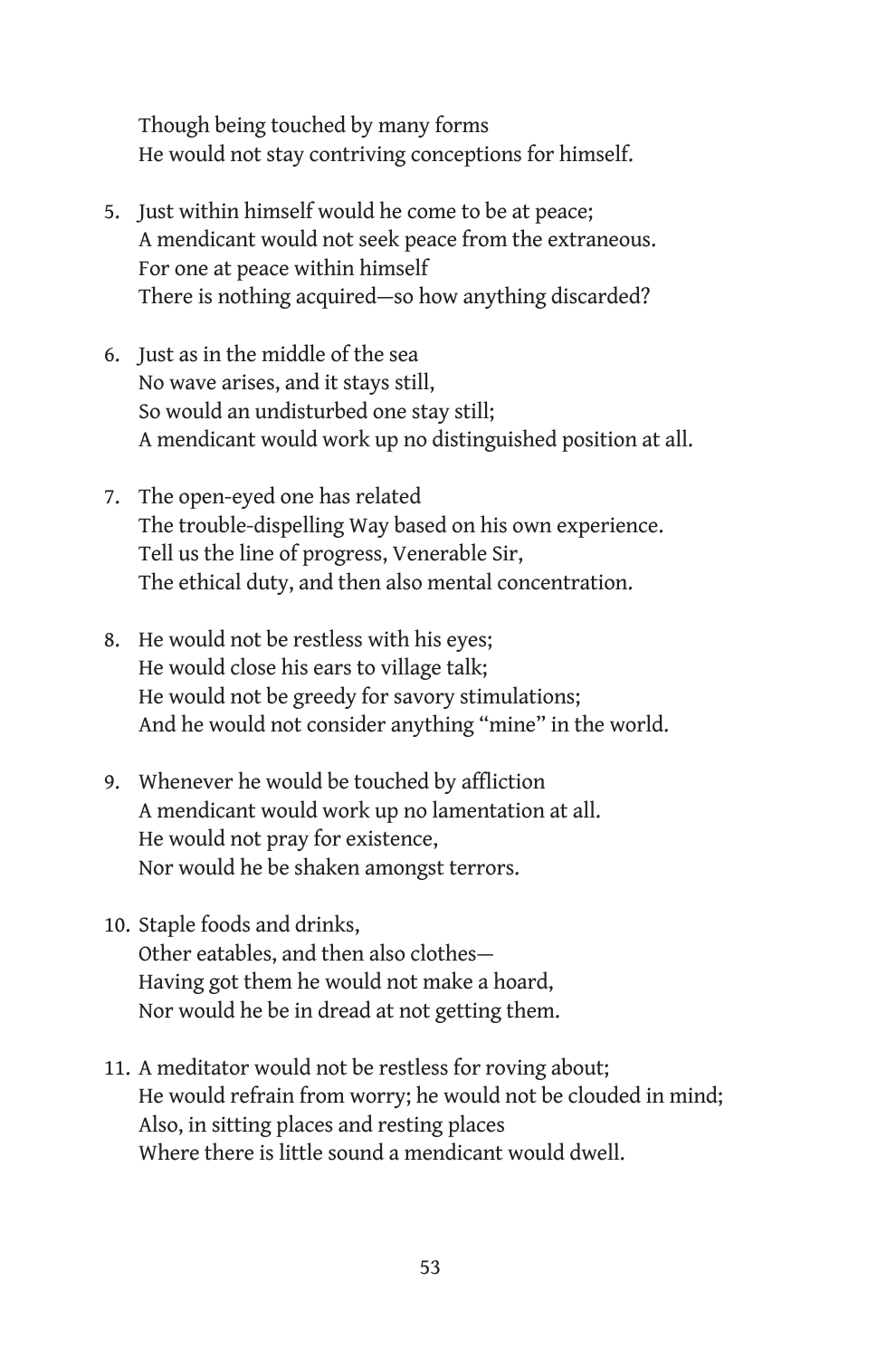- *12. niddaṁ na bahulīkareyya jāgariyaṁ bhajeyya ātāpī tandiṁ māyaṁ hassaṁ khiḍḍaṁ methunaṁ vippajahe savibhūsaṁ*
- *13. āthabbaṇaṁ supinaṁ lakkhaṇaṁ no vidahe athopi nakkhattaṁ virutañca gabbhakaraṇaṁ tikicchaṁ māmako na seveyya*
- *14. nindāya nappavedheyya na uṇṇameyya pasaṁsito bhikkhu lobhaṁ saha macchariyena kodhaṁ pesuṇiyañca panudeyya*
- *15. kayavikkaye na tiṭṭheyya upavādaṁ bhikkhu na kareyya kuhiñci gāme ca nābhisajjeyya lābhakamyā janaṁ na lapayeyya*
- *16. na ca katthitā siyā bhikkhu na ca vācaṁ payuttaṁ bhāseyya pāgabbhiyaṁ na sikkheyya kathaṁ viggāhikaṁ na kathayeyya*
- *17. mosavajje na nīyetha sampajāno saṭhāni na kayirā atha jīvitena paññāya sīlabbatena nāññamatimaññe*
- *18. sutvā rusito bahuṁ vācaṁ samaṇānaṁ vā puthujanānaṁ pharusena ne na paṭivajjā na hi santo paṭisenikaronti*
- *19. etañca dhammamaññāya vicinaṁ bhikkhu sadā sato sikkhe santīti nibbutiṁ ñatvā sāsane gotamassa na pamajjeyya*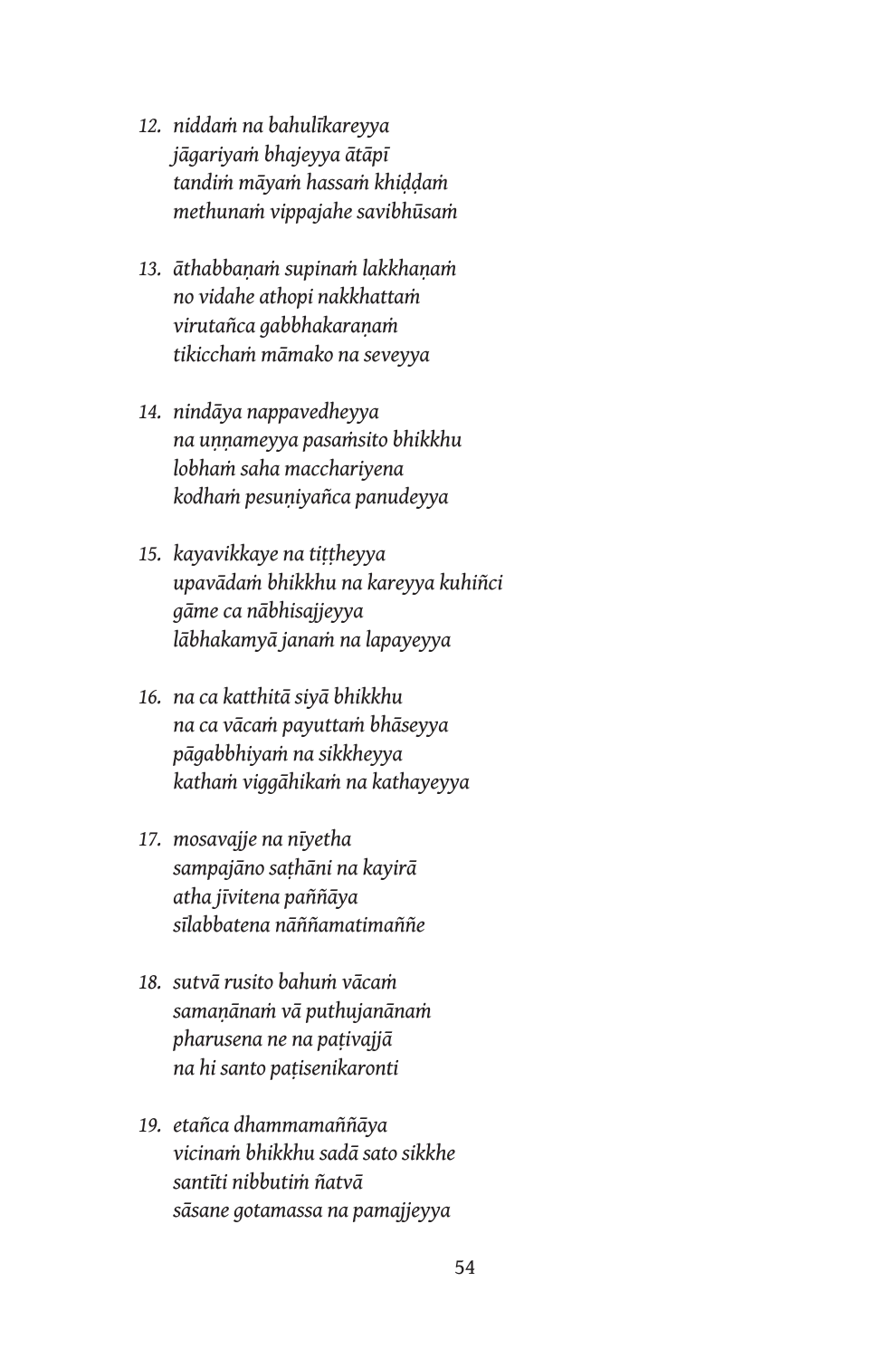- 12. He would not make much of sleep; Strenuous in rigor, he would avail himself of wakefulness. Indolence, illusion, laughter, play, And sexuality he would abandon, along with their accessories.
- 13. He would not practice Atharva magic, interpreting of dreams, Interpreting of signs, or then also astrology. A disciple would not cultivate the interpreting of animal cries, Causing of fecundity, or the art of healing.
- 14. A mendicant would not be agitated by censure; He would not be self-satisfied when praised; Yearning, along with fear of loss, Anger, and denigration he would dispel.
- 15. He would not stay with buying and selling; A mendicant would work up no criticism at all. He would not be a nuisance in a village; He would not accost the people with desire for gain.
- 16. And a mendicant would not be a boaster; And he would not utter a word with an ulterior motive; He would not train himself in audacity; He would not speak contentious speech.
- 17. He would not be led into falsehood; Being with full awareness, he would not make betrayals of trust; Then also he would not have contempt for another Because of way of life, understanding, or morality and observances.
- 18. Provoked, having heard many a word From philosophers or from common people, He would not retort to them with harshness; For those with virtue do not put up a fight.
- 19. And understanding this Way A mendicant, examining, always mindful, would train himself. Having understood the state of being blown out as "peace" He would not be clouded in mind regarding Gotama's teaching.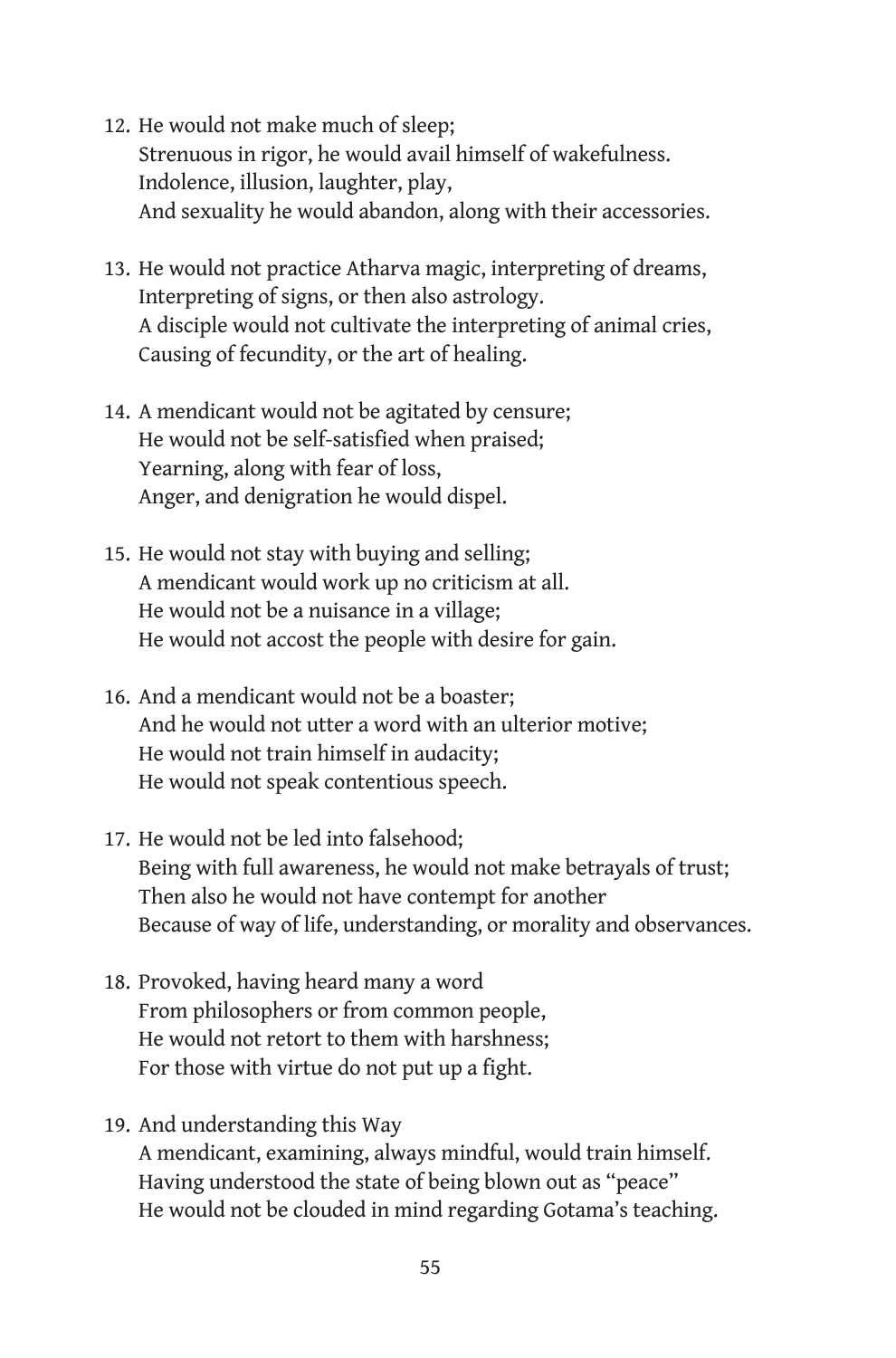*20. abhibhū hi so anabhibhūto sakkhidhammamanītihamadassī tasmā hi tassa bhagavato sāsane appamatto sadā namassamanusikkheti*

#### *XV. ATTADAṆḌA SUTTA*

- *1. attadaṇḍā bhayaṁ jātaṁ janaṁ passatha medhagaṁ saṁvegaṁ kittayissāmi yathā saṁvijitaṁ mayā*
- *2. phandamānaṁ pajaṁ disvā macche appodake yathā aññamaññehi byāruddhe disvā maṁ bhayamāvisi*
- *3. samantamasāro loko disā sabbā sameritā icchaṁ bhavanamattano nāddasāsiṁ anositaṁ*
- *4. osānetveva byāruddhe disvā me aratī ahu athettha sallamaddakkhiṁ duddasaṁ hadayanissitaṁ*
- *5. yena sallena otiṇṇo disā sabbā vidhāvati tameva sallamabbuyha na dhāvati na sīdati*
- *6. tattha sikkhānugīyanti yāni loke gadhitāni na tesu pasuto siyā nibbijjha sabbaso kāme sikkhe nibbānamattano*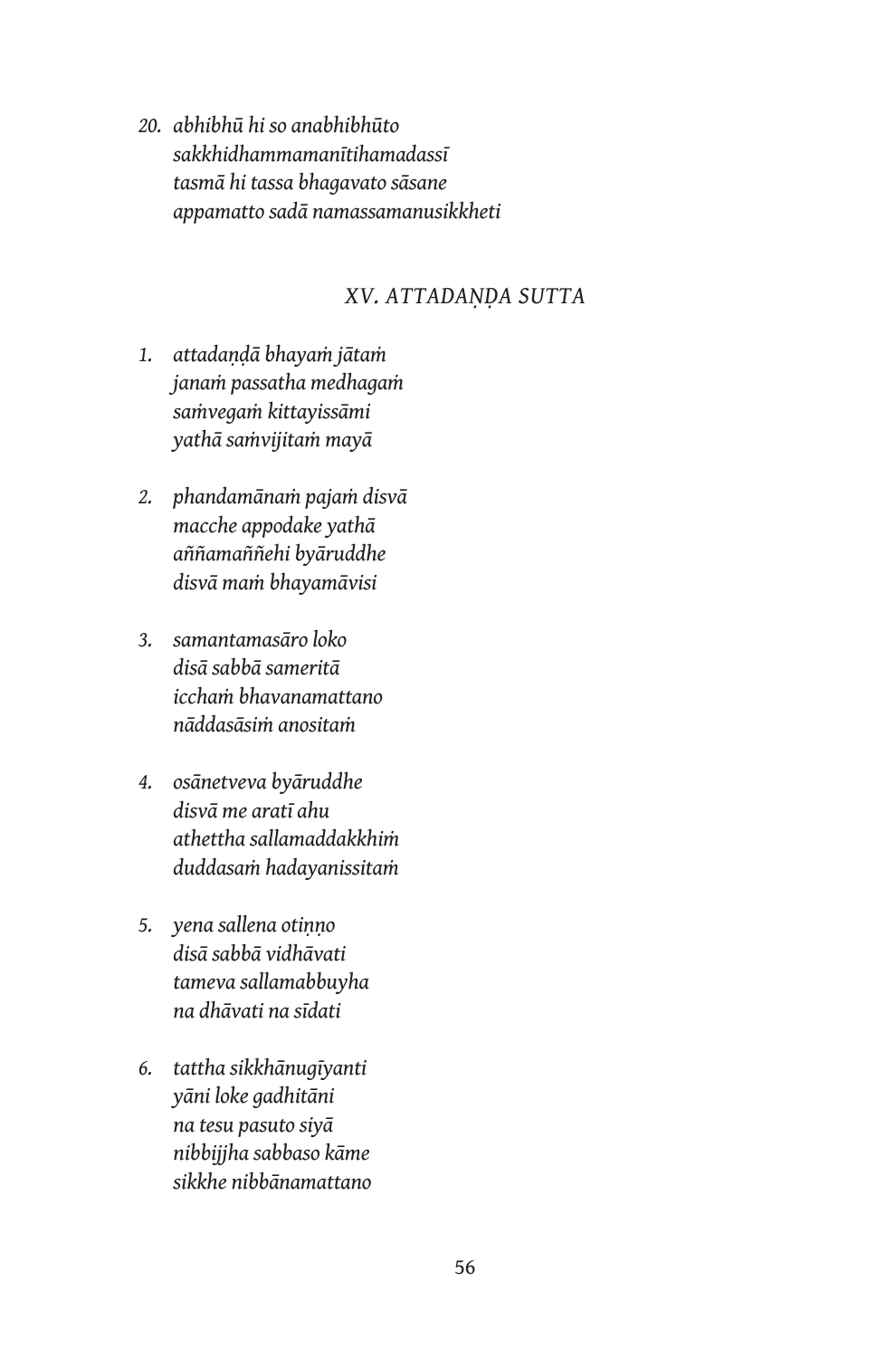20. He indeed a conqueror unconquered

Saw the Way based on his own experience, not on hearsay. Therefore indeed following the teaching of that Blessed One, With mind unclouded always, paying homage, one should train himself.

## XV. DISCOURSE ON THE UPTAKEN STICK

- 1. Fear is aroused by a stick one has acquired; Look at people in conflict. I shall relate to you a feeling of urgency, How it was felt by me.
- 2. Having seen mankind thrashing about Like fishes in little water, Obstructed by one another— Having seen, fear took hold of me.
- 3. The world was entirely without substance; All the quarters were shaken. Wanting a settled abiding for myself I saw nothing that had not succumbed.
- 4. But even in succumbing people are obstructed— Having seen this, strong dissatisfaction arose in me. Then I saw a spike here, Hard to see, stuck in the heart.
- 5. Subjected to this spike Through all the quarters one runs about: Having pulled out just this spike One does not run, one does not sink.
- 6. Thereupon training rules are recited Which are ties in the world— One should not be engrossed in them. But having broken through in every respect the objects of desire One should train for one's own blowing out.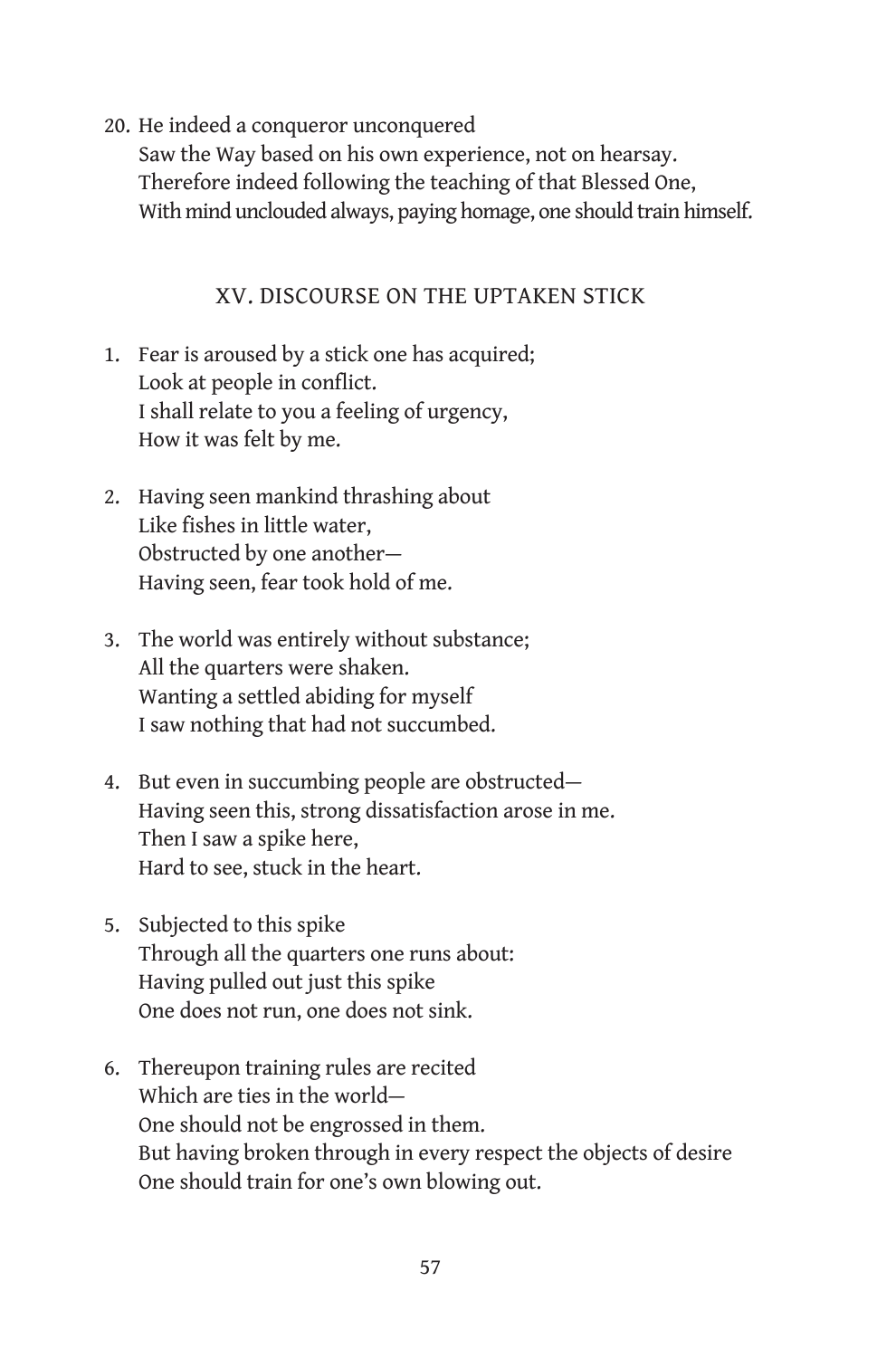- *7. sacco siyā appagabbho amāyo rittapesuṇo akkodhano lobhapāpaṁ vevicchaṁ vitare muni*
- *8. niddaṁ tandiṁ sahe thīnaṁ pamādena na saṁvase atimāne na tiṭṭheyya nibbānamanaso naro*
- *9. mosavajje na nīyetha rūpe snehaṁ na kubbaye mānañca parijāneyya sāhasā virato care*
- *10. purāṇaṁ nābhinandeyya nave khantiṁ na kubbaye hiyyamāne na soceyya ākāsaṁ na sito siyā*
- *11. gedhaṁ brūmi mahoghoti ājavaṁ brūmi jappanaṁ ārammaṇaṁ pakappanaṁ kāmapaṅko duraccayo*
- *12. saccā avokkamma muni thale tiṭṭhati brāhmaṇo sabbaṁ so paṭinissajja sa ve santoti vuccati*
- *13. sa ve vidvā sa vedagū ñatvā dhammaṁ anissito sammā so loke iriyāno na pihetīdha kassaci*
- *14. yodha kāme accatari saṅgaṁ loke duraccayaṁ na so socati nājjheti chinnasoto abandhano*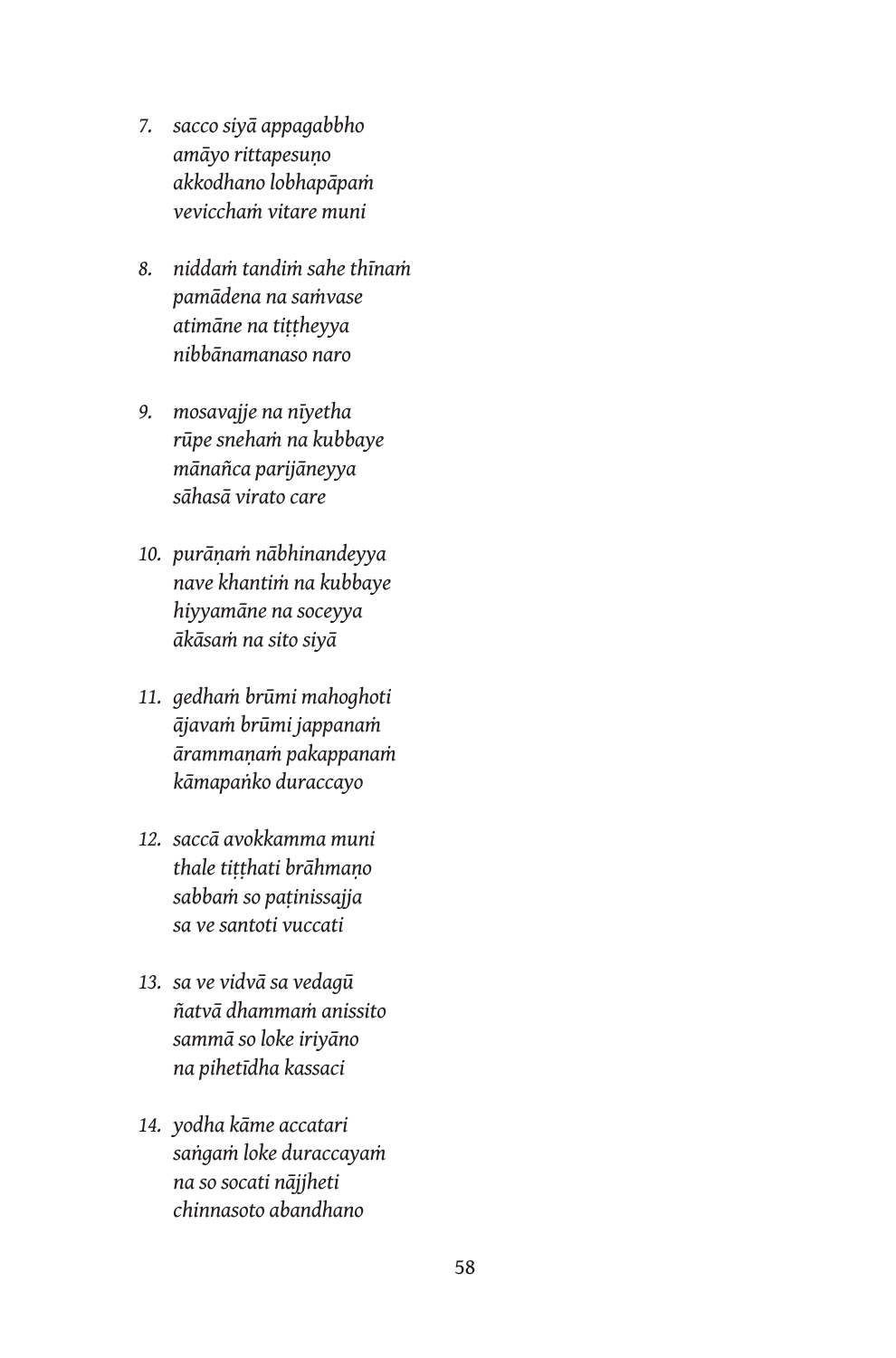- 7. One should be truthful, not audacious, Not causing illusions, rid of denigration, Without anger. A sage would cross over The evil of yearning and manyness of wants.
- 8. A man intent upon blowing out Would rise above sleepiness, indolence, and inertia; He would not abide with cloudiness of mind; He would not stand in contemptuousness.
- 9. He would not be led into falsehood; He would not work up affection for form; And he would thoroughly understand self-regard. He would live refraining from impetuosity.
- 10. He would not rejoice in the old; He would not make submission to the new. In something being lost he would not sorrow; He would not be stuck on ethereal show.
- 11. I call greed "the great flood"; I call longing the current; Supporting stimuli, the turbulence; Objects of desire, the mud so hard to get over.
- 12. Not deviating from truth, the sage, The holy man, stands upon high ground. Having relinquished everything He truly is said to be "at peace."
- 13. He truly is an experienced one; he is one who has realized; Having understood the Way he is not dependent. Rightly he is conducting himself through the world; He does not envy anyone here.
- 14. Whoever here has got beyond objects of desire, An attachment in the world hard to get over, He does not sorrow, he does not brood. He has cut off the stream; he is without bonds.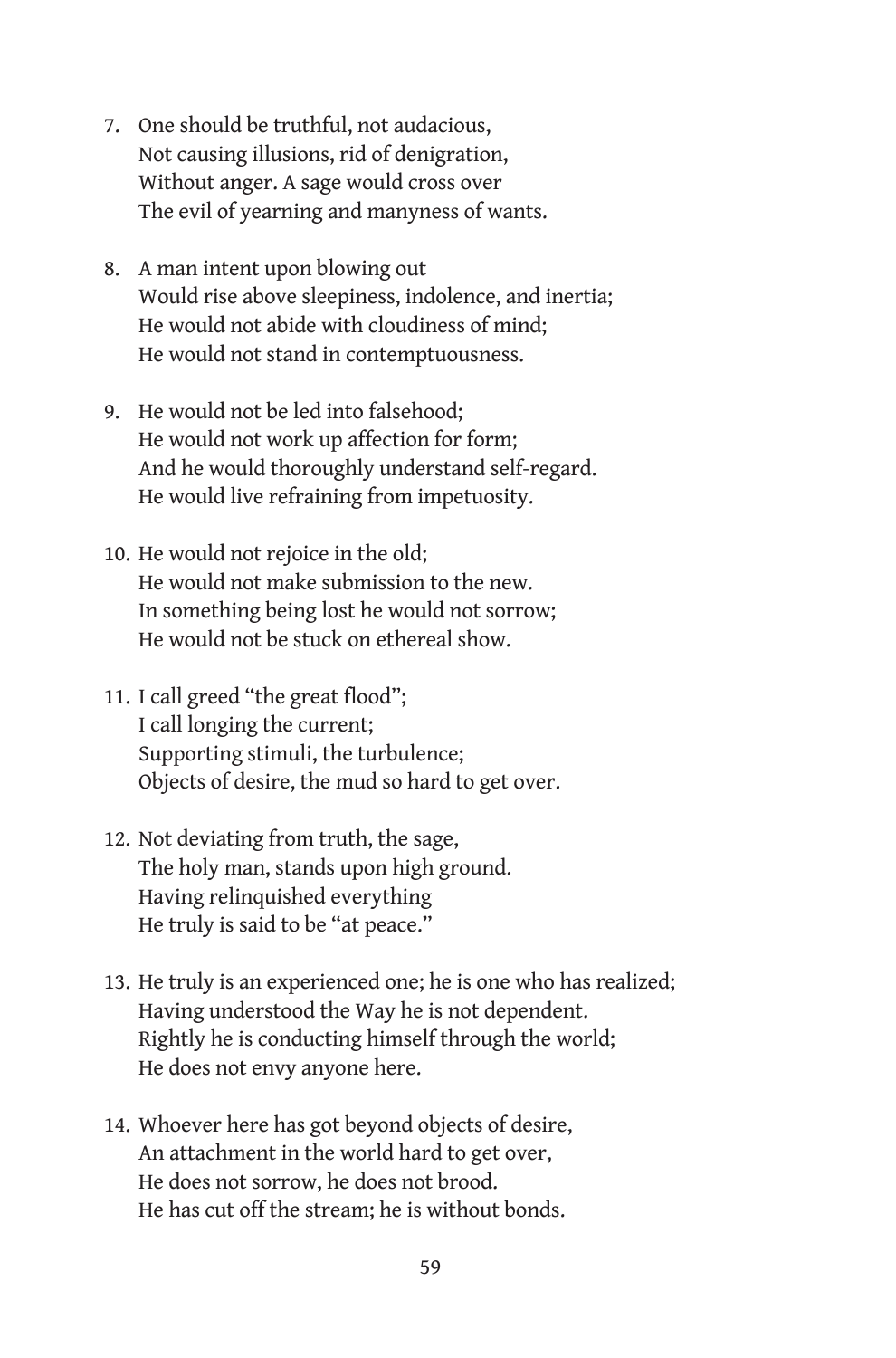- *15. yaṁ pubbe taṁ visosehi pacchā te māhu kiñcanaṁ majjhe ce no gahessasi upasanto carissasi*
- *16. sabbaso nāmarūpasmiṁ yassa natthi mamāyitaṁ asatā ca na socati sa ve loke na jīyati*
- *17. yassa natthi idaṁ meti paresaṁ vāpi kiñcanaṁ mamattaṁ so asaṁvindaṁ natthi meti na socati*
- *18. aniṭṭhurī ananugiddho anejo sabbadhī samo tamānisaṁsaṁ pabrūmi pucchito avikampinaṁ*
- *19. anejassa vijānato natthi kāci nisaṅkhati virato so viyārabbhā khemaṁ passati sabbadhi*
- *20. na samesu na omesu na ussesu vadate muni santo so vītamaccharo nādeti na nirassatīti*

# *XVI. SĀRIPUTTA SUTTA*

*1. na me diṭṭho ito pubbe (iccāyasmā sāriputto) na suto uda kassaci evaṁ vagguvado satthā tusitā gaṇimāgato*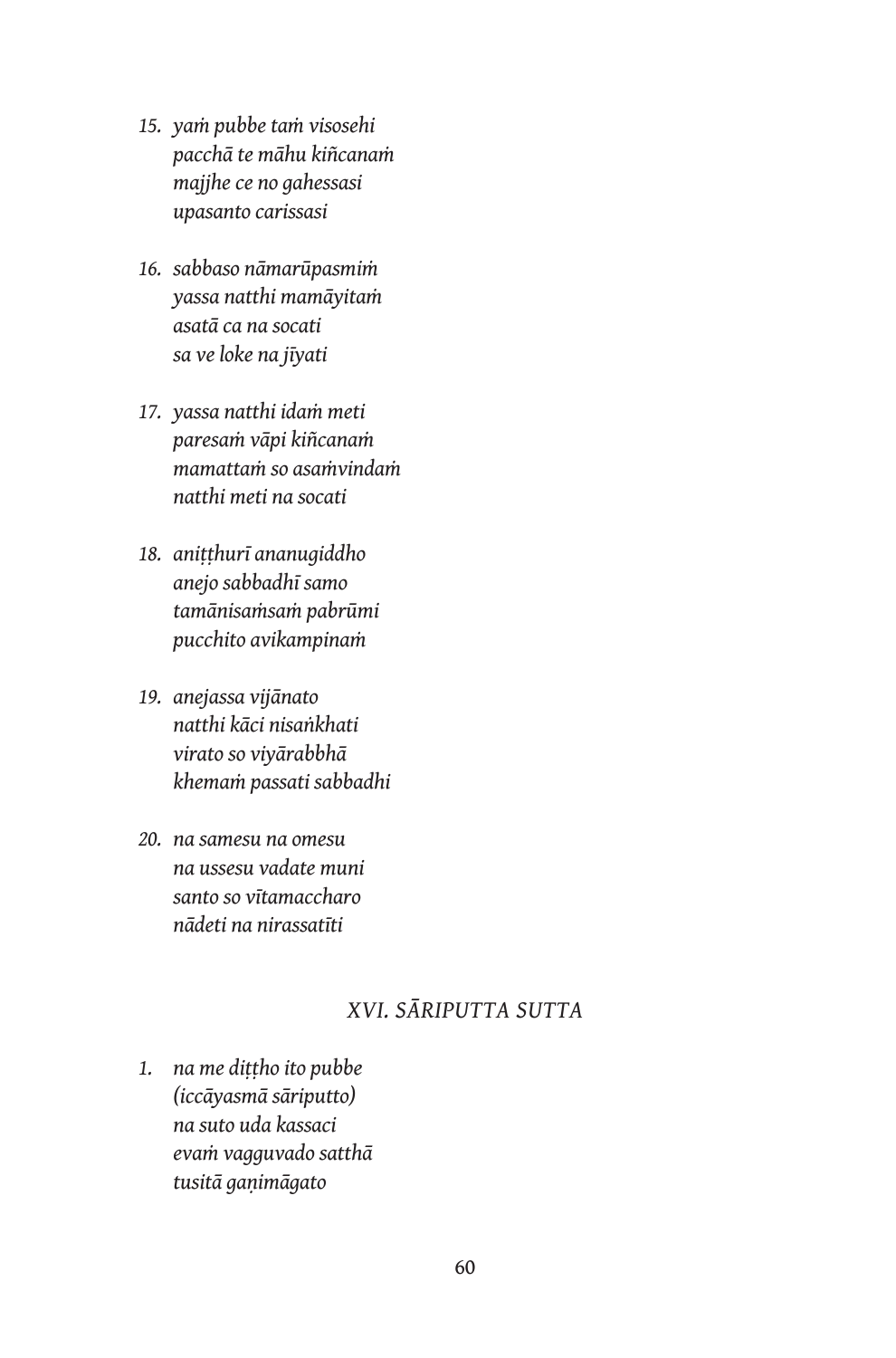- 15. Whatever was before, make it wither away; After, let there not be anything for yourself. If in the present you will not grab hold You will live your life at peace.
- 16. For whom there is nothing considered to be "mine" In any respect among name and form, And who does not sorrow over what is not there, He truly does not suffer loss in the world.
- 17. For whom there is no thought of "this is for me," Or anything for others either, He, not feeling any sense of "mine"ness, In thinking "it is not for me" does not sorrow.
- 18. Not being harsh, not being greedy, Being undisturbed by passion, being everywhere equanimous— I tell you of this advantage When asked of the one who is without vacillation.
- 19. For the undisturbed, understanding one There is not any resultant. He has refrained from endeavor. He sees sanctuary everywhere.
- 20. Not as among equals, not as among inferiors, Nor as among superiors does a sage put forth a claim. He is at peace, without any fear of loss; He does not acquire, he does not discard.

## XVI. DISCOURSE TO SĀRIPUTTA

1. Never before have I seen (said the venerable Sāriputta) Nor heard from anyone Of such a sweetly speaking teacher, Become leader of a following of the contented.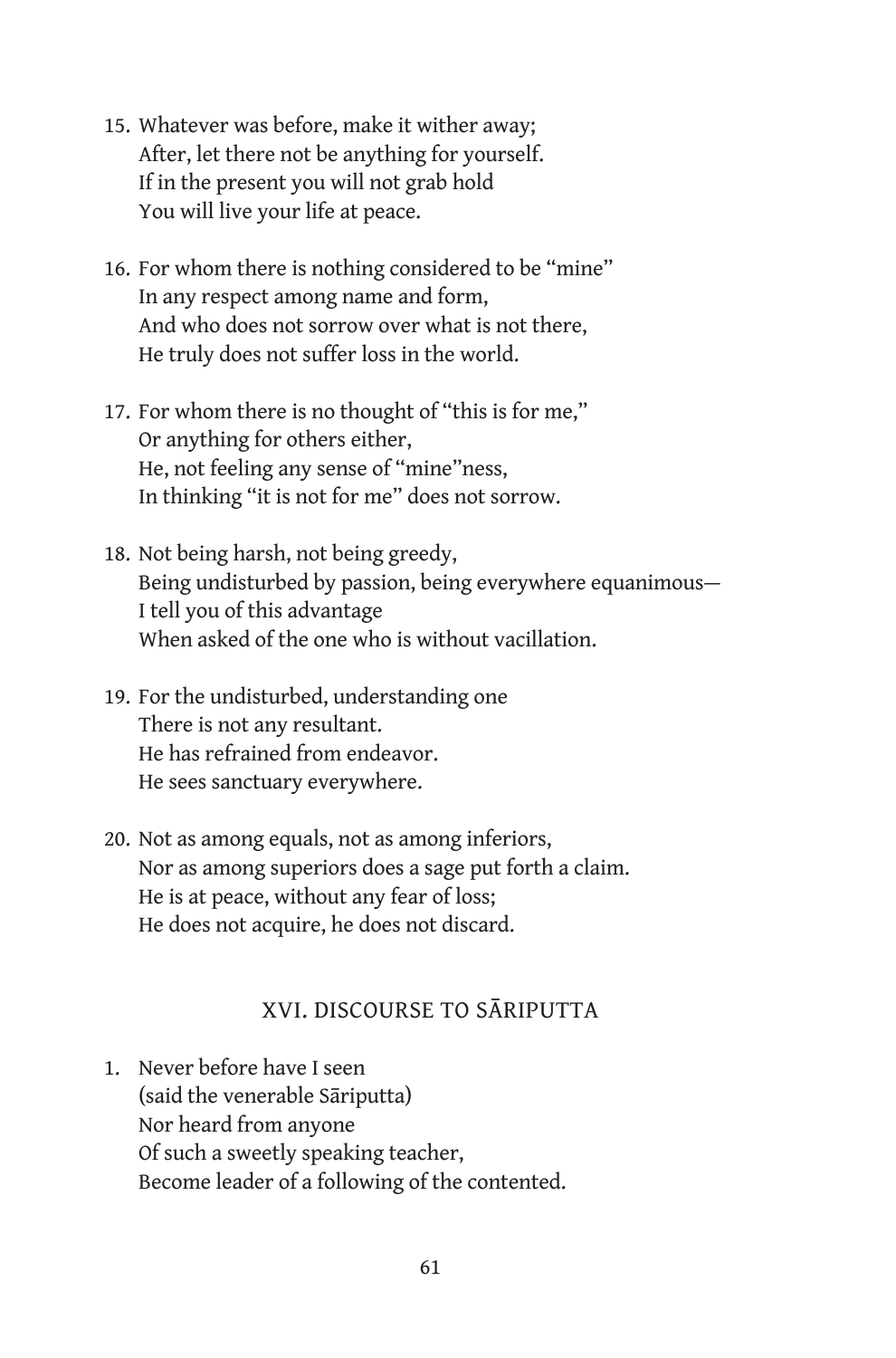- *2. sadevakassa lokassa yathā dissati cakkhumā sabbaṁ tamaṁ vinodetvā ekova ratimajjhagā*
- *3. taṁ buddhaṁ asitaṁ tādiṁ akuhaṁ gaṇimāgataṁ bahūnamidha baddhānaṁ atthi pañhena āgamaṁ*
- *4. bhikkhuno vijigucchato bhajato rittamāsanaṁ rukkhamūlaṁ susānaṁ vā pabbatānaṁ guhāsu vā*
- *5. uccāvacesu sayanesu kīvanto tattha bheravā yehi bhikkhu na vedheyya nigghose sayanāsane*
- *6. katī parissayā loke gacchato agataṁ disaṁ ye bhikkhu abhisambhave pantamhi sayanāsane*
- *7. kyāssa byappathayo assu kyāssassu idha gocarā kāni sīlabbatānāssu pahitattassa bhikkhuno*
- *8. kaṁ so sikkhaṁ samādāya ekodi nipako sato kammāro rajatasseva niddhame malamattano*
- *9. vijigucchamānassa yadidaṁ phāsu (sāriputtāti bhagavā) rittāsanaṁ sayanaṁ sevato ce*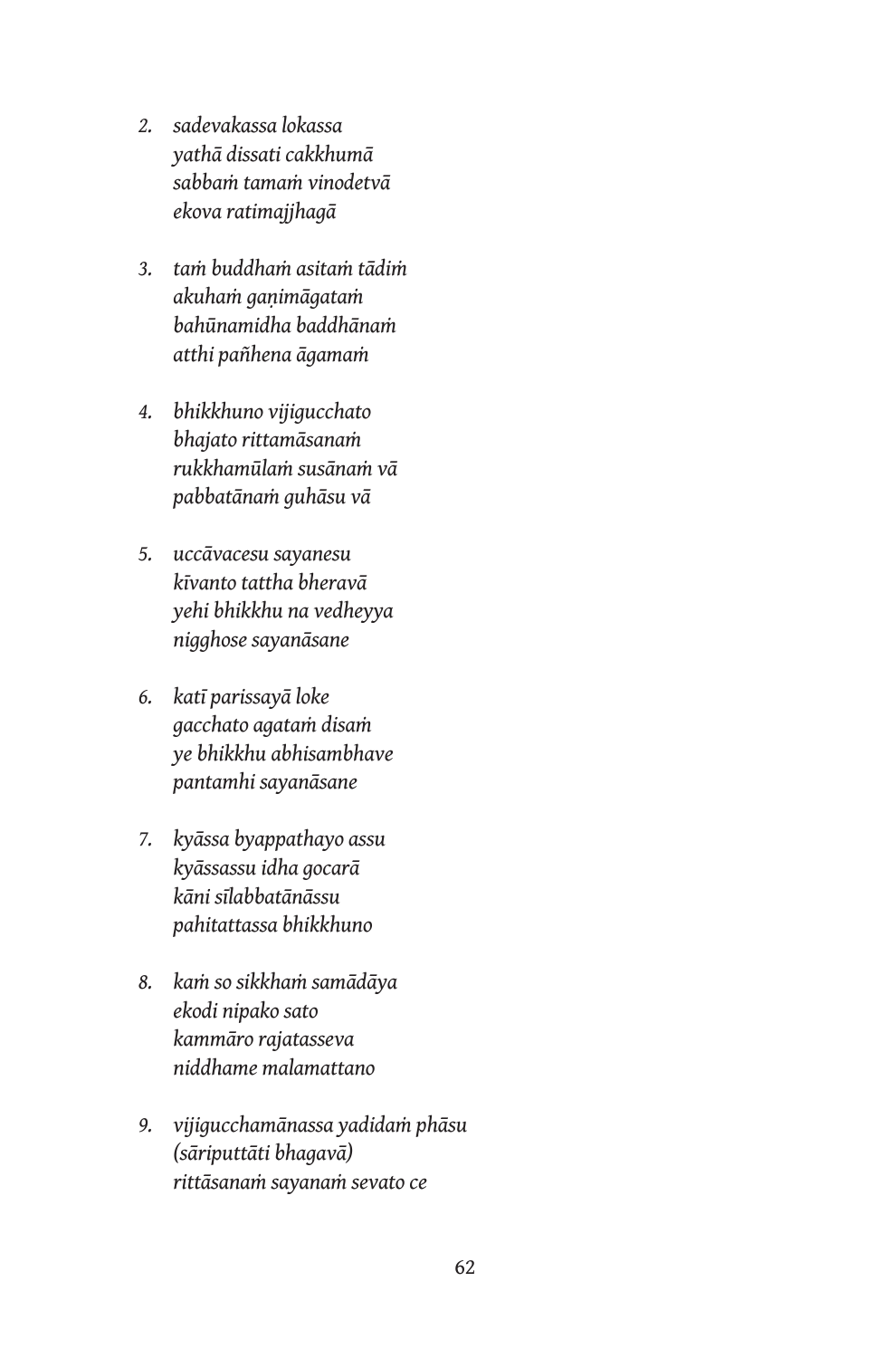- 2. Just as the One With Vision is viewed By the world with its gods, Having dispelled all darkness He has arrived at satisfaction all alone.
- 3. To that Enlightened One, unadhering, being one who is Such, Who, without scheming, is become leader of a following, For the many here who are bound There is one come with a question:
- 4. For a mendicant feeling aversion, Resorting to an empty sitting place— The root of a tree, or a cemetery, Or in caves in the mountains,
- 5. In resting places high and low— What is the extent of the terrors there By which a mendicant should not be agitated In his noiseless dwelling place?
- 6. How many are the troubles in the world For one going to the quarter never gone Which a mendicant should readily withstand In his secluded dwelling place?
- 7. What should be his manners of speech? What should be his fields of resort here? What morality and observances should there be For a mendicant who has applied himself?
- 8. Having taken upon himself what training, Unified in mind, self-possessed, mindful, Would he blow away his own impurity Just as a smith does to silver?
- 9. What is comfort for one feeling aversion, (Sāriputta, said the Blessed One,) If availing himself of an empty place for sitting and resting,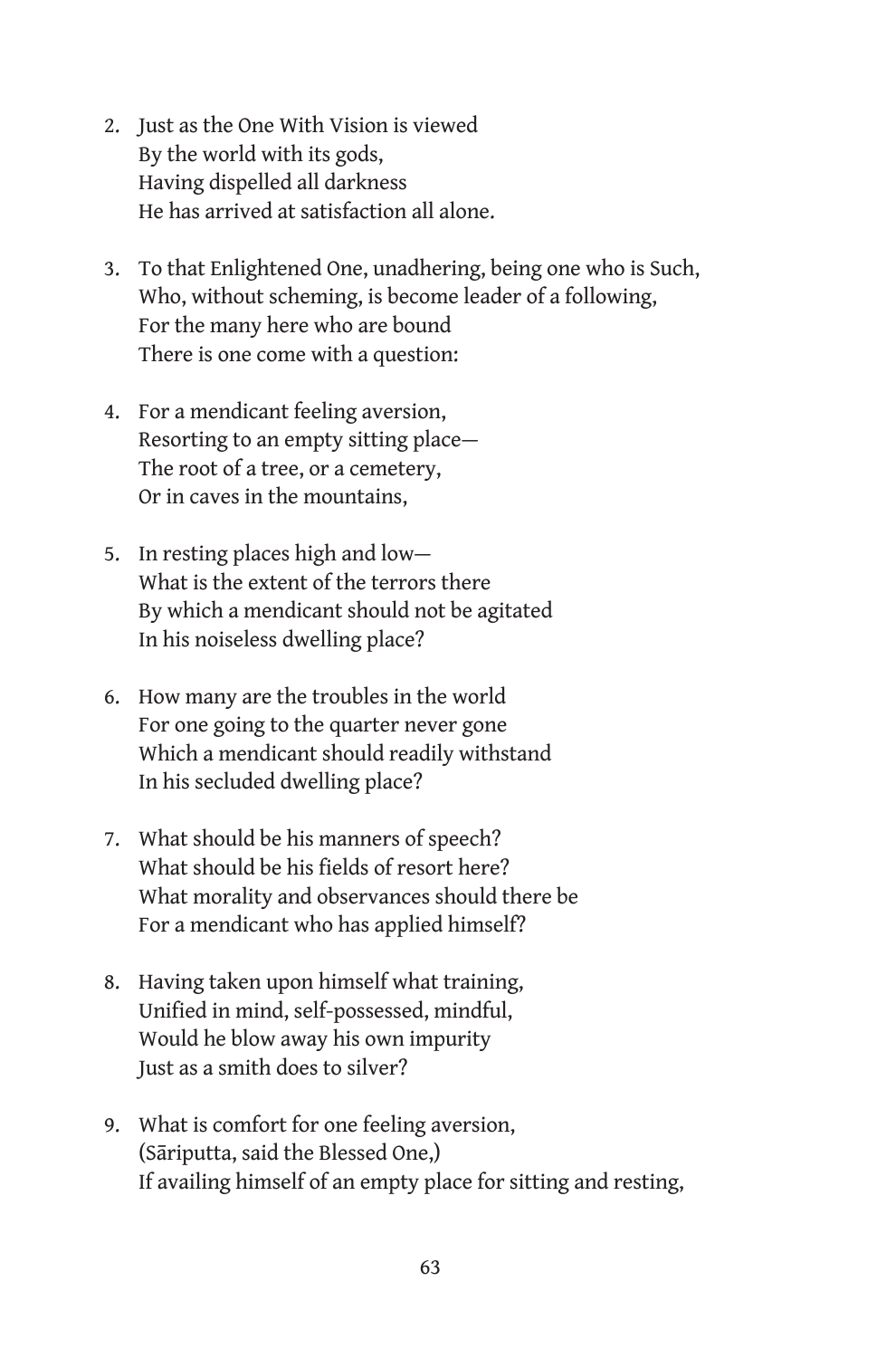*sambodhikāmassa yathānudhammaṁ taṁ te pavakkhāmi yathā pajānaṁ*

- *10. pañcannaṁ dhīro bhayānaṁ na bhāye bhikkhu sato sapariyantacārī ḍaṁsādhipātānaṁ sarīsapānaṁ manussaphassānaṁ catuppadānaṁ*
- *11. paradhammikānampi na santaseyya disvāpi tesaṁ bahubheravāni athāparāni abhisambhaveyya parissayāni kusalānuesī*
- *12. ātaṅkaphassena khudāya phuṭṭho sītaṁ athuṇhaṁ adhivāsayeyya so tehi phuṭṭho bahudhā anoko vīriyaṁ parakkammadaḷhaṁ kareyya*
- *13. theyyaṁ na kāre na musā bhaṇeyya mettāya phasse tasathāvarāni yadāvilattaṁ manaso vijaññā kaṇhassa pakkhoti vinodayeyya*
- *14. kodhātimānassa vasaṁ na gacche mūlampi tesaṁ palikhañña tiṭṭhe athappiyaṁ vā pana appiyaṁ vā addhābhavanto abhisambhaveyya*
- *15. paññaṁ purakkhatvā kalyāṇapīti vikkhambhaye tāni parissayāni aratiṁ sahetha sayanamhi pante caturo sahetha paridevadhamme*
- *16. kiṁsū asissāmi kuva vā asissaṁ dukkhaṁ vata settha kvajja sessaṁ ete vitakke paridevaneyye vinayetha sekho aniketacārī*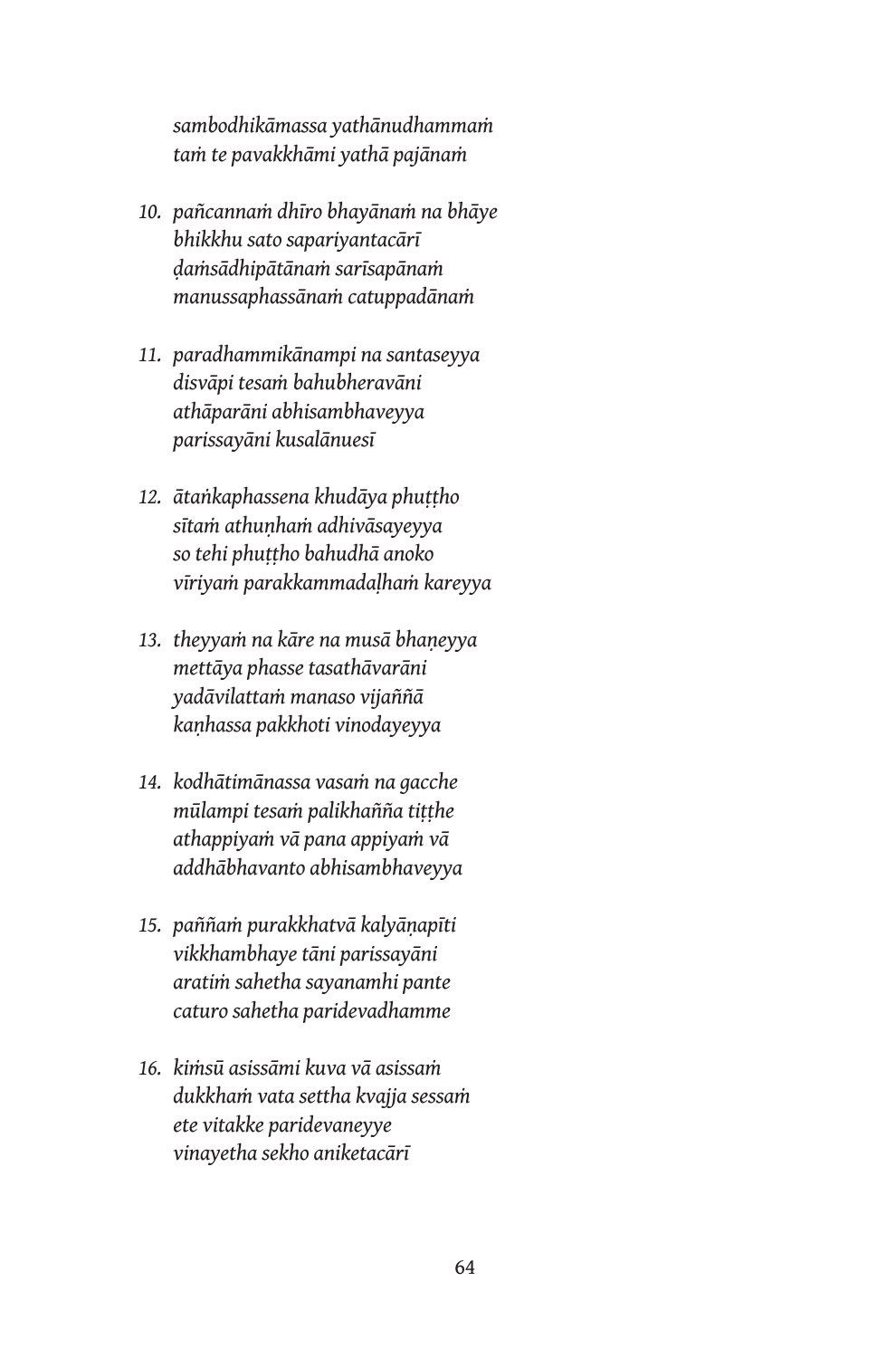Being desirous of full enlightenment in accordance with the Way— That I shall tell you in accordance with my knowing.

- 10. Five fearful things a wise man would not fear, A mendicant, mindful, living in self-restriction: Biting flies, mosquitoes, crawling things, Affliction by humans, and beasts.
- 11. And he would not be intimidated by the followers of other ways, Even though having seen of them many terrors. One who is a seeker after adeptness Would readily withstand other troubles as well.
- 12. Touched by the affliction of illness, of hunger, He would endure cold and also heat. Touched by them in many ways that homeless one, Putting forth exertion, would make steadfast his vigor.
- 13. He would not work at thievery; he would not speak what is false; He would touch with loving kindness the moving and the still. Whatever he would understand to be turbidity of mind He would dispel, thinking, "It is on the side of Blackness."
- 14. He would not go under the influence of anger and contempt, And having dug up their root he would stay. Then what is loved and also what is unloved He would masterfully withstand, overmastering.
- 15. Having set understanding before him, exhilarated by righteousness, He would render groundless those troubles. He would rise above dissatisfaction in his secluded resting place; He would rise above four ways of lamentation:
- 16. "What shall I eat?" or "Where shall I eat?" "I certainly slept uneasily." "Where shall I sleep tonight?" These thoughts which would lead to lamentation One in training, living without fixed abode, would dismiss.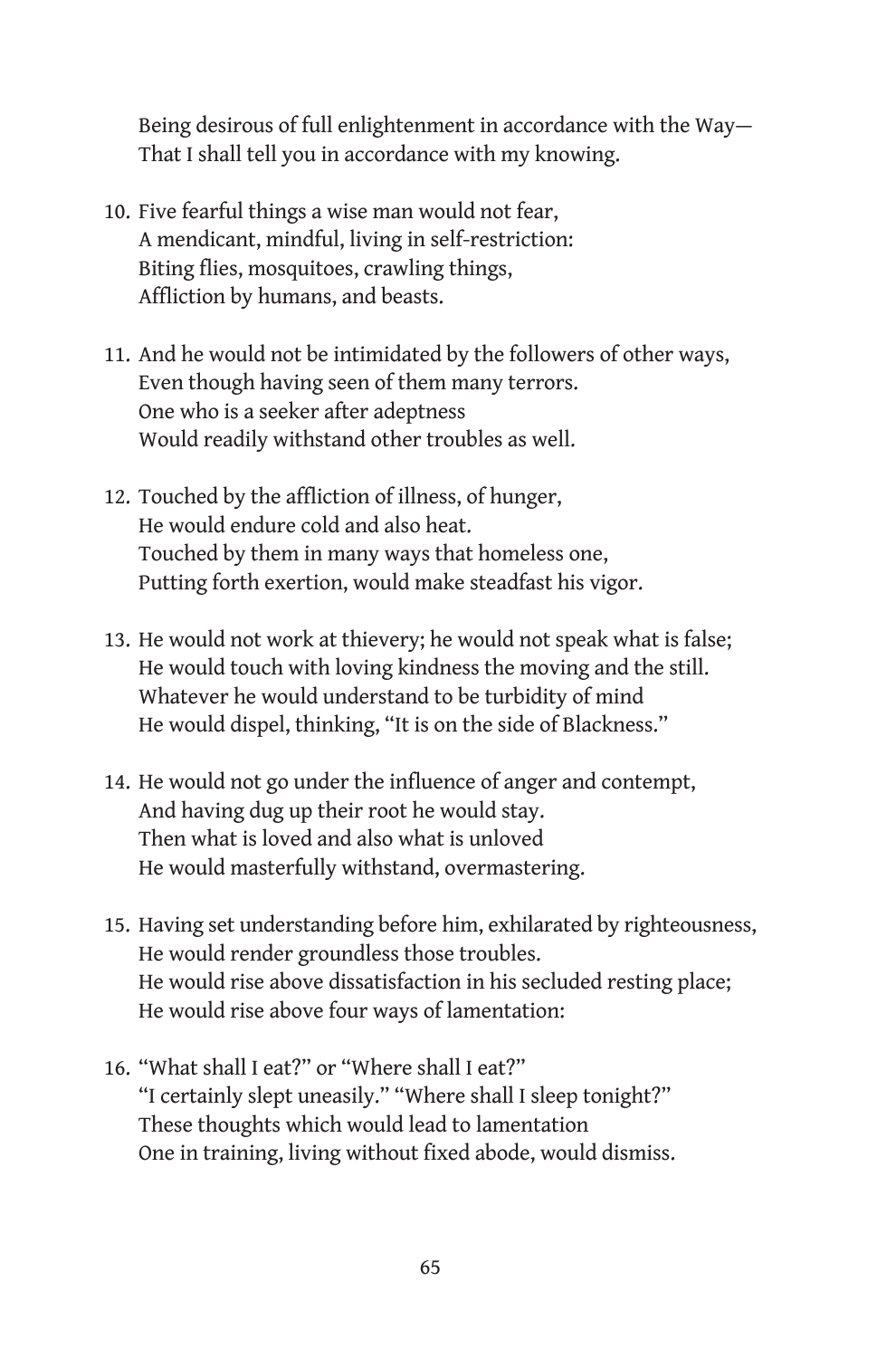- *17. annañca laddhā vasanañca kāle mattaṁ so jaññā idha tosanatthaṁ so tesu gutto yatacāri gāme rusitopi vācaṁ pharusaṁ na vajjā*
- *18. okkhittacakkhu na ca pādalolo jhānānuyutto bahujāgarassa upekkhamārabbha samāhitatto takkāsayaṁ kukkucciyūpachinde*
- *19. cudito vacībhi satimābhinande sabrahmacārīsu khilaṁ pabhinde vācaṁ pamuñce kusalaṁ nātivelaṁ janavādadhammāya na cetayeyya*
- *20. athāparaṁ pañca rajāni loke yesaṁ satīmā vinayāya sikkhe rūpesu saddesu atho rasesu gandhesu phassesu sahetha rāgaṁ*
- *21. etesu dhammesu vineyya chandaṁ bhikkhu satimā suvimuttacitto kālena so sammā dhammaṁ parivīmaṁsamāno ekodibhūto vihane tamaṁ soti*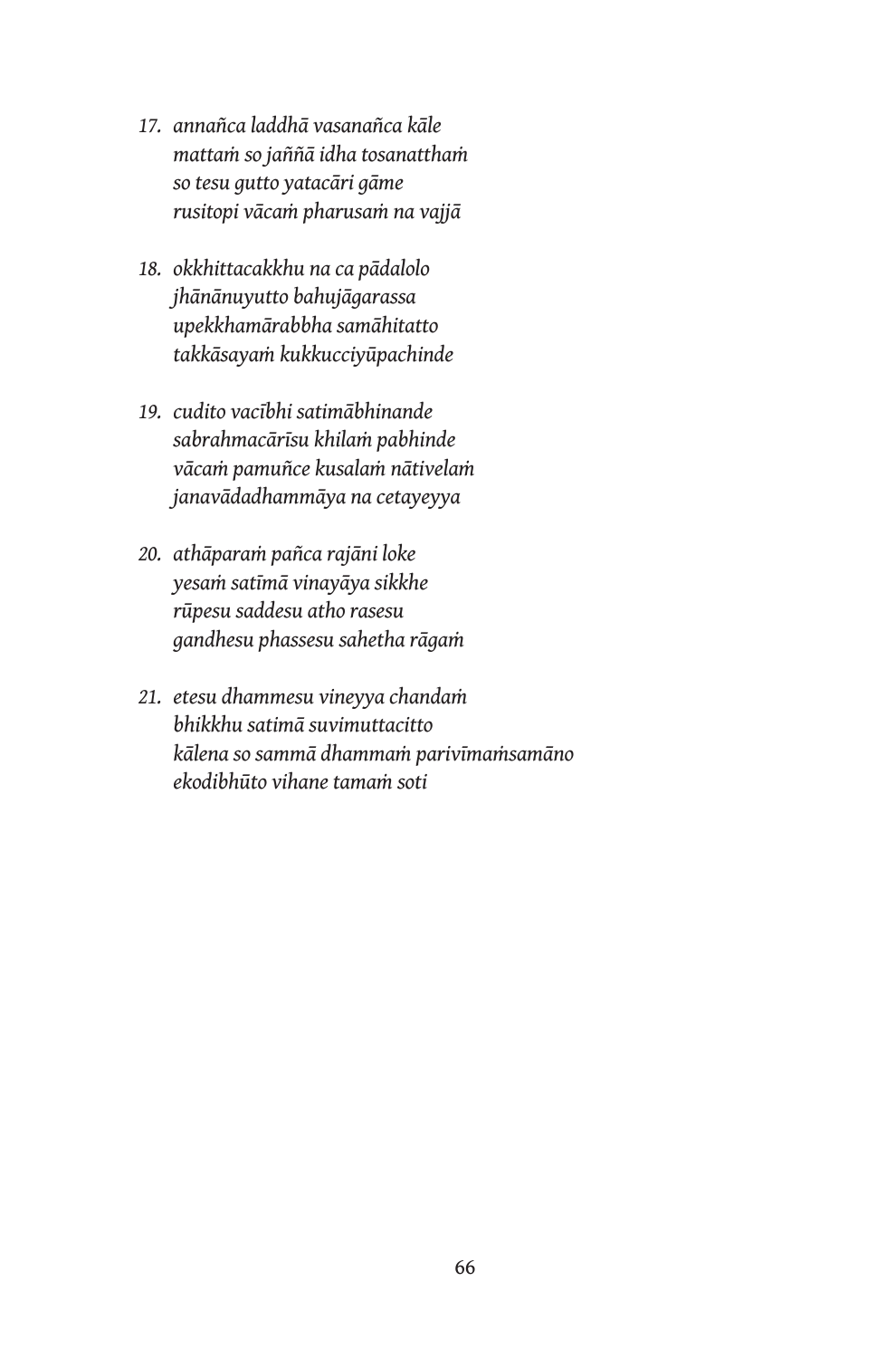- 17. Having got food and clothing at a suitable time He would know moderation herein for the purpose of contentment. Guarded with respect to those things, going self-controlled in a village, He would not speak a harsh word even if provoked.
- 18. With eyes downcast, and not restless for roving about, Given to meditation, he would be very wakeful. Starting with indifference, self-composed, He would cut off the tendency toward speculation and worry.
- 19. When reproved with words he, being mindful, would rejoice; He would break down unyieldingness with colleagues in the Holy Life. He would let forth speech that is adroit, not excessive; He would not incline to the way of popular argument.
- 20. Furthermore, there are five ways of pollution in the world In the dismissal of which a mindful one should train— He should rise above passion for forms, sounds, Also tastes, odors, and touches.
- 21. A mendicant, possessing mindfulness, with mind completely released, Would dismiss any preference for these ways. In good time, rightly, thoroughly investigating the Way, Become unified in mind, he would strike down the darkness.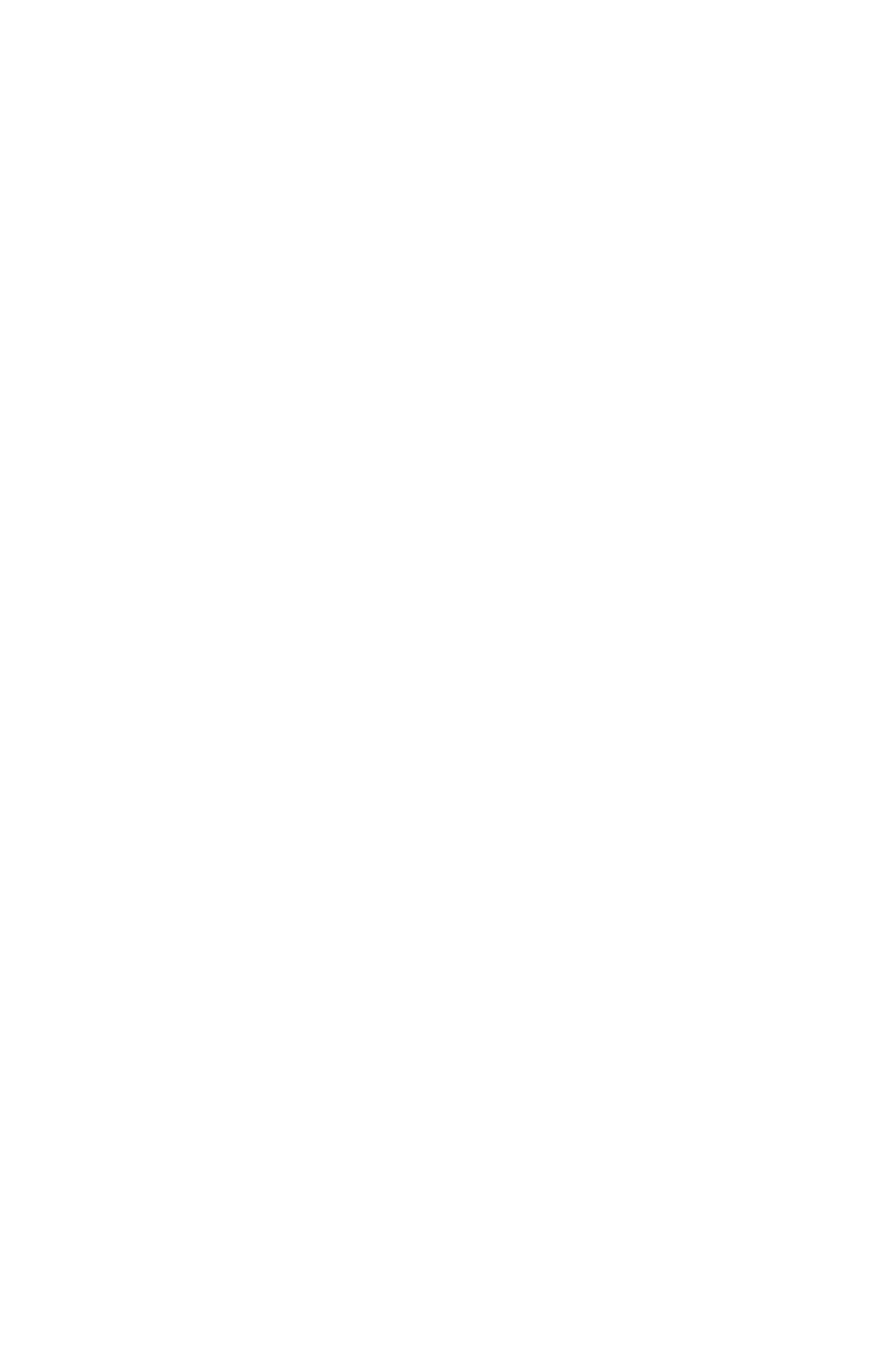# Primary references

Listed roughly in order of importance to the work of translation:

- Sutta Nipāta Pāḷi, Burmese sixth council edition (The transliterated text upon which the translation is based occasionally follows variant readings, especially in cases where the Thai, Sri Lankan, and Pali Text Society editions unanimously disagree with the Burmese.)
- Concise Pali-English Dictionary, by A.P. Buddhadatta Mahāthera (Motilal Banarsidass)
- The Pali Text Society's Pali-English Dictionary, edited by T.W. Rhys Davids and William Stede (PTS)
- The Group of Discourses (Sutta-Nipāta), Vol. I, translated by K.R. Norman (PTS) (When the translation was almost finished I was able to borrow a copy of Vol. II, which resulted in some significant changes.)
- Mahāniddesa Pāli (ancient commentary to the Atthakavagga), Burmese sixth council edition
- Sutta Nipāta, government of Myanmar's official Burmese translation, based upon sixth council edition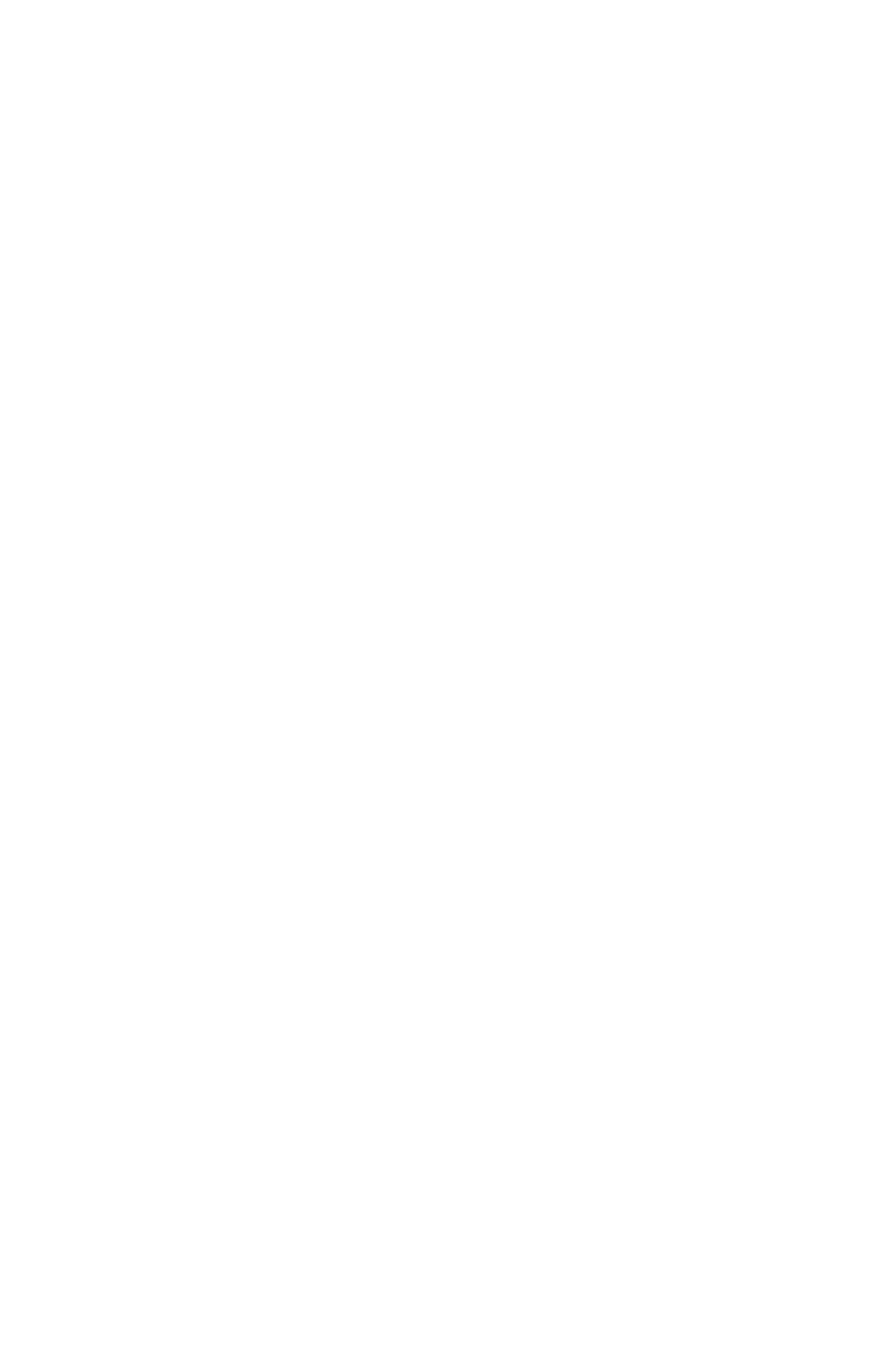## Appendix I

# Some evidence suggesting the great antiquity of the Aṭṭhakavagga

- 1. The language of the Aṭṭhakavagga contains several rare and archaic grammatical forms reminiscent of Vedic Sanskrit which are absent in the more streamlined grammar of most of the rest of the Canon.
- 2. The Aṭṭhakavagga is referred to by name elsewhere in the Tipiṭaka at, for example, Udāna 5:6 in the Suttanta Piṭaka and Mahāvagga 5:13 in the Vinaya Piṭaka. Both of these passages tell the story of a young bhikkhu named Soṇa Kuṭikaṇṇa who, when requested by the Buddha to speak sore Dhamma, recites the Atthakavagga. The passage in the Udāna also (correctly) specifies that the Aṭṭhakavagga has sixteen parts. Thus it was already compiled and named before the completion of the works in which the story is found.
- 3. The Aṭṭhakavagga is one of the very few portions of the Pali Canon with a line-by-line commentary that is also canonical—namely, the Mahāniddesa. (Interestingly, the purpose of the Mahāniddesa is apparently not to expound upon the great profundity of the Aṭṭhakavagga, as it does more to trivialize than glorify it. Furthermore, the Mahāniddesa was probably not composed merely to comment upon a notably ancient text, as at the time of its composition many suttas were believed to predate the Aṭṭhakavagga—yet they are without a canonical commentary. Its most likely purpose seems to be to reinterpret—to explain away—a large body of *proto-Theravadin* or even *pre-Theravadin* philosophy that was clearly at odds with later doctrinal development but was nevertheless too well known to be deleted from the Canon.)
- 4. According to the literary evidence the Aṭṭhakavagga (but not the Suttanipāta as a whole) was common to many, probably most, and possibly all of the ancient schools of Buddhism, including the Mahasanghikas,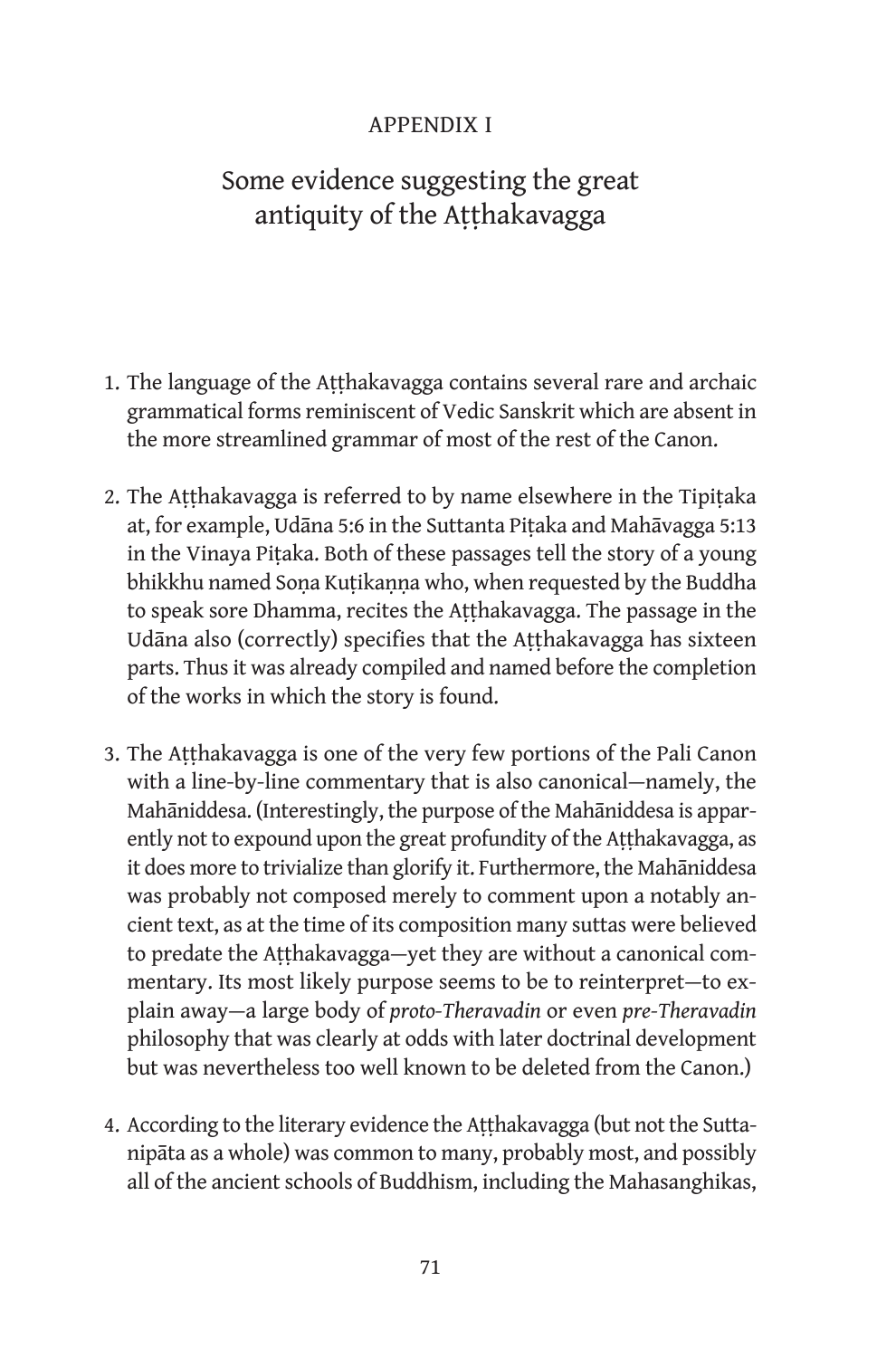who are historically the first to branch off from the proto-Theravada/ Sarvastivada line (being equivalent to the Vajjiputtas in the Pali account of the second council). The story of ven. Sona Kutikanna's recitation of the Aṭṭhakavagga is also recorded in the Mahasanghika Vinaya, as well as in the vinayas of other ancient schools preserved in the immense Mahayana Tripitaka.

- 5. The text of the Aṭṭhakavagga contains none of the usual stock passages, little if any technical systematization of doctrine, and, with the possible exceptions of the introductory verses to the Māgandiya Sutta and Sāriputta Sutta, no fairy-tail narratives—all of which are characteristic of later material.
- 6. The teachings of the Aṭṭhakavagga are addressed to a Sangha of homeless, wandering ascetics, and are very simple (often to the point of being enigmatic) yet also exceedingly profound. They appear to come from a time when the Sāsana was still in a primitive state, most of its converts being veterans to the holy life, and being far more inclined to practically realize than to theoretically philosophize. The existence of sedentary bhikkhus living in prosperous monasteries and dedicating their efforts to intellectual investigation of Dhamma, which became the norm very early in the history of Buddhism, is clearly at variance with the spirit of these teachings.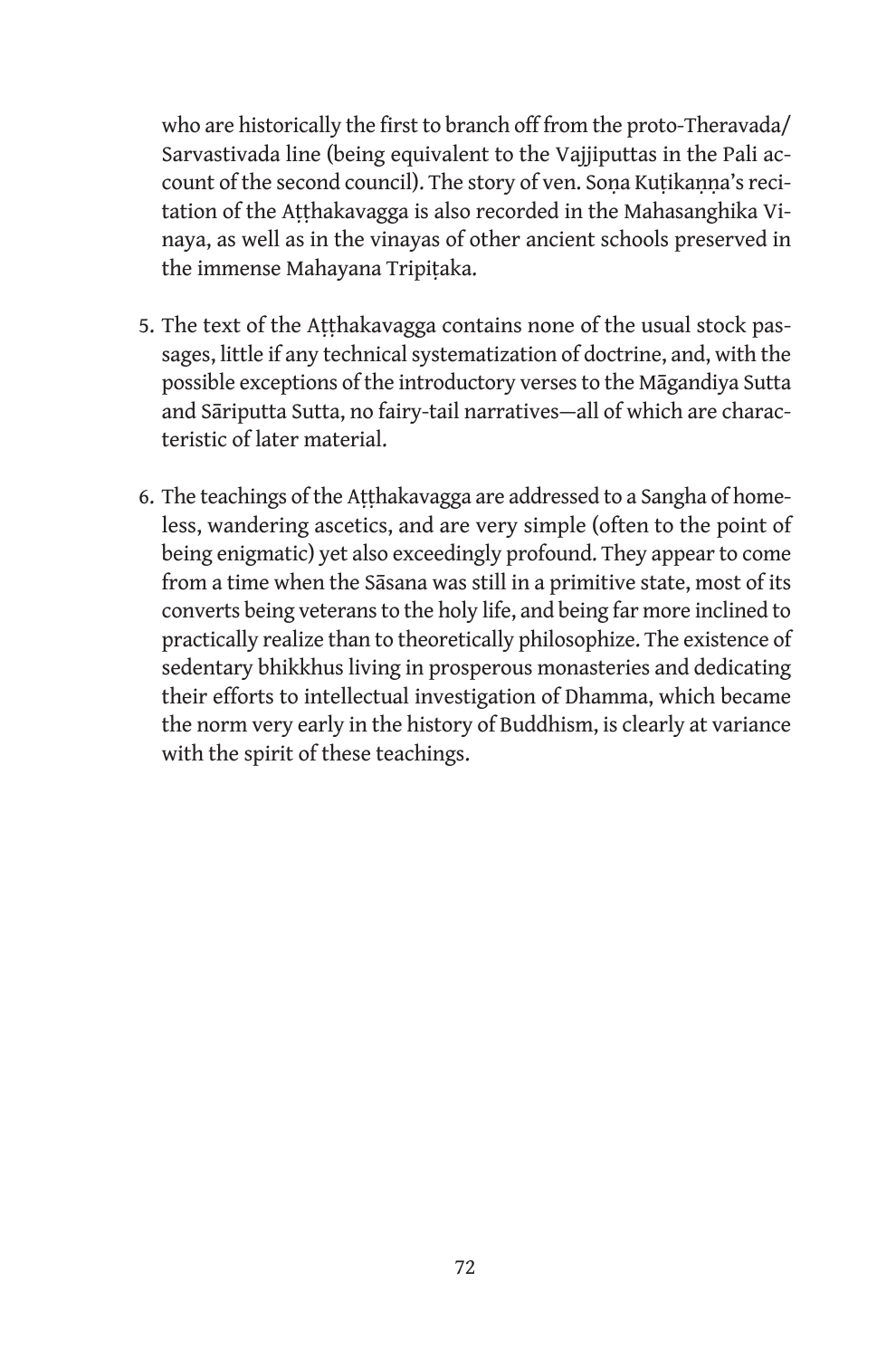#### Appendix II

# The Pārāyanavagga

The fifth chapter of the Sutta Nipāta, the Pārāyanavagga or "Chapter on Going to the Other Shore," is similar to the Aṭṭhakavagga in that parts of it show signs of an antiquity so great as to represent a relic of Pre-Theravāda, or "primitive" Buddhism. In addition to archaic word forms, the remarkable fact that the text has a commentary which is itself canonical (the Cūḷa-Niddesa), etc., the text conveys ideas that apparently fell out of favor, or were at least downplayed, by the time Theravāda reached its classical form, but which are profound and potentially useful to those who are intent on Waking Up.

In the past I had considered translating the Pārāyanavagga as a companion to the Aṭṭhakavagga, and since then I have received a few requests to do so, but the philosophical teachings attributed to the Buddha amount to only a fraction of the entire text. The long introductory and concluding sections are apparently late additions which place the teachings within the context of a convenient legend, and most of the rest consists of the questions asked by 16 Brahmin students who visited the Buddha, embellished with extensive, very respectful praise of him. Furthermore, many of the Buddha's replies are rather unremarkable in that they are "standard" orthodox doctrine, similar to what may be found throughout the Pāli Canon. Furthermore, translations of the entire text may be found on the Internet or in any translation of the Sutta Nipāta. Consequently, instead of making a complete translation, I am offering here a selection of what I consider to be the most interesting, important, and/or profound verses of the Chapter on Going to the Other Shore.

<sup>\*</sup> Verses are numbered according to the PTS-edition by Dines Andersen and Helmer Smith, 1913.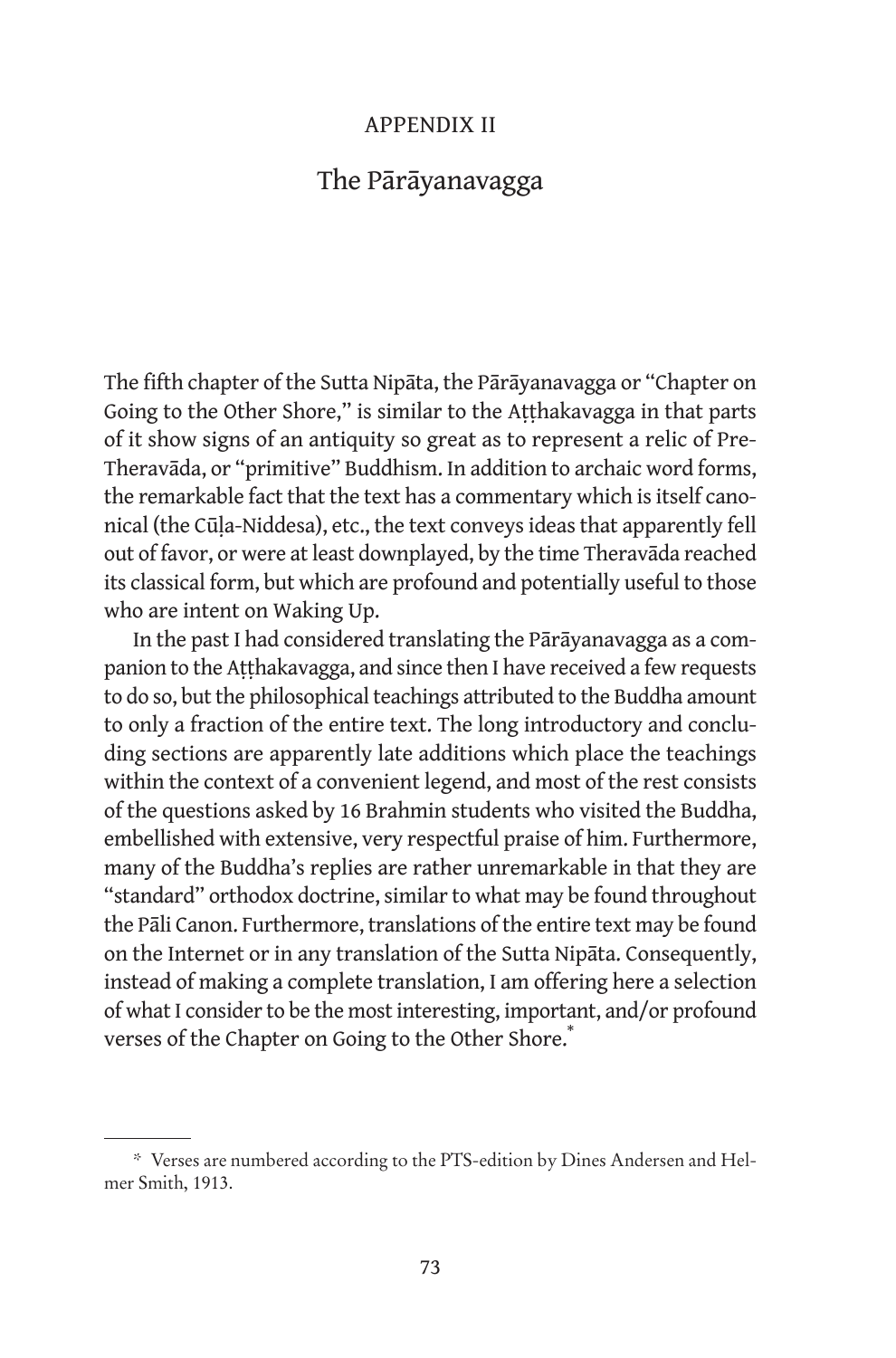## FROM THE METTAGŪMĀNAVAPUCCHĀ **(The Questions of the Brahmin Student Mettagū)**

*1050. dukkhassa ce maṁ pabhavaṁ apucchasi taṁ te pavakkhāmi yathā pajānaṁ upadhinidānā pabhavanti dukkhā ye keci lokasmimanekarūpā*

> If you have asked me of the origination of unease, Then I shall explain it to you in accordance with my understanding: Whatever various forms of unease there are in the world, They originate founded in encumbering accumulation.

*1055. yaṁ kiñci sampajānāsi uddhaṁ adho tiriyañcāpi majjhe etesu nandiñca nivesanañca panujja viññāṇaṁ bhave na tiṭṭhe*

> Whatever you well understand, Above, below, across, or also at the center, Having dismissed delight and entrenchment in these things, Consciousness would not remain established in existence.

# FROM THE DHOTAKAMĀŅAVAPUCCHĀ **(The Questions of the Brahmin Student Dhotaka)**

*1068. yaṁ kiñci sampajānāsi uddhaṁ adho tiriyañcāpi majjhe etaṁ viditvā saṅgoti loke bhavābhavāya mākāsi taṇhanti*

> Whatever you well understand, Above, below, across, or also at the center, Having realized that to be an attachment in the world Do not work up craving for this or that existence.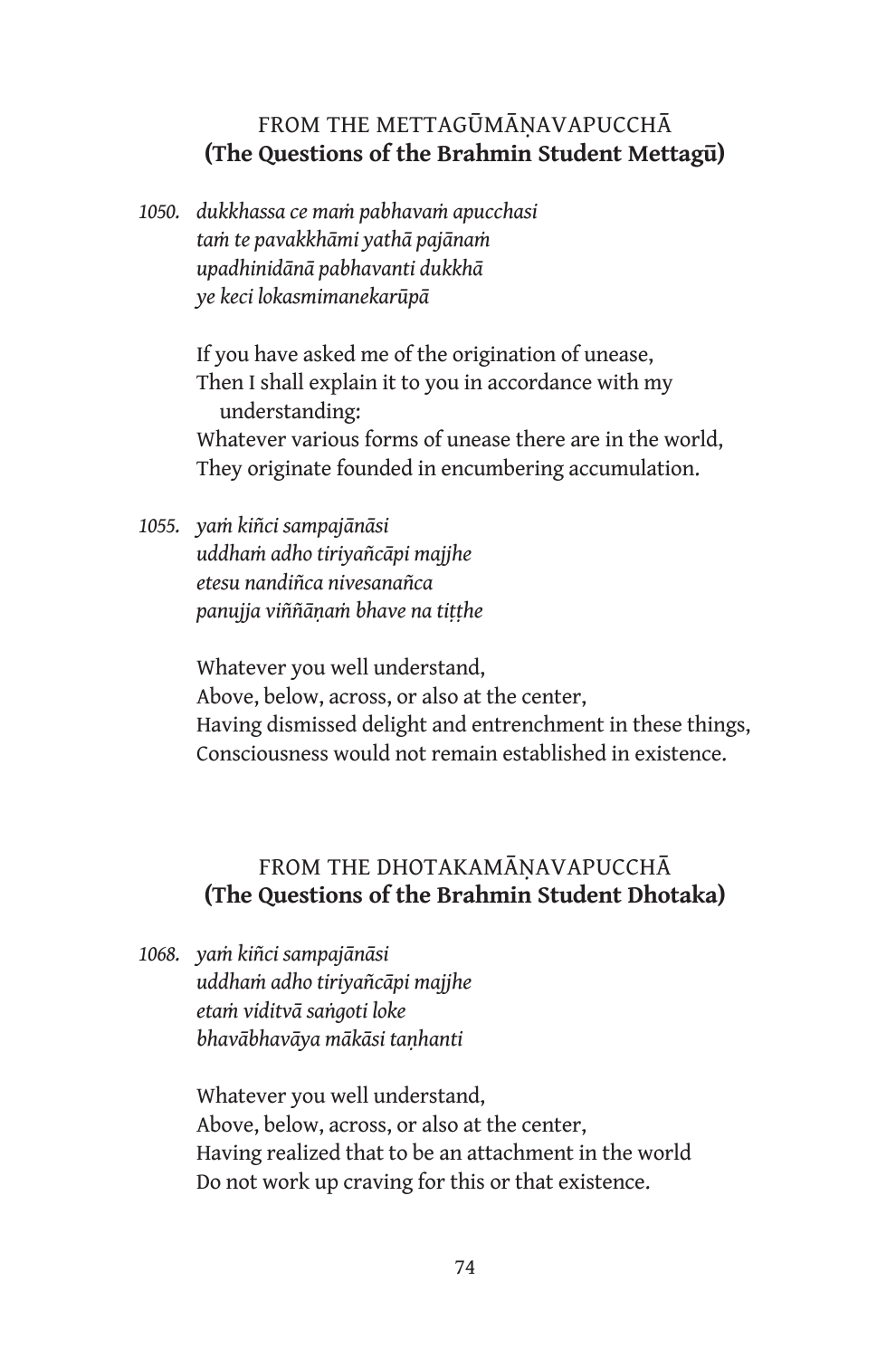### FROM THE UPASĪVAMĀNAVAPUCCHĀ **(The Questions of the Brahmin Student Upasīva)**

*1070. ākiñcaññaṁ pekkhamāno satimā natthīti nissāya tarassu oghaṁ kāme pahāya virato kathāhi taṇhakkhayaṁ nattamahābhipassa*

> Beholding nothingness, possessing mindfulness, Relying upon "It is not," cross over the flood; Having abandoned objects of desire, refraining from controversies, Look night and day to the destruction of craving.

*1071. sabbesu kāmesu yo vītarāgo ākiñcaññaṁ nissito hitvā maññaṁ saññāvimokkhe parame vimutto tiṭṭheyya so tattha anānuyāyī*

> Whoever is without passion for any objects of desire, Reliant upon nothingness, having abandoned what is extraneous, Freed, in the highest freedom, from perception, He would remain established therein, being not a follower.

*1074. accī yathā vātavegena khittā atthaṁ paleti na upeti saṅkhaṁ evaṁ munī nāmakāyā vimutto atthaṁ paleti na upeti saṅkhaṁ*

> Just as a flame tossed by force of wind Quickly goes to its cessation and subjects not itself to any designation, So the sage released from the mass of names Quickly goes to his cessation and subjects not himself to any designation.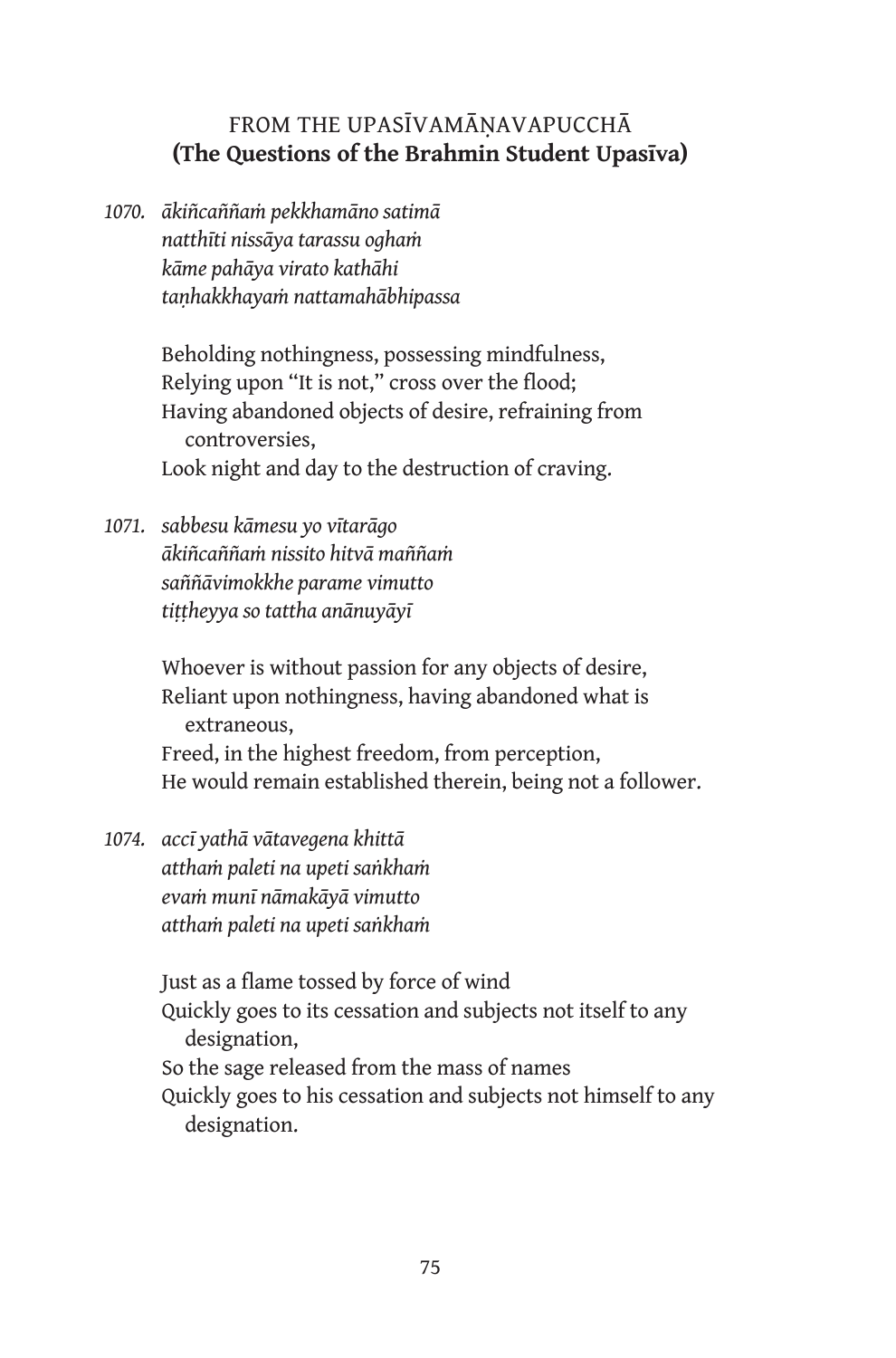*1076. atthaṅgatassa na pamāṇamatthi yena naṁ vajjuṁ taṁ tassa natthi sabbesu dhammesu samohatesu samūhatā vādapathāpi sabbeti*

> For one who has gone to cessation there is no measuring up; That which could be told of him no longer exists; When all ways of thought are removed All ways of telling are also removed.

#### FROM THE NANDAMĀNAVAPUCCHĀ **(The Questions of the Brahmin Student Nanda)**

*1078. na diṭṭhiyā na sutiyā na ñāṇena munīdha nanda kusalā vadanti visesikatvā anīghā nirāsā caranti ye te munayoti brūmi*

> Not by what is seen, not by what is heard, not by knowledge, Nanda, do adepts say one is a sage here in the world; I declare them sages who live their lives Having made themselves at peace, without troubles, without wishes.

*1080. ye kecime samaṇabrāhmaṇāse diṭṭhassutenāpi vadanti suddhiṁ sīlabbatenāpi vadanti suddhiṁ anekarūpena vadanti suddhiṁ kiñcāpi te tattha yatā caranti nātariṁsu jātijaranti brūmi*

> Whatever philosophers and holy men there are Who say that purity is by means of what is seen or heard, Or who say that purity is by means of morality and observances, Or who say that purity is by means of various forms, Although they live their lives disciplined therein I declare that they have not crossed beyond birth and age.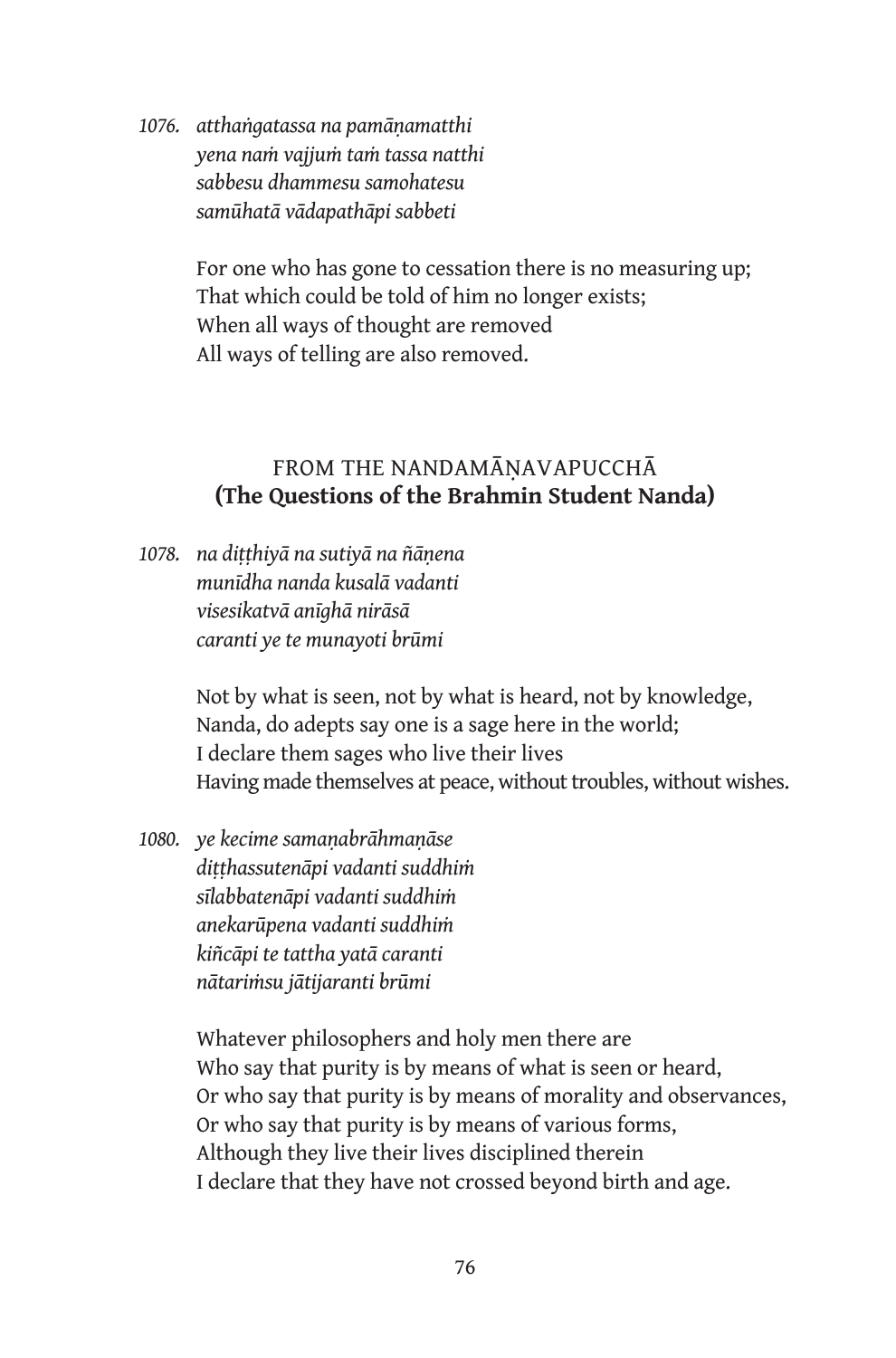*1082. nāhaṁ sabbe samaṇabrāhmaṇāse jātijarāya nivutāti brūmi ye sīdha diṭṭhaṁ va sutaṁ mutaṁ vā sīlabbataṁ vāpi pahāya sabbaṁ anekarūpampi pahāya sabbaṁ taṇhaṁ pariññāya anāsavāse te ve narā oghatiṇṇāti brūmi*

> I do not declare that *all* philosophers and holy men Are caught up in birth and age; Whoever here have left behind what is seen or heard or felt And all morality and observances, And have left behind all the various forms (of spiritual practice), Who have thoroughly understood craving, and are without encumbering influences, Those men I declare to be "crossed over the flood."

## FROM THE HEMAKAMĀNAVAPUCCHĀ **(The Questions of the Brahmin Student Hemaka)**

*1086. idha diṭṭhisutamutaviññātesu piyarūpesu hemaka chandarāgavinodanaṁ nibbānapadamaccutaṁ*

> Herein, Hemaka, the removing of inclination and passion Toward what is seen, heard, felt, or cognized Among beloved forms Is the unchanging state of Blowing Out (Nirvana).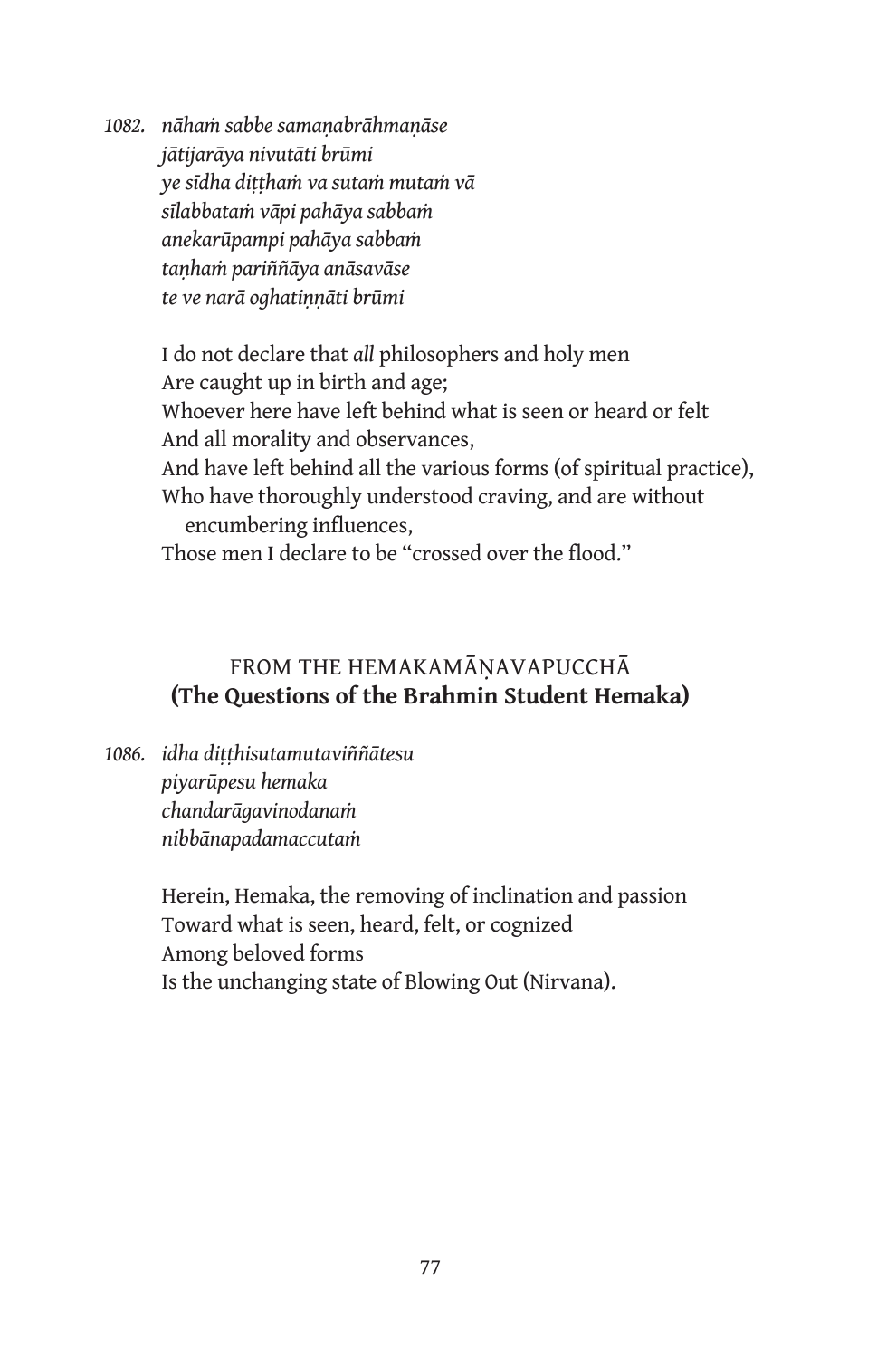#### FROM THE TODEYYAMĀNAVAPUCCHĀ **(The Questions of the Brahmin Student Todeyya)**

*1089. yasmiṁ kāmā na vasanti taṇhā yassa na vijjati kathaṁkathā ca yo tiṇṇo vimokkho tassa nā paro*

> In whom no sensual desires dwell, And with whom no craving is present, And who has crossed beyond brooding uncertainty— For him there is no freedom other than this.

*1091. nirāsaso so na ca āsasāno paññāṇavā so na ca paññakappī evampi todeyya muniṁ vijāna akiñcanaṁ kāmabhave asattanti*

> He is without wishes, and is not aspiring (for anything); He is replete with understanding, and is not cultivating understanding; And thus, Todeyya, may you recognize a sage Possessing nothing, unattached to sensuality and existence.

### FROM THE JATUKANNIMĀNAVAPUCCHĀ **(The Questions of the Brahmin Student Jatukaṇṇi)**

*1098. kāmesu vinayaṁ gedhaṁ nekkhammaṁ daṭṭhu khemato uggahītaṁ nirattaṁ vā mā te vijjittha kiñcanaṁ*

> Dismiss greed for objects of desire, Having seen renunciation as sanctuary; May there not be anything present That is taken up or discarded.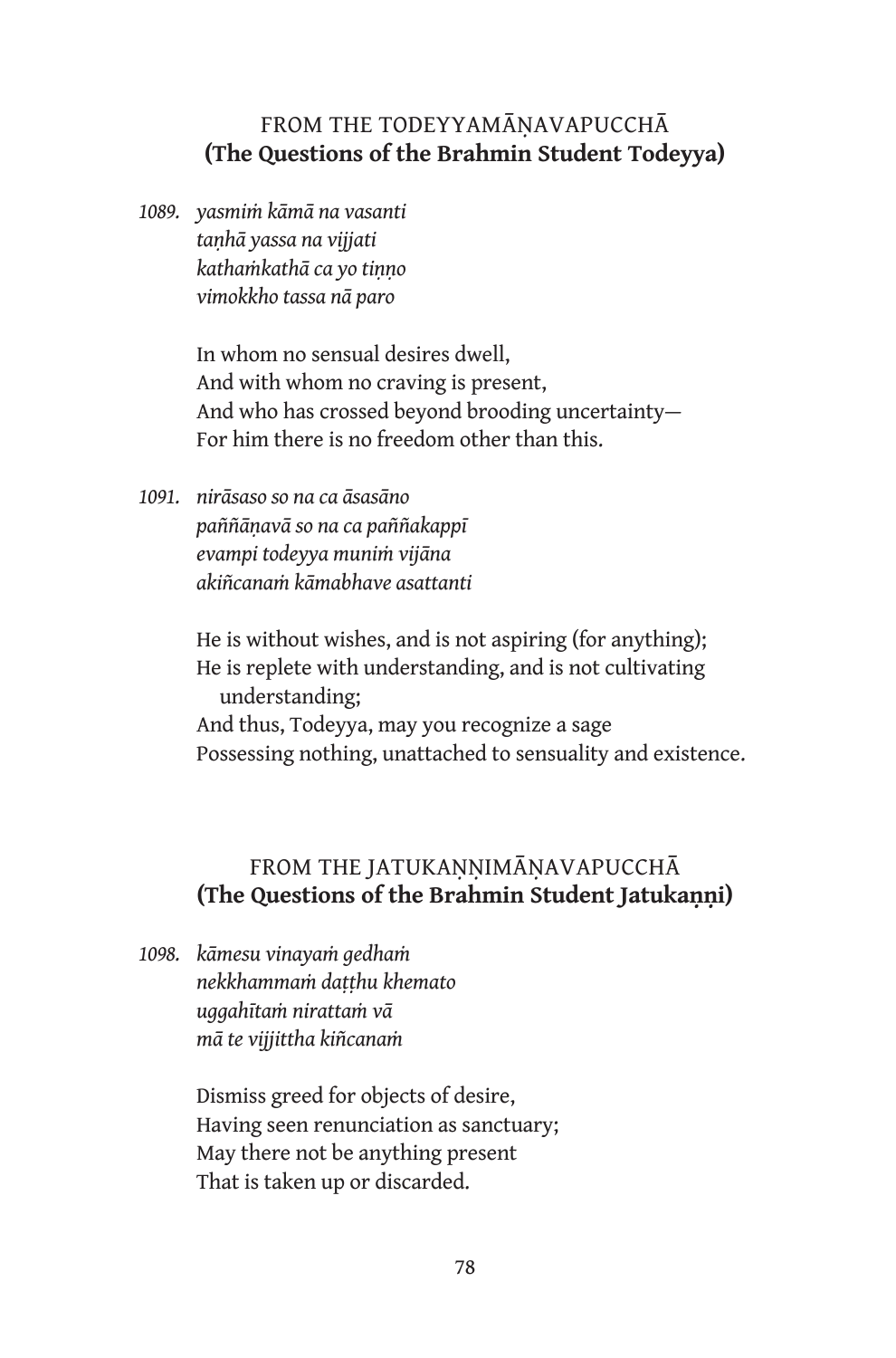*1099. yaṁ pubbe taṁ visosehi pacchā te māhu kiñcanaṁ majjhe ce no gahessasi upasanto carissasi*

> Whatever was before, let it wither away; After, let there not be anything for yourself; If in the present you will not grab hold You will live your life at peace.

# FROM THE BHADRĀVUDHAMĀNAVAPUCCHĀ **(The Questions of the Brahmin Student Bhadrāvudha)**

*1103. ādānataṇhaṁ vinayetha sabbaṁ uddhaṁ adho tiriyañcāpi majjhe yaṁ yañhi lokasmimupādiyanti teneva māro anveti jantuṁ*

> Dismiss all craving for acquisition Above, below, across, or also at the center, For whatever those in the world take up, By that very thing Māra follows a person.

# FROM THE UDAYAMĀNAVAPUCCHĀ **(The Questions of the Brahmin Student Udaya)**

*1106. pahānaṁ kāmacchandānaṁ domanassāna cūbhayaṁ thinassa ca panūdanaṁ kukkuccānaṁ nivāraṇaṁ*

> Leaving behind both the inclination to sensuality And unhappiness of mind, And dismissing laziness And warding off regrets …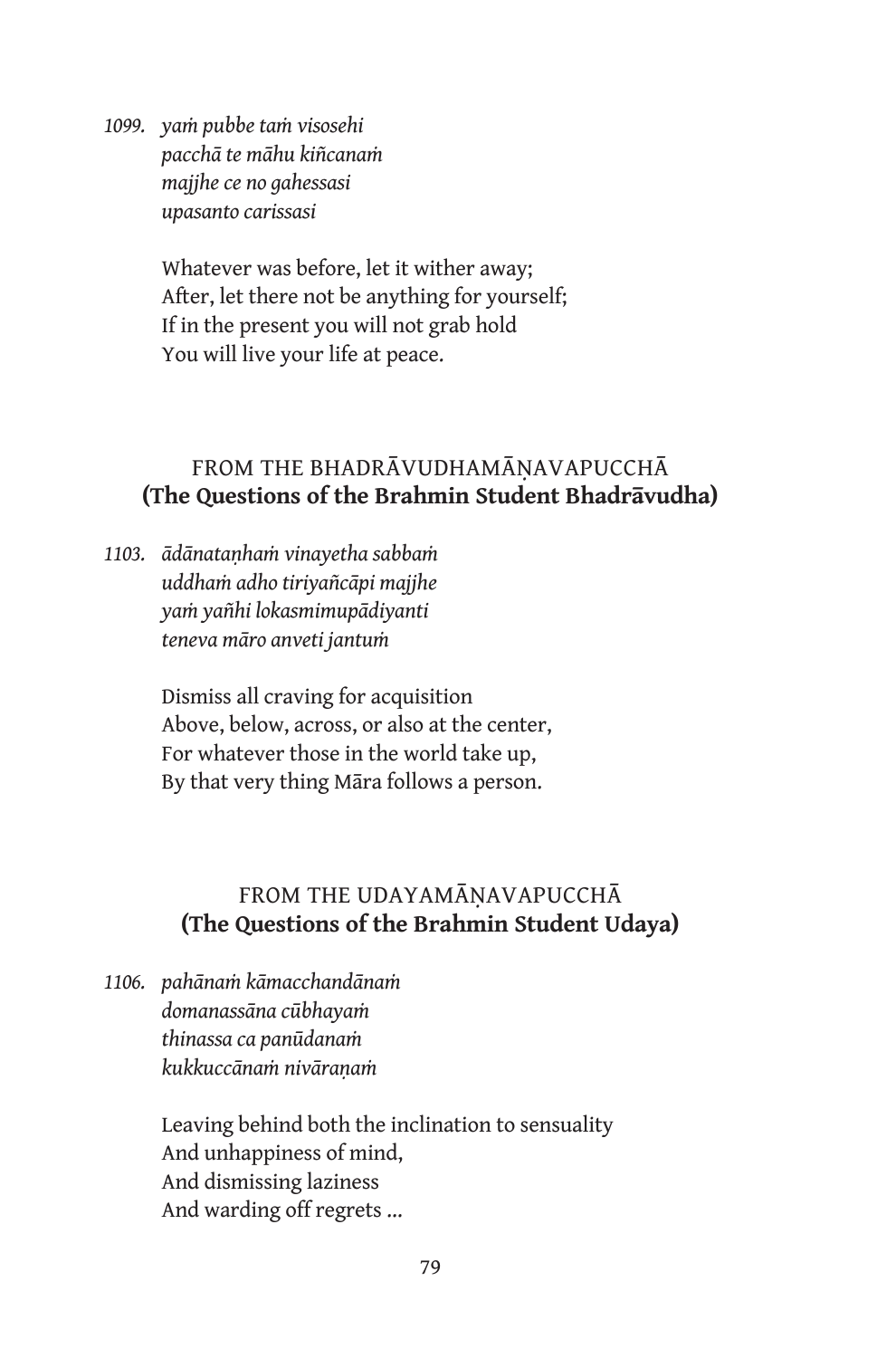*1107. upekkhāsatisaṁsuddhaṁ dhammatakkapurejavaṁ aññāvimokkhaṁ pabrūmi avijjāya pabhedanaṁ*

> … And completely purified equanimity and mindfulness With consideration of The Way going foremost— I declare this to be freedom through knowledge, The breaking up of ignorance.

*1111. ajjhattañca bahiddhā ca vedanaṁ nābhinandato evaṁ satassa carato viññāṇaṁ uparujjhatīti*

> For one not delighting in sensation/feeling Inwardly or outwardly, For one thus conducting himself mindfully Consciousness is stilled.

# FROM THE POSĀLAMĀNAVAPUCCHĀ **(The Questions of the Brahmin Student Posāla)**

*1115. ākiñcaññasambhavaṁ ñatvā nandī saṁyojanaṁ iti evametaṁ abhiññāya tato tattha vipassati etaṁ ñāṇaṁ tathaṁ tassa brāhmaṇassa vusīmatoti*

> Having known the inception of nothingness One understands "Delight is a fetter"; Having truly known this in such a way, Because of this he has insight therein; This is true knowledge for that Holy man who has done what needs to be done.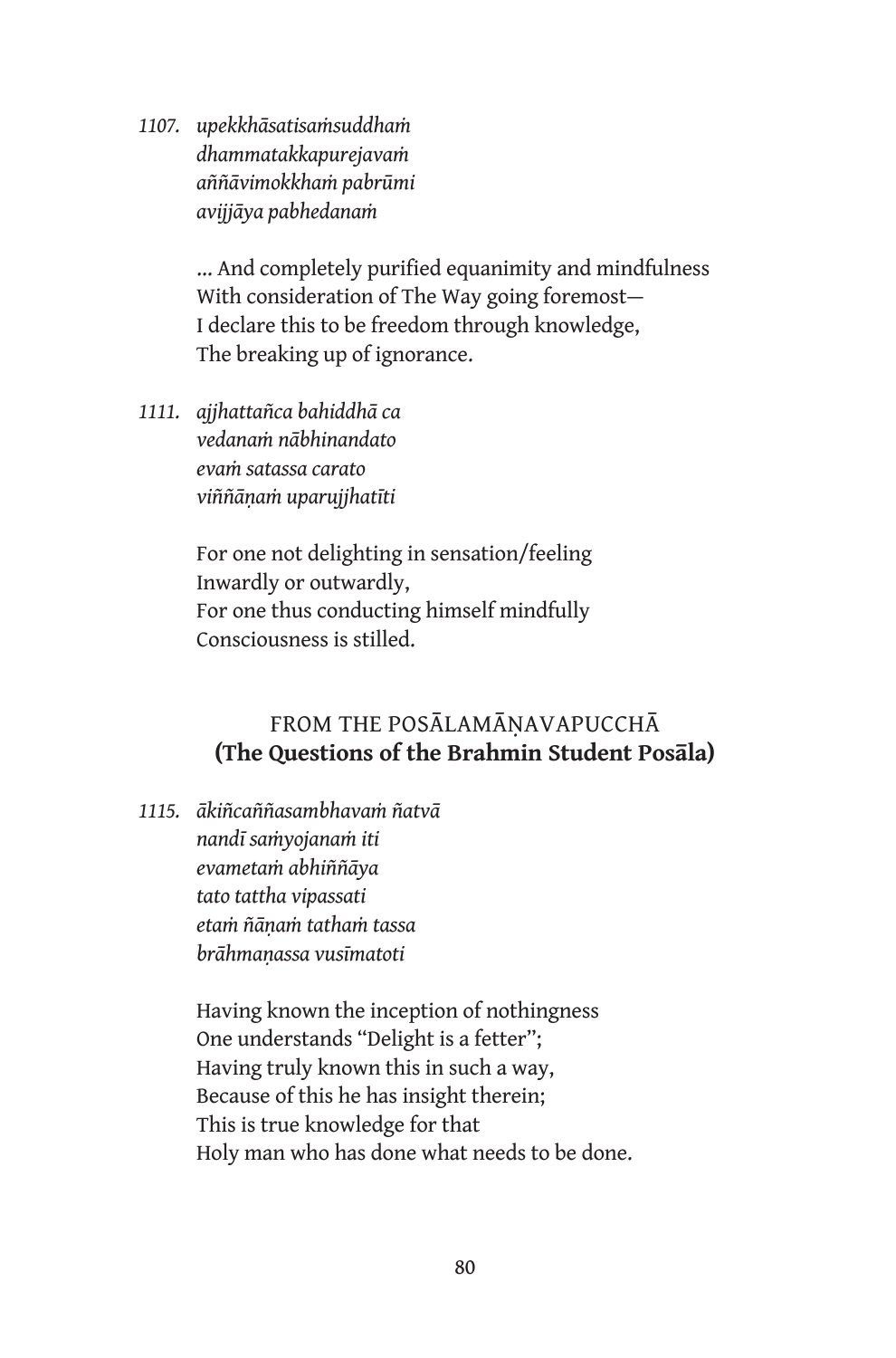# From the Mogharājamāṇavapucchā **(The Questions of the Brahmin Student Mogharāja)**

*1119. suññato lokaṁ avekkhassu mogharaja sadā sato attānudiṭṭhiṁ ūhacca evaṁ maccutaro siyā evaṁ lokaṁ avekkhantaṁ maccurājā na passatīti*

> Look upon the world from the position of Void, Mogharāja, always being mindful; Dispelling the view of self One would thus be a crosser of death; One thus looking upon the world The king of death does not see.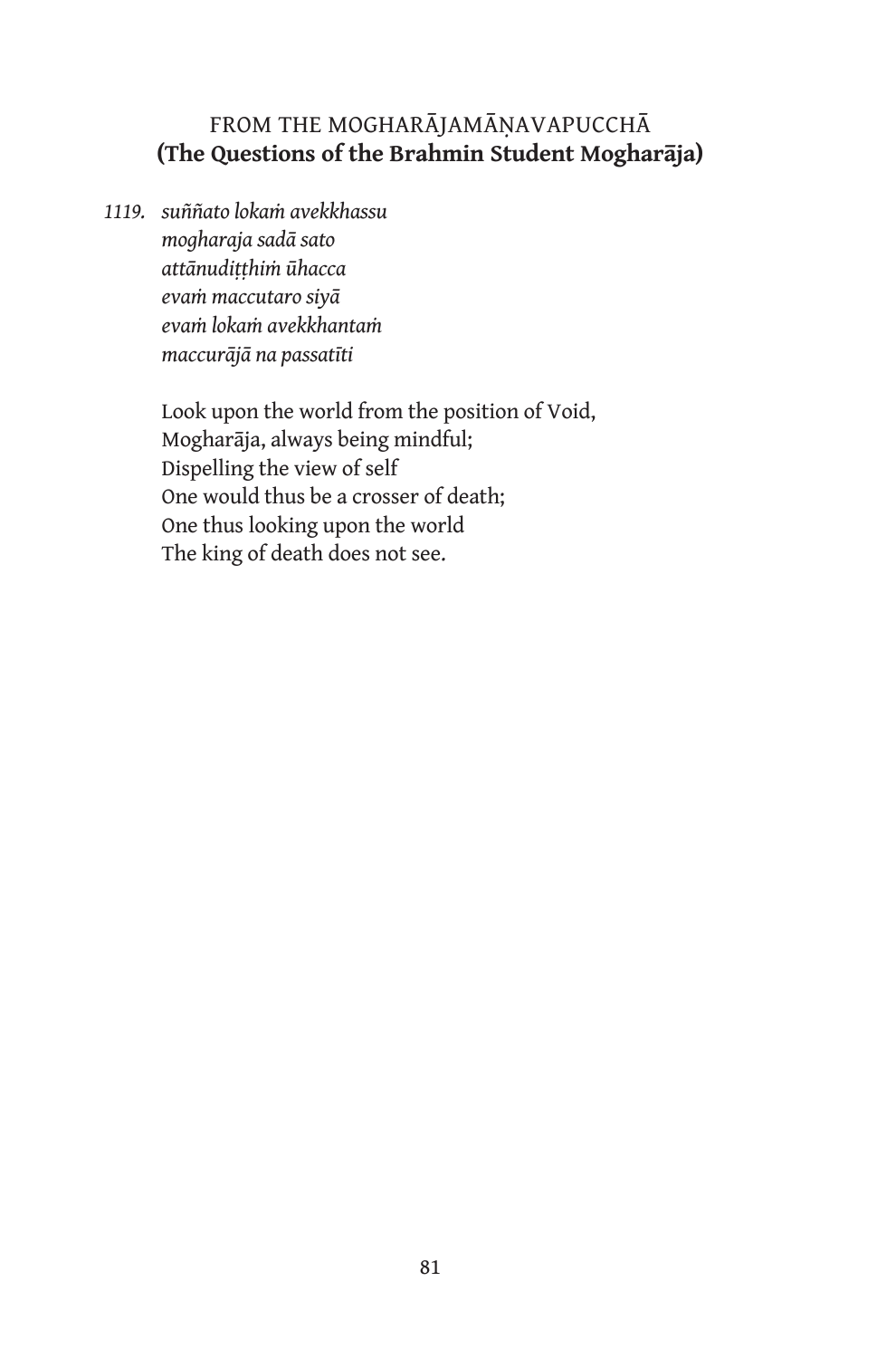colophon Typeset at Path Press Publications in Gentium Book Basic distributed with the SIL Open Font License by SIL International using Adobe InDesign CS5 on Mac OSX

printed and bound in the netherlands